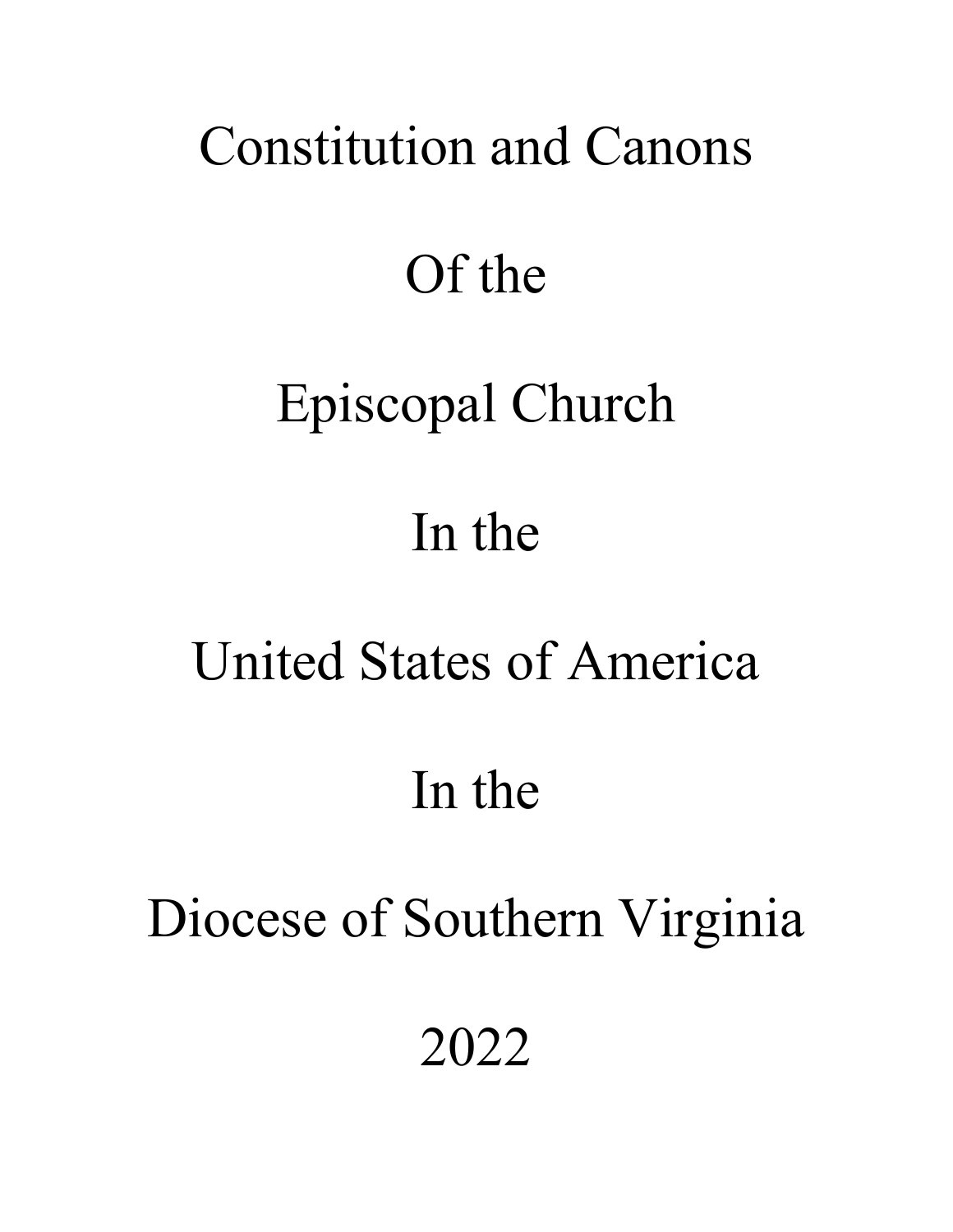# **2022 CONSTITUTION OF THE EPISCOPAL CHURCH IN THE DIOCESE OF SOUTHERN VIRGINIA**

# **CONTENTS**

|                      |                                               | Page   |
|----------------------|-----------------------------------------------|--------|
| ARTICLE I.           | Geographical Composition                      | $CC-2$ |
| ARTICLE II.          | Date and Place of Annual Council              | $CC-2$ |
| ARTICLE III.         | Special Council                               | $CC-2$ |
| <b>ARTICLE IV.</b>   | Composition of Council                        | $CC-2$ |
| ARTICLE V.           | Quorum                                        | $CC-3$ |
| ARTICLE VI.          | Voting Procedure                              | $CC-3$ |
| ARTICLE VII.         | Election of Bishops                           | $CC-3$ |
| ARTICLE VIII.        | President of the Council                      | $CC-3$ |
| ARTICLE IX.          | Death, Absence or Disability of Bishops       | $CC-4$ |
| <b>ARTICLE X.</b>    | <b>Executive Board of the Diocese</b>         | $CC-4$ |
| ARTICLE XI.          | Secretary of the Diocese                      | $CC-4$ |
| ARTICLE XII.         | Treasurer of the Diocese                      | $CC-4$ |
| ARTICLE XIII.        | Chancellor and Vice-Chancellor of the Diocese | $CC-4$ |
| ARTICLE XIV.         | Historiographer of the Diocese                | $CC-4$ |
| ARTICLE XV.          | Standing Committee of the Diocese             | $CC-5$ |
| ARTICLE XVI.         | Admission of Parishes and Missions            | $CC-5$ |
| <b>ARTICLE XVII.</b> | Application of the Constitution and Canons    | $CC-5$ |
| ARTICLE XVIII.       | <b>Alterations and Amendments</b>             | $CC-5$ |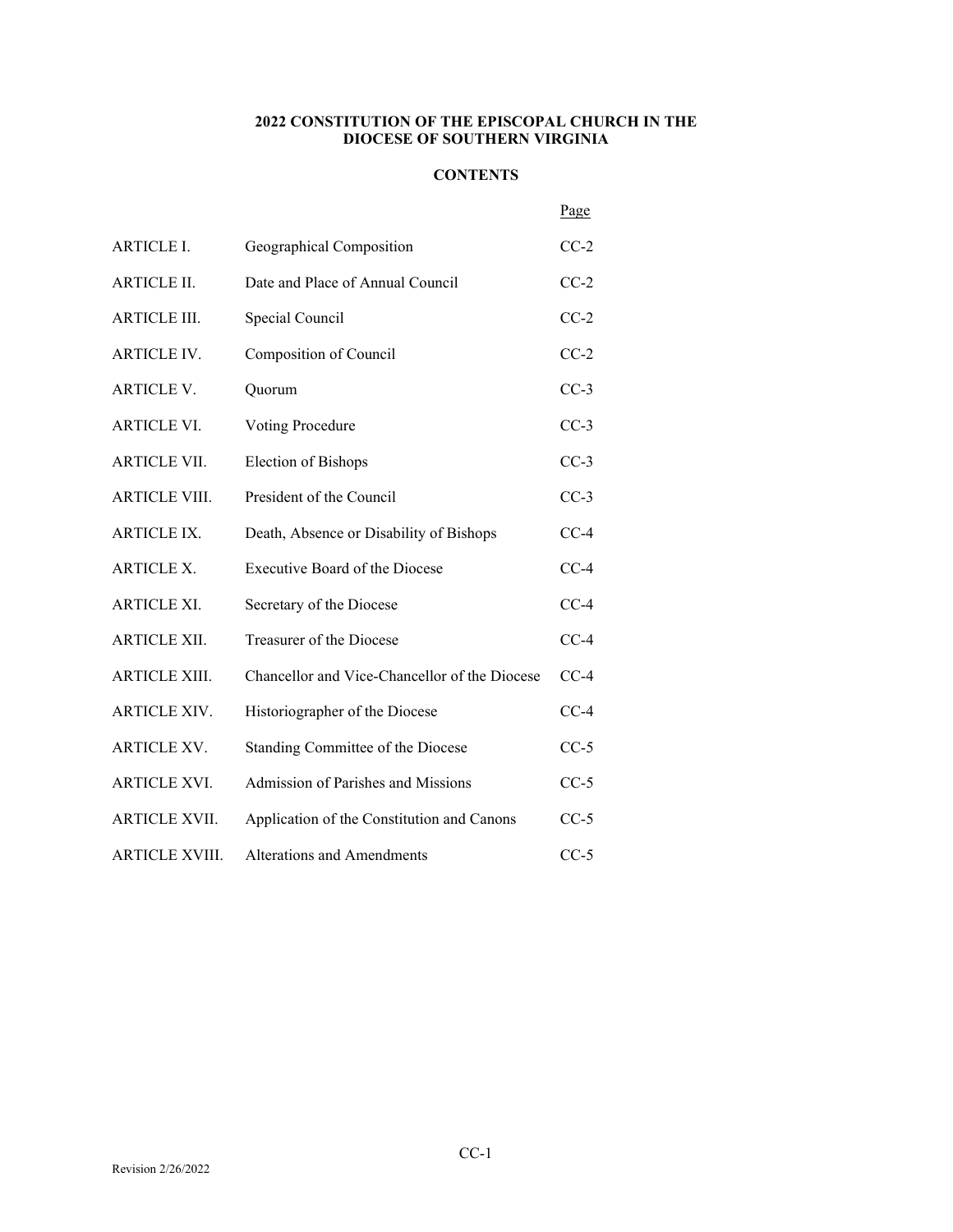#### **CONSTITUTION**

#### **of the**

#### **EPISCOPAL CHURCH**

#### **in the**

#### **DIOCESE OF SOUTHERN VIRGINIA**

# **Adopted June 8, 1893,**

# **as amended. \_\_\_\_\_\_\_**

# **ARTICLE I: GEOGRAPHICAL COMPOSITION**

 The Diocese of Southern Virginia shall consist of the following counties and cities in the Commonwealth of Virginia:

 The Counties of: Accomack, Amelia, Appomattox, Brunswick, Buckingham, Charlotte, Chesterfield, Cumberland, Dinwiddie, Greensville, Halifax, Isle of Wight, James City, Lunenburg, Mecklenburg, Northampton, Nottoway, Pittsylvania, Powhatan, Prince Edward, Prince George, Southampton, Surry, Sussex and York.

 The Cities of: Chesapeake, Danville, Emporia, Franklin, Hampton, Hopewell, Newport News, Norfolk, Petersburg, Poquoson, Portsmouth, South Boston, Suffolk, Virginia Beach, Williamsburg, and that portion of the city of Richmond lying South of the James River.

#### **ARTICLE II: DATE AND PLACE OF ANNUAL COUNCIL**

 There shall be a Council of this Diocese which shall convene annually in one session to be held in February of each year at such place or places within the Diocese as shall have been designated by the previous Council. When necessary or expedient to change places or dates so designated, the Bishop with the advice and consent of the Standing Committee, or if there be no Bishop, the Standing Committee, may order a change of place or date of meeting upon four weeks advance notice to clergy entitled to seats and to the congregations entitled to lay representation in the council.

#### **ARTICLE III: SPECIAL COUNCIL**

 The Bishop, or if there be no Bishop, the Standing Committee shall have power to call a Special Council and to designate the date and place thereof. The Clergy entitled to seats and the Parishes and Organized Missions entitled to Lay representation in such Council shall be notified of the date, place, and purpose of such Council at least four weeks prior thereto. No business shall be transacted at any such Council other than that stated in the notice.

#### **ARTICLE IV: COMPOSITION OF COUNCIL**

The Council shall be composed as follows:

l. The Bishop, Bishop Coadjutor, and Suffragan Bishop, if there be such.

2. All other Clergy not under ecclesiastical censure who are canonically resident in this Diocese on the date of the convening of Council.

3. Lay Delegates, who shall be adult Communicants in good standing as prescribed by Title I, Canon 17, Sections 1, 2, and 3 of the Canons of the Protestant Episcopal Church in the United States of America, of this Diocese, as follows: the Chancellor, the Vice Chancellor, the Treasurer, the Secretary, the Historiographer, the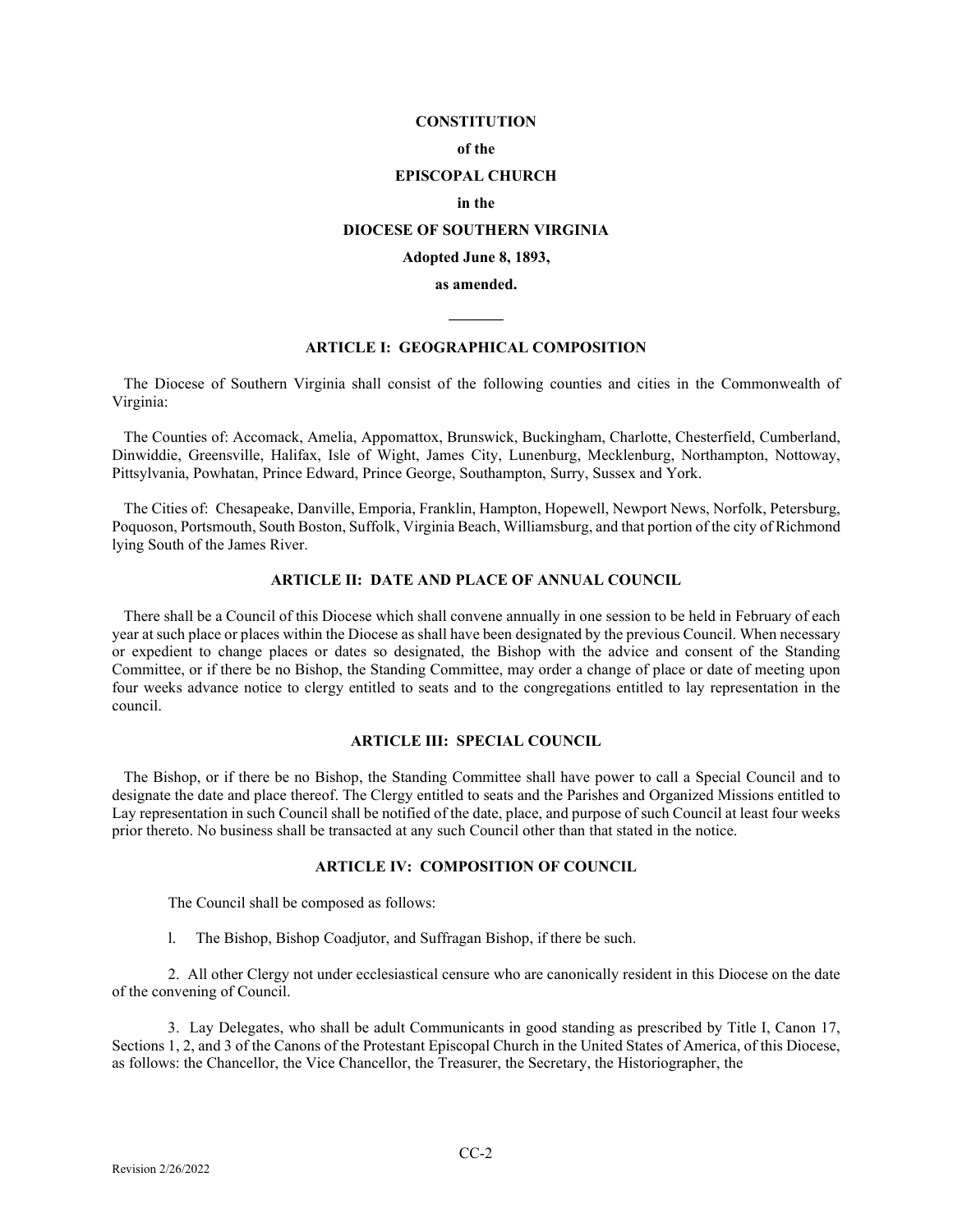President of the Episcopal Church Women, the President of the Episcopal Youth Community [age notwithstanding], all elected and ex officio lay members of the Executive Board, all elected lay members of the Standing Committee, and the Lay Delegates from each Parish and Organized Mission.

The number of Lay Delegates from each Parish or Organized Mission shall be as follows: One to one hundred communicants, one delegate; one hundred and one to three hundred communicants, two delegates; three hundred and one to eight hundred communicants, four delegates; eight hundred and one or over communicants, six delegates. All Lay Delegates shall be confirmed Communicants in good standing in the Parish or Mission they are elected to represent.

4. A representative from each Christian body with which the Episcopal Church has official dialogue or Covenant Relationship, as determined by the Council of the Diocese of Southern Virginia and based on the work of the Standing Commission on Ecumenical Relations of the Protestant Episcopal Church in the United States of America. The appropriate judicatory leader of the Christian body, or the Christian body shall appoint each representative, and shall determine the status of each, as laity or clergy.

# **ARTICLE V: QUORUM**

l. One half of the total number of Clergy entitled to membership in Council and residing within the geographical boundaries of the Diocese and not listed as retired with the Church Pension Fund and Lay Delegates from at least one half of the total number of Parishes and Organized Missions shall constitute a quorum for the transaction of business, but a smaller number may adjourn to a specific date.

2. In the determination of a quorum each Parish and each Mission shall be considered as a single unit regardless of the number of worship locations located within each Parish or Mission.

#### **ARTICLE VI: VOTING PROCEDURE**

In all matters before the Council, the Clergy and Laity shall deliberate in one body, and the action of a majority shall give validity to any measure. However upon the request of five (5) members, or where provided for by the Constitution or Canons of the Church, there shall be a vote by Orders. When a vote by Orders is taken, each member of the Clergy and each Lay Delegate shall be entitled to one vote, and a majority of the votes of each Order on a concurrent ballot shall be necessary for a decision.

# **ARTICLE VII: ELECTION OF BISHOPS**

1. The election of a Bishop, Bishop Coadjutor, or Suffragan Bishop shall be at a regular annual meeting of the Council or at a special Council called for this purpose.

2. The vote shall be by ballot and by Orders, a concurrent majority of the Orders being necessary for election, provided that two thirds of all the Clergy entitled to vote and Lay Delegates from two thirds of all the Parishes and Organized Missions entitled to representation be present, otherwise, two-thirds of the votes of each Order as determined by Article V shall be necessary for election.

# **ARTICLE VIII: PRESIDENT OF THE COUNCIL**

The Bishop shall be the President of the Council. It shall be the duty of the President to give the Council annually a report of the President's official acts and a general view of the state of the Church. The President may declare views on any subject after it has been discussed, and before a vote thereon. The Bishop Coadjutor, if there be one, and if there be none, the Suffragan Bishop if there be one, and if there be none the Assistant Bishop if there be one, shall preside in the absence of the Bishop.

In case of a vacancy in the Episcopal office, the Council, immediately upon its assembling, shall choose by joint ballot a President from among the order of Presbyters, who shall remain in office until the next annual Council,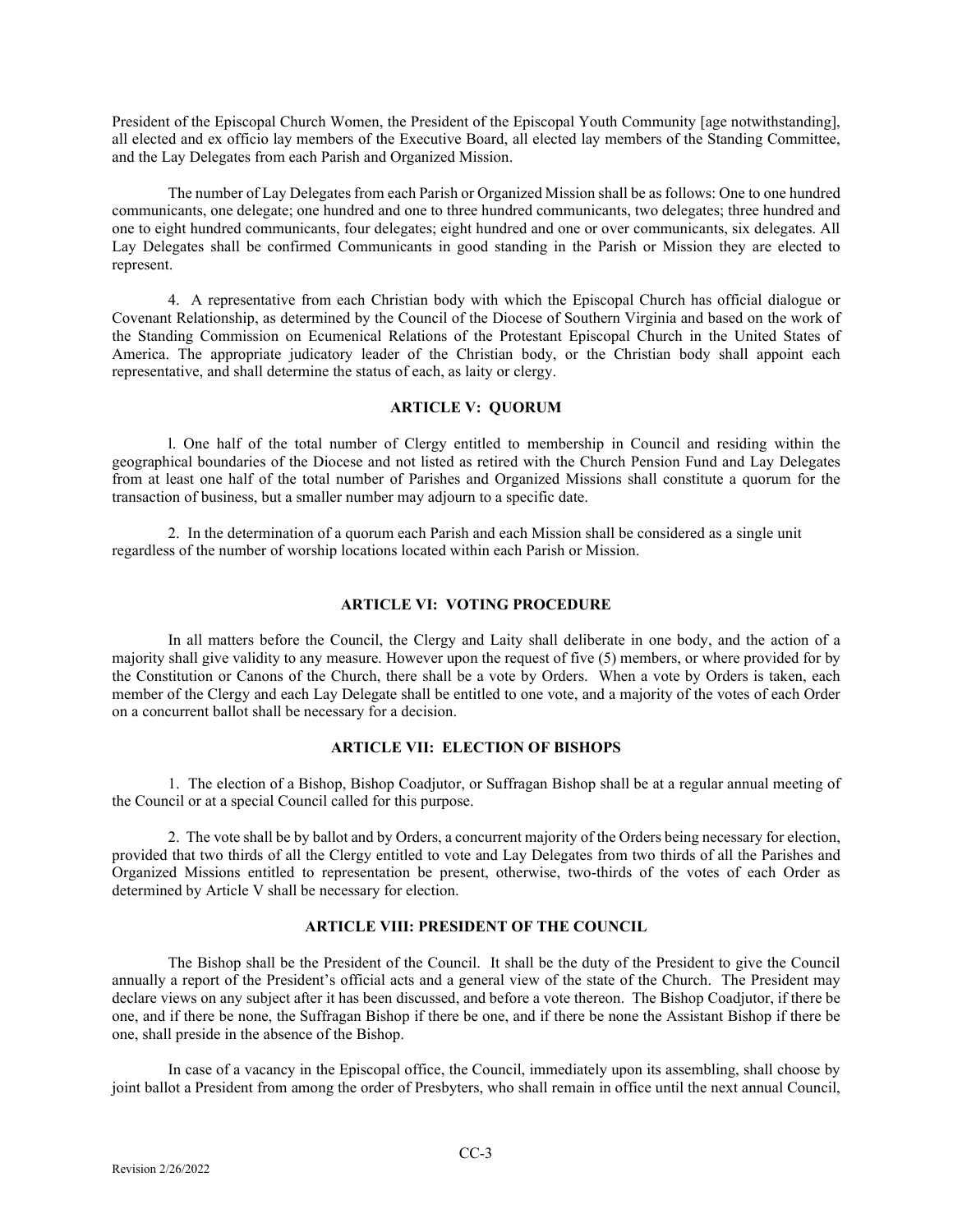or until the next election of a President. If neither the Bishop nor the Bishop Coadjutor nor the Suffragan Bishop nor the Assistant Bishop be present at any meeting of the Council, it shall elect, by ballot, a President pro tempore.

#### **ARTICLE IX: DEATH, ABSENCE OR DISABILITY OF BISHOPS**

The Council may provide by canon that upon the death, absence, or disability of the Bishop, and of the Bishop Coadjutor if there be one, the Suffragan Bishop may be placed in charge of the Diocese and become temporarily the Ecclesiastical Authority thereof.

# **ARTICLE X: EXECUTIVE BOARD OF THE DIOCESE**

There shall be an Executive Board of the Diocese constituted as the Canons shall direct and with the authority and duties committed to it in this Constitution and the Canons of the Diocese.

# **ARTICLE XI: SECRETARY OF THE DIOCESE**

The Executive Board of the Diocese shall elect a Secretary of the Diocese, who shall be an adult confirmed communicant in good standing and who shall hold office at the pleasure of the Board. The Secretary shall perform such duties as may be required by the Council and by the Executive Board.

The Secretary may appoint, with the approval of the Executive Board, an Assistant Secretary to assist in the performance of the duties of the office, and to perform the duties thereof in the event of absence or disability of the Secretary.

# **ARTICLE XII: TREASURER OF THE DIOCESE**

The Executive Board shall elect a Treasurer of the Diocese, who shall be an adult confirmed communicant in good standing, and who shall hold office at the pleasure of the Executive Board. The Treasurer shall perform such duties as may be required by the Council and by the Executive Board.

# **ARTICLE XIII: CHANCELLOR AND VICE-CHANCELLORS OF THE DIOCESE**

The Bishop shall nominate and the Council shall elect annually a Chancellor of the Diocese, who shall be an adult confirmed communicant in good standing and an active member of the Virginia State Bar, and who shall continue in office until a successor is elected. The Chancellor may serve for no more than five consecutive years.

The Chancellor shall be the legal advisor to the Bishop, the Standing Committee, and the Executive Board.

With the advice and consent of the Chancellor, the Bishop may nominate and the Council may elect annually Vice Chancellors, who shall assist the Chancellor in discharging the duties of the office. The Vice Chancellors shall have the same qualifications as the Chancellor.

In case of a vacancy in the office of Chancellor, or Vice Chancellor between meetings of Council, the Ecclesiastical Authority may fill such vacancy.

# **ARTICLE XIV: THE HISTORIOGRAPHER OF THE DIOCESE**

The Bishop shall nominate and the Council shall elect annually a Historiographer of the Diocese, who shall be an adult confirmed communicant in good standing and who shall continue in office until a successor is elected. The Historiographer shall serve as archivist as well as the official historian of the Diocese; shall receive, preserve and place for safekeeping, under the direction of the Council or the Bishop, books, papers and other official records and documents bearing upon the history of the Church in the Diocese of Southern Virginia and perform such other duties pertaining to the office as may be required by the Council or Bishop. The Historiographer shall serve as resource person for all historical records and shall annually report to the Council.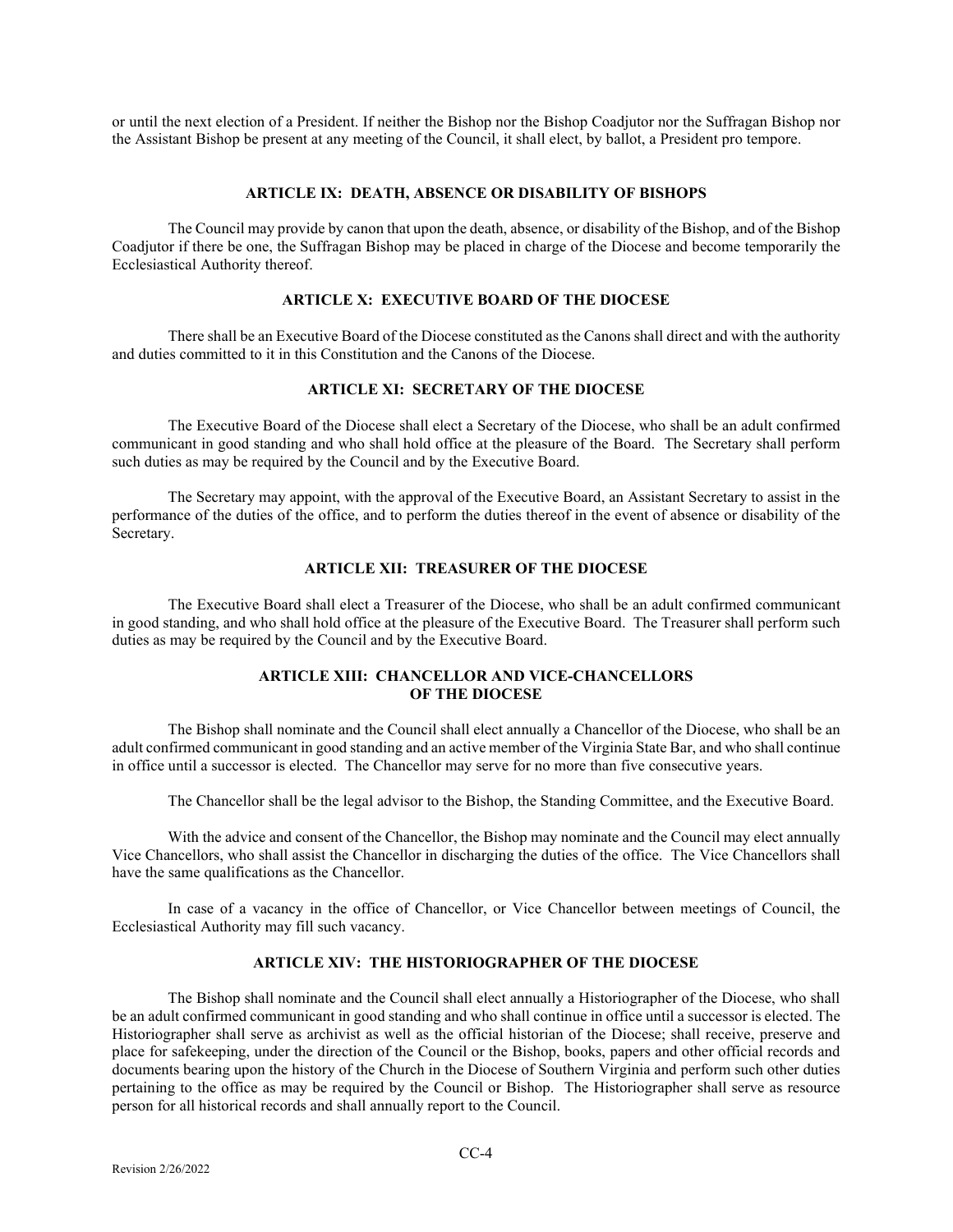In case of a vacancy in the office of Historiographer, between meetings of the Council, the Ecclesiastical Authority may fill such vacancy.

# **ARTICLE XV: THE STANDING COMMITTEE OF THE DIOCESE**

The Standing Committee of the Diocese shall consist of six members, three of whom shall be of the clerical order entitled to membership in the Council, and three of the lay order who shall be adult confirmed communicants of the Church in this Diocese in good standing.

The Council shall elect annually by ballot one member of each order to serve for a term of three years. Each member of the Standing Committee shall continue to serve until a successor is elected. No person may serve as a member of the Standing Committee for more than three consecutive years, unless filling an unexpired term.

The Standing Committee shall have the authority conferred upon it by the Constitution and Canons of the Episcopal Church and of this Diocese.

Should a vacancy occur more than three months prior to the next scheduled meeting of the Council, the Executive Board may elect a person to fill the unexpired term.

# **ARTICLE XVI: ADMISSION OF PARISHES AND MISSIONS**

The Council may provide by canon for the admission of new Parishes and Missions into union with the Church in this Diocese.

# **ARTICLE XVII: APPLICATION OF THE CONSTITUTION AND CANONS**

Every Parish and Mission Church within this Diocese, as now constituted and organized, or which may hereafter be constituted and organized, shall be benefited and bound equally by every rule and canon which shall be framed by any Council acting under this constitution, for the government of this Church.

#### **ARTICLE XVIII: ALTERATIONS AND AMENDMENTS**

This constitution shall not be altered or amended except in the following manner: The proposed alteration or amendment shall be submitted in writing to the annual Council, and if approved by a majority of each order, it shall lie over to the next annual Council, and if then adopted by a majority of each order, such alteration or amendment shall become valid and obligatory; provided, that if less than two thirds of the clergy entitled to vote, and Lay Delegates from less than two thirds of the Parishes and Organized Missions entitled to representation, be present at the final vote, then two thirds of those present and voting of each order shall be necessary for its final adoption.

#### **CONTENTS**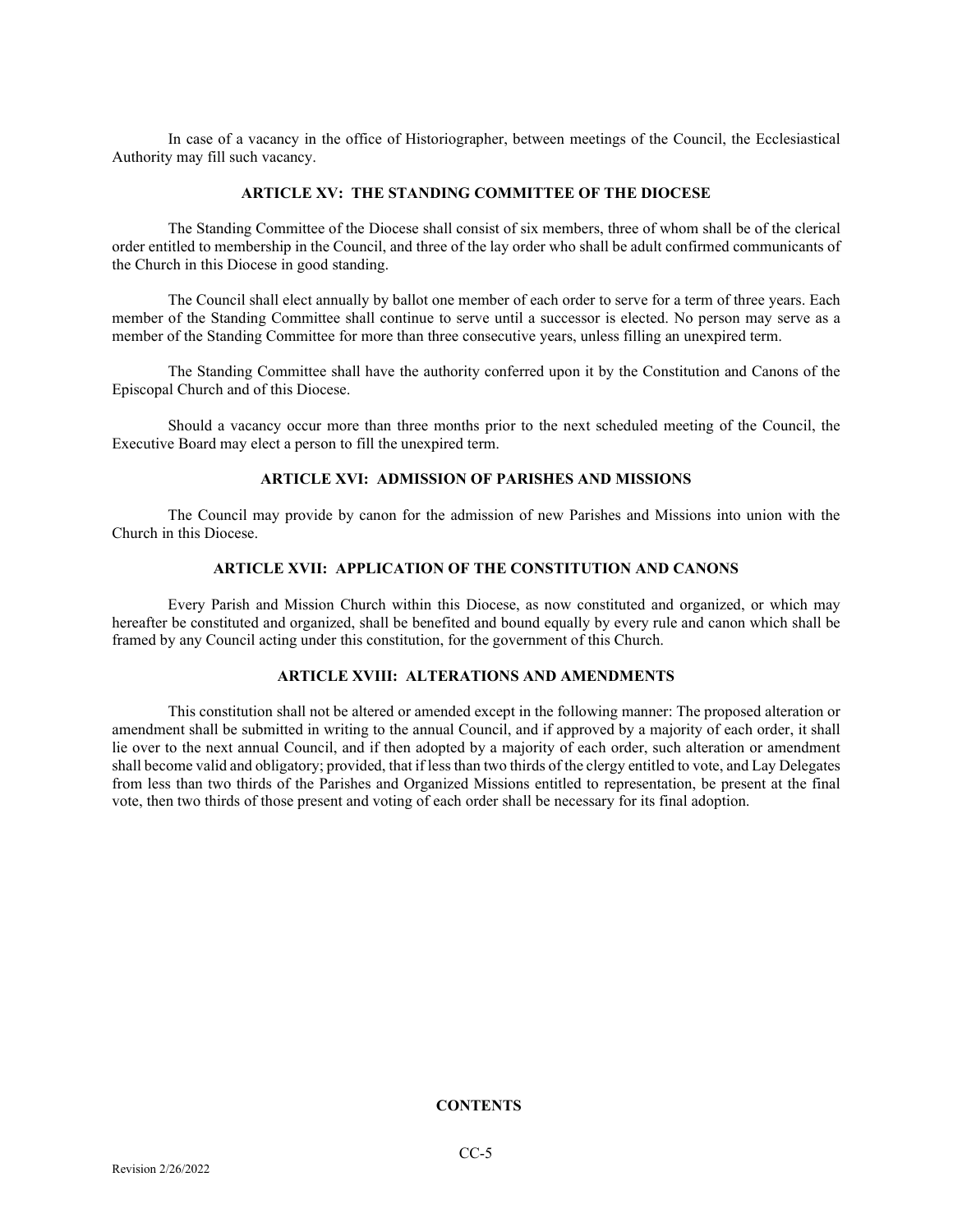# **2022 CANONS OF THE EPISCOPAL CHURCH IN THE DIOCESE OF SOUTHERN VIRGINIA**

Page

| CANON I.    | Of a List to be made of the Clergy in the Diocese                                   | $CC-8$  |
|-------------|-------------------------------------------------------------------------------------|---------|
| CANON II.   | Of Lay Delegates                                                                    | $CC-8$  |
| CANON III.  | Of the Duties of the Secretary of the Diocese                                       | $CC-9$  |
| CANON IV.   | Of the Duties of the Treasurer of the Diocese                                       | $CC-9$  |
| CANON V.    | Of the Duties of the Standing Committee                                             | $CC-10$ |
| CANON VI.   | Of Nominations                                                                      | $CC-10$ |
| CANON VII.  | Of Finances                                                                         | $CC-11$ |
| CANON VIII. | Of Convocations                                                                     | $CC-13$ |
| CANON IX.   | Of the Executive Board                                                              | $CC-14$ |
| CANON X.    | Of Deputies to the Provincial Synod                                                 | $CC-15$ |
| CANON XI.   | Of Deputies to the General Convention                                               | $CC-16$ |
| CANON XII.  | Of the Commission on Ministry                                                       | $CC-17$ |
| CANON XIII. | Of Status of Parishes and Missions                                                  | $CC-17$ |
| CANON XIV.  | Of Parishes                                                                         | $CC-18$ |
| CANON XV.   | Of Missions                                                                         | $CC-19$ |
| CANON XVI.  | Of the Consolidation of Congregations                                               | $CC-21$ |
| CANON XVII. | Of the Election and Meetings of Vestries                                            | $CC-22$ |
|             | CANON XVIII. Of the Duties of Vestries                                              | $CC-24$ |
| CANON XIX.  | Of the Duties of Wardens and Other Parish Officers                                  | $CC-25$ |
| CANON XX.   | Of the Care to be Exercised in the<br><b>Enrollment of Communicants</b>             | $CC-25$ |
| CANON XXI.  | Of the Duties of Members of the Church                                              | $CC-25$ |
| CANON XXII. | Of Ecclesiastical Discipline                                                        | $CC-25$ |
|             | CANON XXIII. Of the Trial of a Member of the Laity<br>after Being Refused Communion | $CC-28$ |
|             | CANON XXIV. Of the Church Pension Fund                                              | $CC-28$ |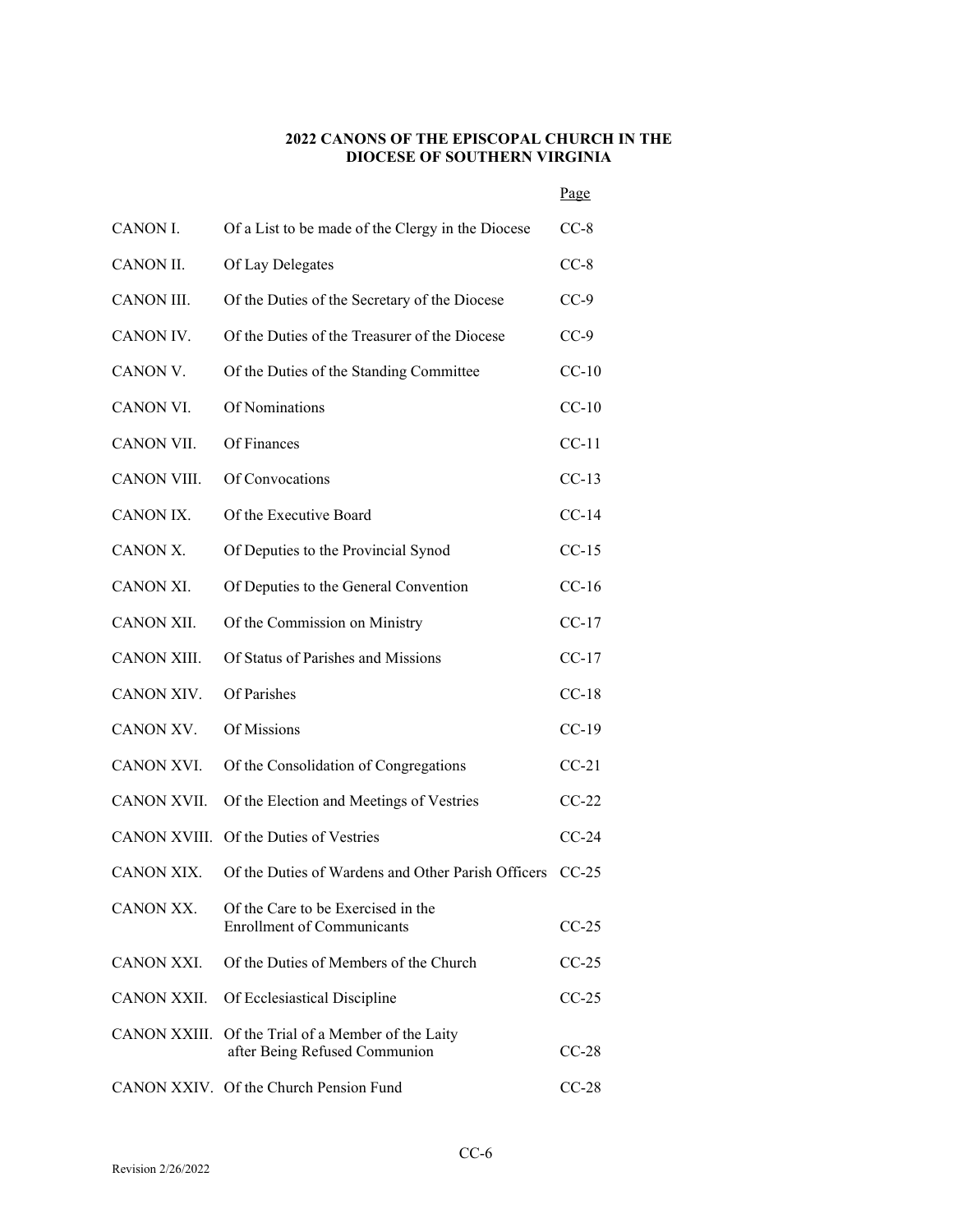# **CONTENTS (CONT.)**

# **CANONS OF THE EPISCOPAL CHURCH IN THE DIOCESE OF SOUTHERN VIRGINIA**

|                                                                                         | Page    |
|-----------------------------------------------------------------------------------------|---------|
| CANON XXV. Of Abandoned Property                                                        | $CC-29$ |
| CANON XXVI. Of Church and Diocesan Property                                             | $CC-30$ |
| CANON XXVII. Of Church Indebtedness and Alienation or<br><b>Encumbrance of Property</b> | $CC-30$ |
| CANON XXVIII.Of Church Architecture and Construction                                    | $CC-31$ |
| CANON XXIX. Of Placing a Bishop Temporarily in Charge<br>of the Diocese                 | $CC-32$ |
| CANON XXX. Of Amendments to the Canons                                                  | $CC-32$ |
| CANON XXXI Of the Denominational Health Plan                                            | $CC-32$ |
| <b>CANON XXXII Of Parishes at Risk</b>                                                  | CC-33   |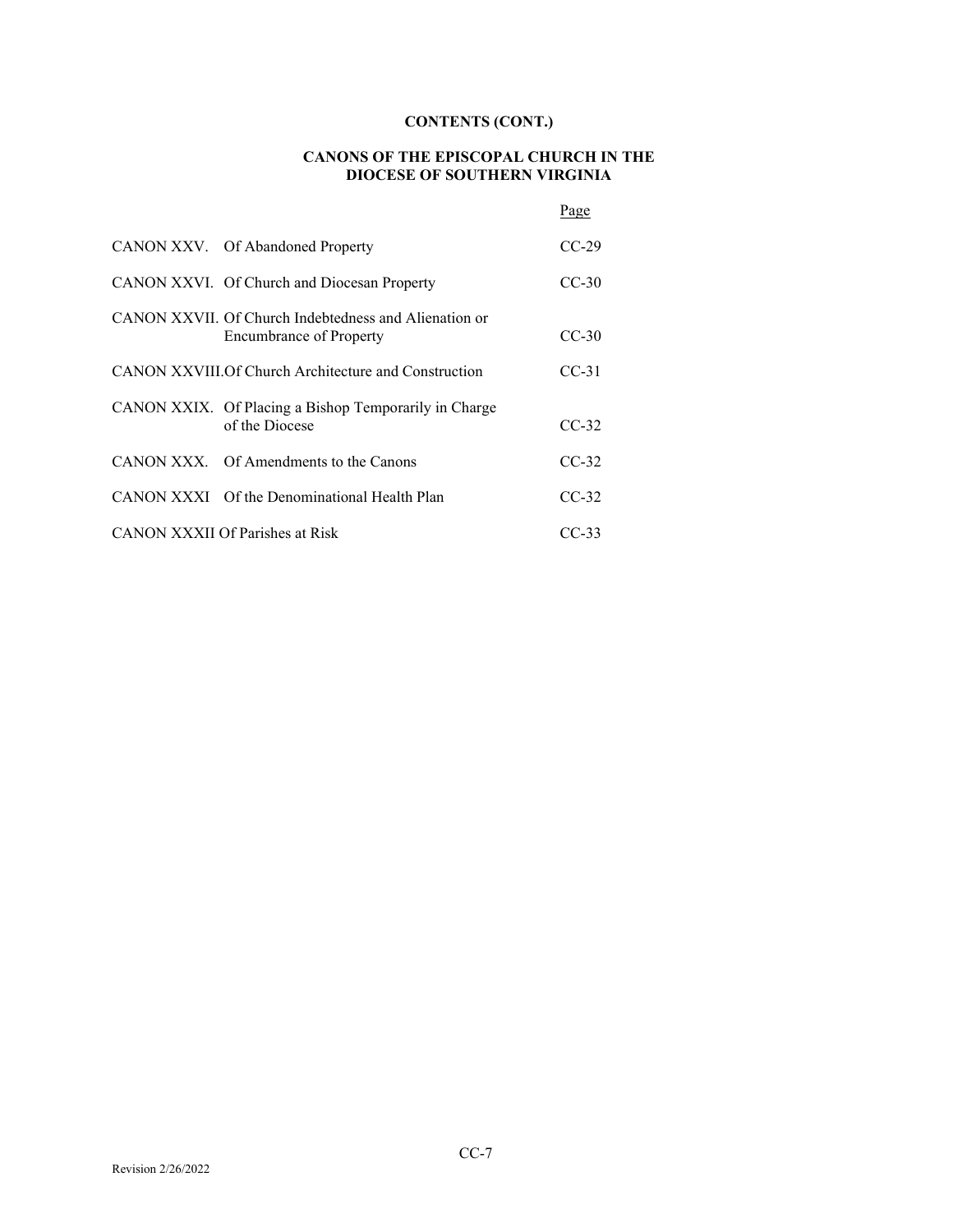#### **CANONS**

# **of the**

# **EPISCOPAL CHURCH**

#### **in the**

# **DIOCESE OF SOUTHERN VIRGINIA**

# **Adopted June 10, 1893, as amended. \_\_\_\_\_\_\_\_\_\_**

#### **CANON I**

#### **OF A LIST TO BE MADE OF THE CLERGY IN THE DIOCESE**

SECTION 1. The Ecclesiastical Authority shall prepare and maintain in the Diocesan Office a list of all the Clergy canonically resident in this Diocese with the name of their respective ecclesiastical positions, or, in regard to those who have no ecclesiastical position, their places of residence only, and shall specify in said list those who are entitled to membership in the Council. Such list, as corrected, shall be laid before the Council on the first day of meeting. The list shall be included by the Secretary in the Journal of Council and transmitted to the Secretary of the General Convention.

SECTION 2. The right of any member of the Clergy to membership in the Council shall, if questioned, be determined by the Council according to the Constitution and Canons.

SECTION 3. The Clergy shall attend every meeting of the Council unless excused by the Bishop. All parishes and missions shall pay the expenses of their Clergy for attendance at the Council..

#### **CANON II**

#### **OF LAY DELEGATES**

SECTION 1. Each Parish and Mission in union with Council shall send to the Council the number of Lay Delegates to which it may be entitled, and shall pay their expenses.

SECTION 2. The Delegates and Alternates shall be elected by the Vestry. The election shall be certified, on the form provided by the Diocese, by the Priest in charge and the Register, or if there be no Priest in charge, by one of the Wardens and the Register. The Council shall have the right to receive other evidence of election when such certificate has been lost, or is not in proper form.

SECTION 3. Each Parish and Mission shall transmit the Certificate of election to the Secretary of the Diocese by a date designated by the Ecclesiastical Authority. The Secretary of the Diocese shall prepare a list of the persons so certified, which shall be used in the organization of the Council. Should the right of any lay delegate or alternate to membership be challenged, the matter shall be referred to a committee on credentials.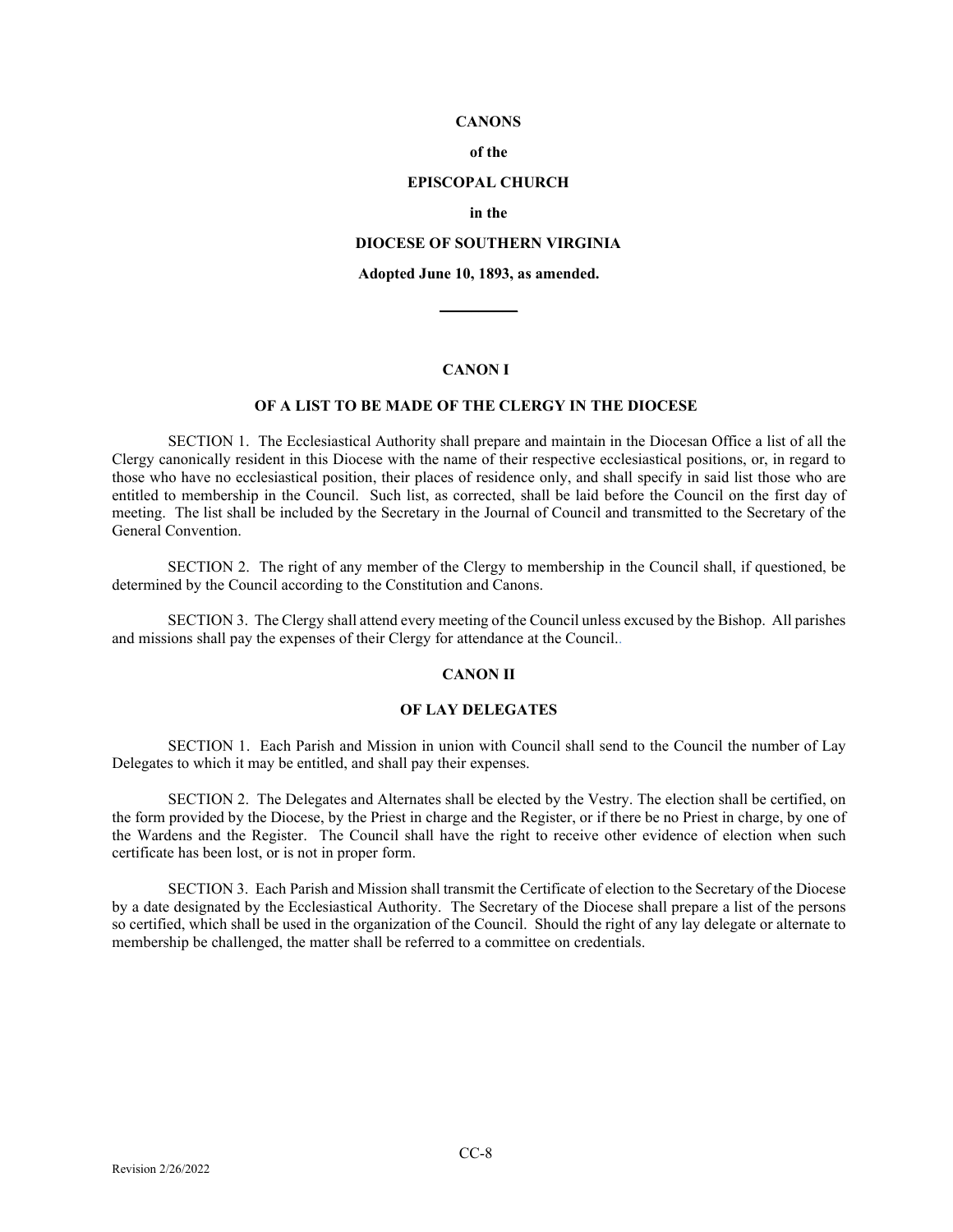#### **CANON III**

#### **OF THE DUTIES OF THE SECRETARY OF THE DIOCESE**

SECTION 1. The Secretary of the Diocese shall record the proceedings of the Council, and have them printed in a journal; preserve its journals and records; attest its public acts; and deliver to a successor all books, papers and records relating to its affairs. The Secretary shall keep a list of the Parishes and Missions entitled to representation in the Council, and publish the same annually in the Journal of Council.

SECTION 2. The Secretary shall give notice, as required by the Constitution, of the time and place of the meeting of the Council, and in case of a vacancy in the office of President of the Council, shall call the Council to order upon its assembling and preside over the same until a President is elected.

SECTION 3. The Secretary of the Diocese shall also be the Secretary of the Executive Board of the Diocese.

SECTION 4. The Secretary of the Diocese shall perform such other duties as are prescribed by the Canons or which by resolution the Council may require.

# **CANON IV**

# **OF THE DUTIES OF THE TREASURER OF THE DIOCESE**

SECTION 1. The Treasurer of the Diocese shall be elected by the Executive Board of the Diocese and shall serve at its discretion

SECTION 2. The Treasurer of the Diocese shall have the authority and the duties as may from time to time be imposed by the Constitution and Canons of the Diocese and the Constitution and Canons of the General Convention of the Episcopal Church of the United States of America. (ECUSA)

SECTION 3. The Treasurer shall be the Chief Financial officer of the Diocese and shall have responsibility for all financial matters affecting or relating to the Diocese.

SECTION 4. The Treasurer shall provide for:

- (a) The deposit of all monies or funds belonging to the Diocese in such banks or places of deposit as the Executive Board of the Diocese may authorize;
- (b) disbursing of all funds;
- (c) the keeping of books of accounts, which shall be open to inspection of the Executive Board of the Diocese.

SECTION 5. The Treasurer shall provide such information relating to the finances of the Diocese and the conduct of the Treasurer's office as may be required by the Executive Board of the Diocese or by Council. The Treasurer shall submit annually to Council a report of the financial state of the Diocese, including the Balance Sheet, the Operating Revenues/ Expense Statement, and the restricted accounts, as of the end of the prior year.

SECTION 6. The Treasurer shall arrange for all accounts for which the Treasurer has responsibility to be audited by a certified independent public accountant or firm of accountants selected by the Executive Board of the Diocese.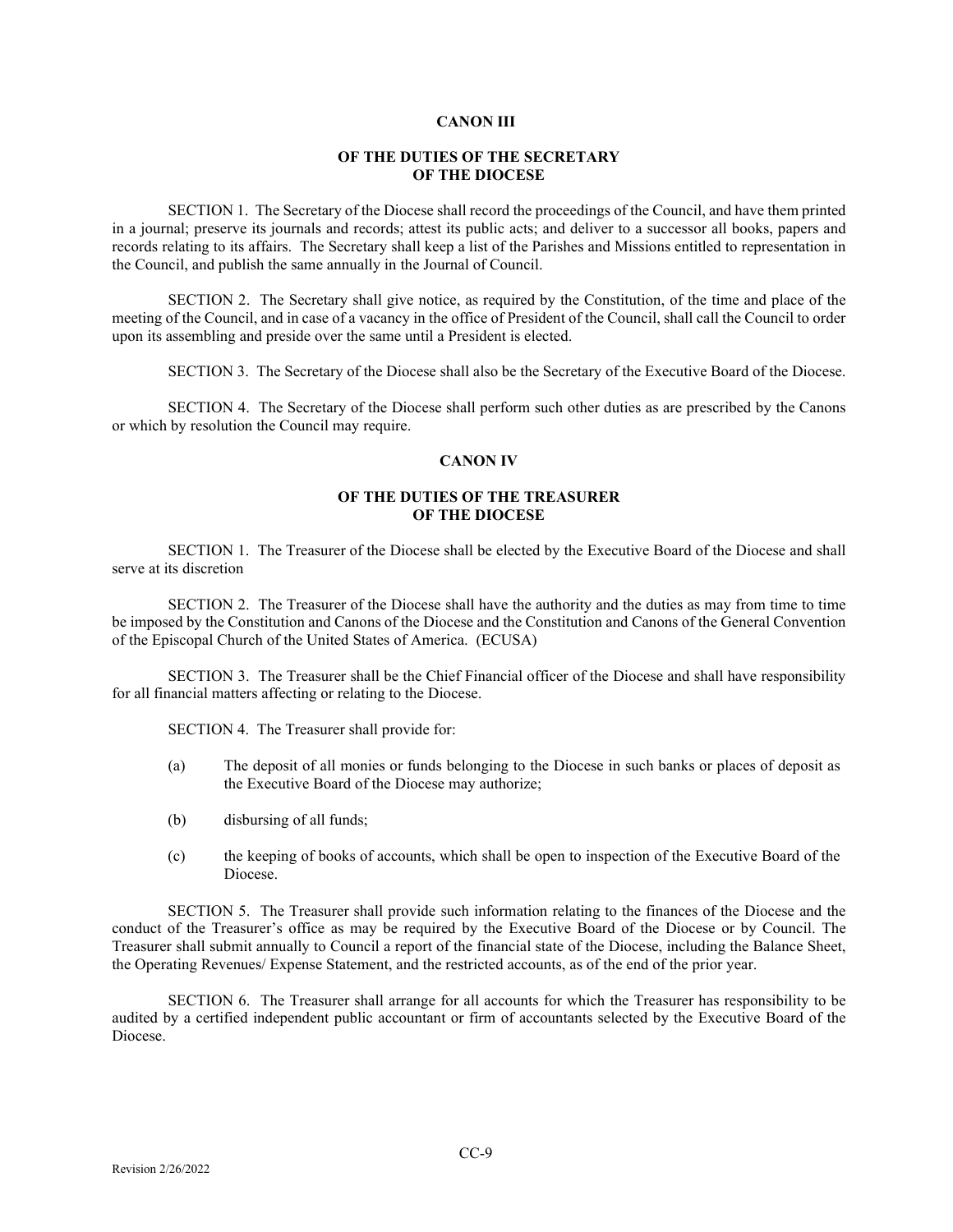SECTION 7. The Treasurer shall assist the Program Budget & Review Committee of the Executive Board in preparing and presenting to the Executive Board the Committee's recommended Diocesan Budget. The Treasurer also shall present to, or arrange for someone to present to, each Convocation and to Council the Executive Board's recommended budget.

SECTION 8. In case of a vacancy in the office of the Treasurer, or in the case of the Treasurer's disability, the Executive Board of the Diocese shall elect an interim Treasurer, and the person so elected shall continue to serve until the Executive Board shall elect a new Treasurer.

SECTION 9. In addition to the Treasurer, the Executive Board of the Diocese may elect a Comptroller of the Diocese who shall, under the general supervision of the Treasurer, serve as the principle agent for the receipts and disbursements of the monies collected by the Diocese.

#### **CANON V**

## **OF THE DUTIES OF THE STANDING COMMITTEE**

SECTION 1. In case of a vacancy in the Episcopal Office, the duties of the Bishop as to discipline, except pronouncing sentence of suspension or deposition from the ordained Ministry, shall be performed by the Standing Committee.

SECTION 2. The Standing Committee shall make a report of its proceedings at every Annual Council.

### **CANON VI**

#### **OF NOMINATIONS**

SECTION 1. A Diocesan Nominating Committee shall be appointed annually by the Executive Board, and be composed of those members of the Executive Board whose terms are ending in the Conciliar year, and such other persons as the Executive Board may from time to time appoint.

SECTION 2. The Committee, in consultation with the Convocation Deans, shall meet and draft a slate of nominations at least sixty days preceding Council. The Committee may nominate any person without prior recommendation. No nominations shall be made for any position for which specific provision is made in the Constitution or Canons.

SECTION 3. The Nominating Committee shall submit a slate of persons to include nominees for delegates to the General Convention. In formulating a slate of nominees for the General Convention, the Nominating Committee shall:

(a) Seek out actively a slate which is representative in terms of sex, race, age, geography, and size of congregation.

- (b) Ensure that at least half the nominees in each order have not served previously as elected deputies.
- (c) As a precondition of nomination, require of each prospective nominee a commitment, if elected, to:
	- (1) Prepare adequately for full participation in the legislative process of the House of Deputies;
	- (2) Attend all sessions of the House unless replaced by a duly certified alternate, or unless prevented for serious cause.

SECTION 4. The report of the Committee shall include brief biographical information for each person nominated for distribution to council members prior to the council. The report shall not preclude nominations from the floor.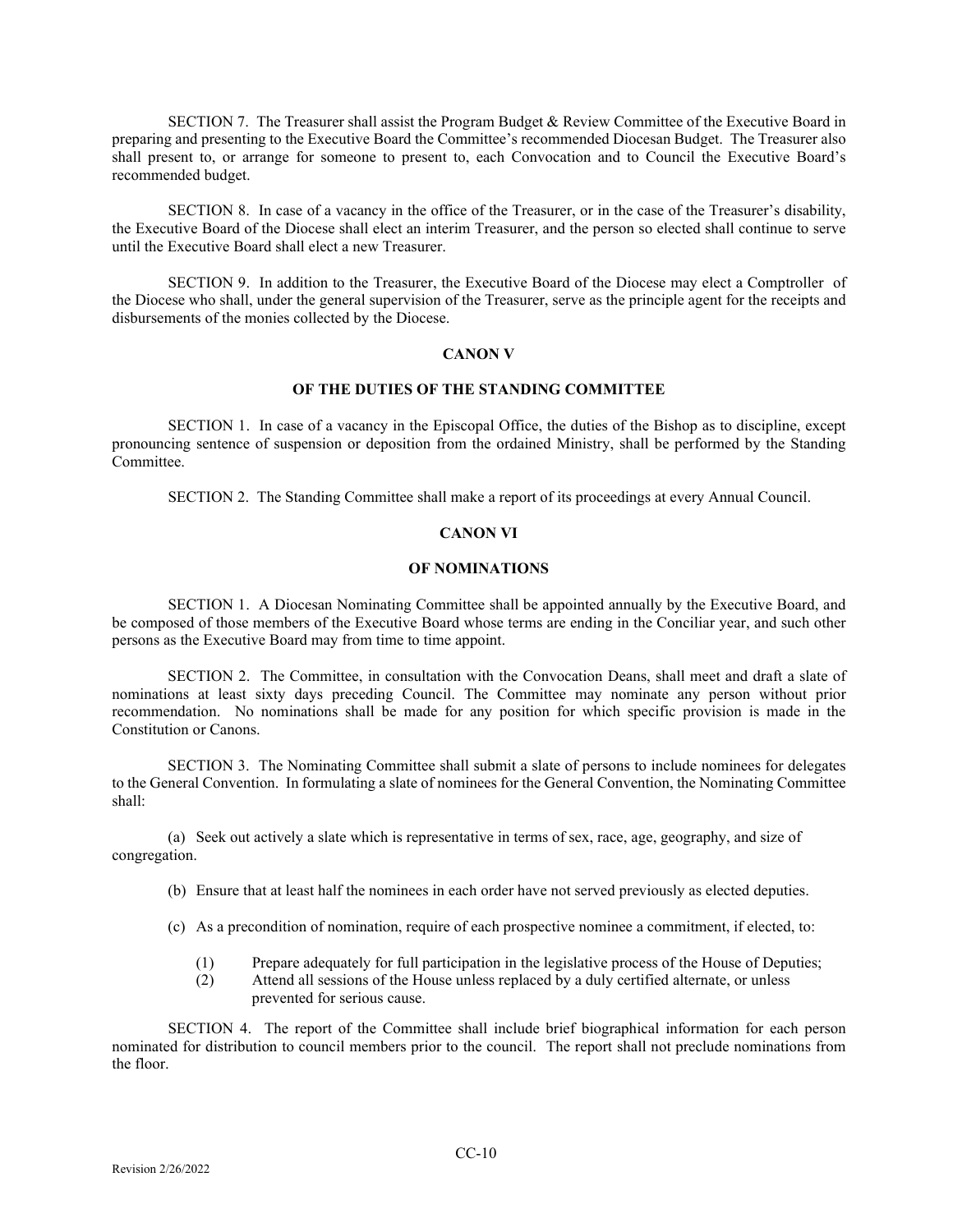#### **CANON VII**

#### **OF FINANCES**

SECTION 1. Program Budget & Review Committee.

- (a) The Program Budget & Review Committee is a standing committee of the Executive Board of the Diocese and is charged with (1) overseeing the finances of the Diocese, (ii) developing recommendations to be presented to the Executive Board on financial management matters, (iii) after discussion and feedback with the various entities seeking funding, preparing with the Treasurer the annual budget and presenting it to the Executive Board for their approval, and (iv) meeting with the independent auditors to review the annual financial report.
- (b) The Program Budget & Review Committee chairperson shall be appointed by the Bishop and confirmed by the Executive Board of the Diocese and serves at the discretion of the Executive Board.
- (c) Each February or when a vacancy exists, upon consultation with the Bishop, the Program Budget  $\&$ Review Committee chairperson shall appoint members to the Program Budget & Review Committee. Members need not be members of the Executive Board. Each member will serve a one-year term and may be reappointed for subsequent one-year terms. A new member's term commences upon appointment by the chairperson. The Program Budget & Review Committee may remove any member for any reason, including failure to contribute to the work of the committee, for lack of attendance or for not keeping the committee's work confidential. *Ex officio* members of the committee include the Bishop, the Treasurer and the Comptroller.

SECTION 2. Budgets.

- (a) On or before November 15 of each year the Program Budget & Review Committee shall submit to the Executive Board its recommendation for the Budget of the Diocese, which shall be based upon the total amount pledged by the Parishes and Missions for support of the Diocesan programs, along with any other revenues.
- (b) The Executive Board may approve or modify the Program Budges & Review Committee's recommended Budget. Once the Executive Board has approved the Budget, the Treasurer shall submit the recommended Diocesan Budget to Council for final consideration.
- (c) After receiving and considering the Executive Board's recommended Budget, Council shall adopt a balanced Budget for the Diocese.
- (d) From January 1st of each year until Council approves the Budget, the Treasurer is authorized to disburse funds on the basis of the current year's Executive Board-approved Diocesan Budget.

SECTION 3. Funding.

- (a) On or before November 30th of each year, the Treasurer shall provide each Parish and Mission with a recommended apportionment necessary to fund the Executive Board-approved Diocesan Budget. The recommended apportionment shall be based on a proportionate share of the Executive Boardapproved Diocesan Budget, using the Parish's prior year's pledge and plate revenues, set forth in its Parochial Report, to determine the recommended pro rata apportionment.
- (b) Each Parish and Mission shall determine its pledge based on the recommended apportionment of the Executive Board.
- (c) On or before the 31st of December of each year, the Treasurer of each Parish and Mission shall certify in writing to the Treasurer of the Diocese, on a form provided by the Diocese, a statement of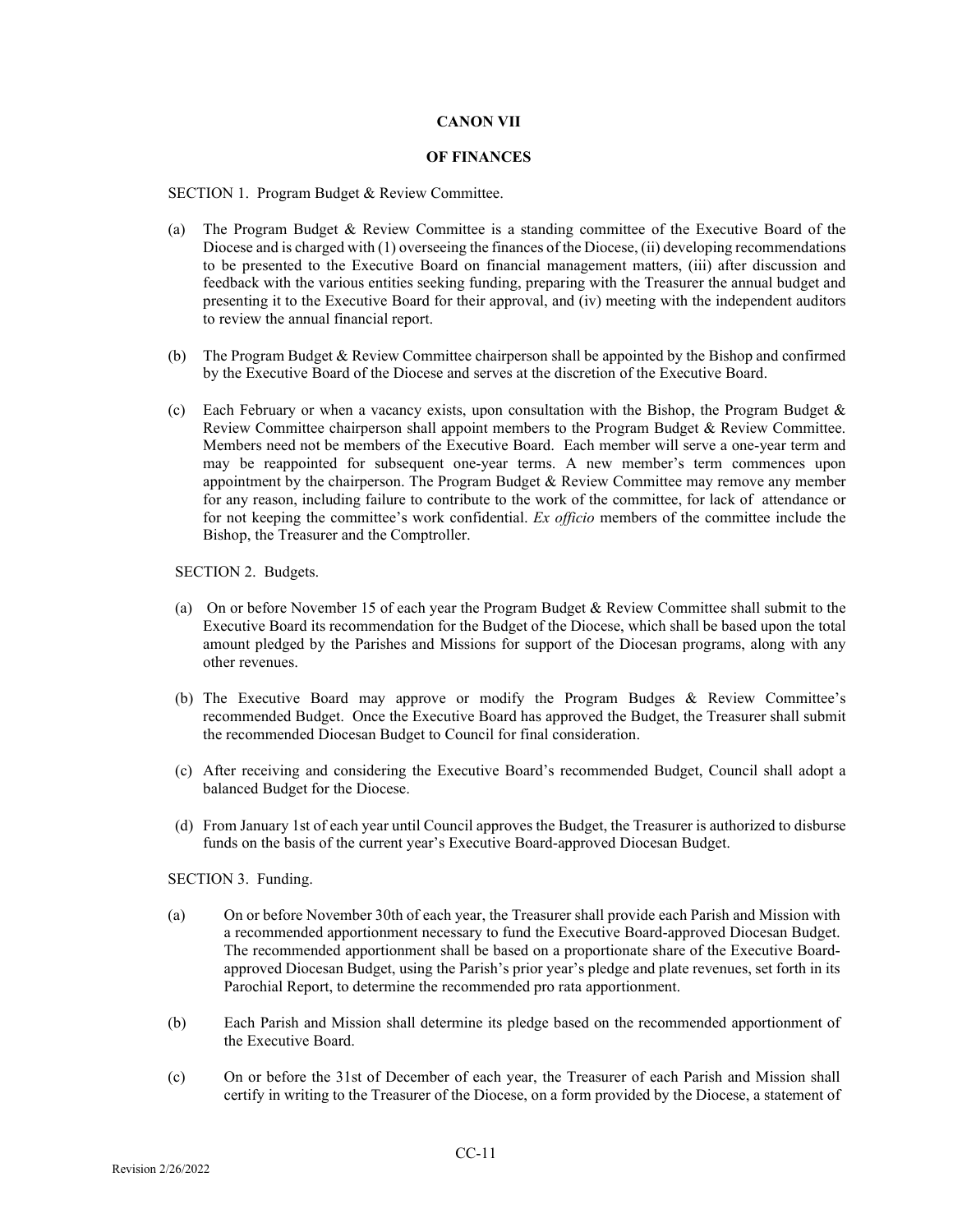the amount the Parish or Mission will pledge to the Diocese for support of its total program during the next year. If the Parish or Mission declines to pledge the recommended apportionment, it shall submit to the Treasurer in writing the reason for its inability to do so. Payment on these pledges shall be remitted during the following year to the Diocesan Treasurer in regular monthly installments.

# SECTION 4 Audits.

- (a) All financial accounts of Diocesan organizations (parishes, missions, and other Diocesan institutions) shall be audited or examined at the close of each year. Organizations with income of \$650,000 or over shall be audited or reviewed by a certified public accountant. Organizations with income under \$650,000 may have an audit or examination by a person or persons other than a CPA. The examination may be by an accountant, an audit committee, or a person approved by the Diocese. All audits/examinations not performed by CPA's shall follow the guidelines in the *Manual of Business Methods in Church Affairs*.
- (b) The financial accounts of the Diocese shall be audited at the close of each year by a certified public accountant named by the Executive Board.
- (c) All Parishes and Missions, and all other institutions affiliated with the Diocese, shall provide the Diocese with a copy of the annual audit report or a letter from an independent accountant summarizing the annual audit report not later than 30 days following the date of such report, and, in any event, not later than September 1 of each year, covering the financial reports of the previous calendar year.
- (d) The Treasurer shall report to the Bishop and the Council all Parishes, Missions and other institutions affiliated with the Diocese failing to provide the annual audit report.
- (e) Upon the departure of a rector, vicar, or clergy-in-charge of a congregation, an audit of all accounts of the congregation shall be prepared at the direction of the vestry, conforming to the accounting practices set forth in the *Manual for Business Methods in Church Affairs*. This audit shall be made available to the Interim Priest and candidates interviewing for the vacant position.
- (f) Parishes will not be eligible for grants from the Diocese until the preceding two calendar years' audit reports have been provided to the Diocese. Grants include clergy continuing education, lay continuing education, small church emergency maintenance, Seeds of Hope, mission initiative grants, communication grants, and any other new grants established by the Diocese.

SECTION 5. Discretionary accounts.

All clergy discretionary accounts in the Diocese shall comply with the following Clergy Discretionary Fund Policy:

- (a) The Clergy Discretionary Fund Policy shall apply to all discretionary funds maintained by, for, or on behalf of any bishop, priest and deacon in the Diocese.
- (b) While clergy discretionary fund records shall be maintained in a confidential manner, Clergy discretionary funds are funds which belong to the Diocese or church, and therefore, all receipts and disbursements, along with resulting fund balances, shall be recorded appropriately on the Diocese's or the church's books by the Diocesan Comptroller or Parish Treasurer or Comptroller. All fees and gifts from any source to the discretionary fund must be deposited and recorded on the books of the Diocese or church, and if a separate checking account has been established for a Clergy discretionary fund, may be subsequently transferred to that checking account. No monies from any other source may be deposited directly into the separate checking account. The bank account must be in the name of the Diocese or church, using the Diocese's or church's employer identification number,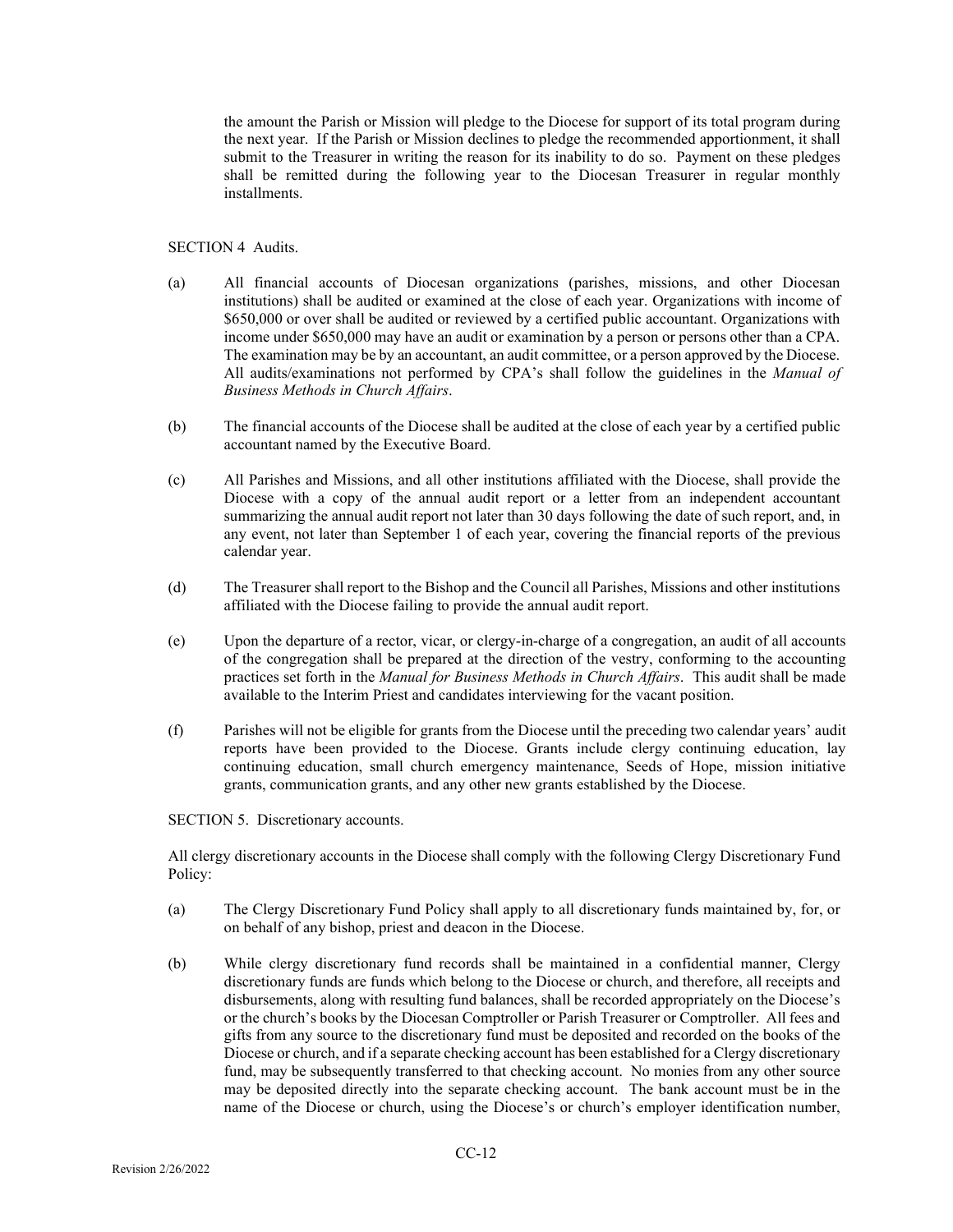and not that of the individual clergy member. Clergy must record in writing, with appropriate receipts attached, the purpose of every check drawn on the Clergy discretionary fund account.

- (c) The traditional uses of Clergy discretionary funds are to provide the clergy with funds for gifts to the poor and for charitable and pious purposes.
- (d) All Clergy discretionary funds are classified as restricted funds of the Diocese or church. As a fund of the Diocese or church, Clergy discretionary funds are subject to audit, even if the fund has a separate checking account. The clergy may be permitted to maintain confidentiality as to the recipient of expenditures of the Clergy discretionary fund. The member of the Clergy responsible for Clergy discretionary fund must follow the recordkeeping methods detailed in The Manual of Business Methods in Church Affairs. Clear records of deposits into the fund and expenditures from it are essential to this process. The Parish or Diocesan Treasurer is responsible for auditing at least once annually the Clergy discretionary account.
- (e) Failure to comply with the above may result in Ecclesiastical Discipline or legal action against the clergy violating this Canon.

SECTION 6. Fiscal year.

The fiscal year for the Diocese and the Parishes and Missions shall begin January 1<sup>st</sup> of each year.

# **CANON VIII**

#### **OF CONVOCATIONS**

SECTION 1. There shall be nine Convocations in the Diocese as follows:

- (a) The First or Eastern Shore Convocation shall consist of the Parishes and Missions in the counties of Accomack and Northampton and the independent cities adjoining said counties.
- (b) The Second or Virginia Beach Convocation shall consist of Parishes and Missions in the City of Virginia Beach, and that portion of Washington Borough in the City of Chesapeake lying east of Military Highway.
- (c) The Third or Norfolk Convocation shall consist of the Parishes and Missions in the City of Norfolk, and the Borough of South Norfolk in the city of Chesapeake, and that portion of Washington Borough in the city of Chesapeake lying west of Military Highway.
- (d) The Fourth Convocation shall consist of the Parishes and Missions in the cities and counties of Suffolk, Franklin, Isle of Wight, Southampton, Chesapeake (with the exception of the boroughs of South Norfolk and Washington) and Portsmouth.
- (e) The Fifth or Jamestown Convocation shall consist of the Parishes and Missions in the Counties of York and James City and the independent cities adjoining said counties.
- (f) The Sixth or Petersburg Convocation shall consist of the Parishes and Missions in the counties of Surry, Sussex, Dinwiddie, Greensville, and Prince George and the independent cities adjoining said counties, including the City of Colonial Heights.
- (g) The Seventh or South Richmond Convocation shall consist of the Parishes and Missions in the Counties of Chesterfield and Powhatan, and the independent cities adjoining said counties, including that part of the City of Richmond lying south of the James River.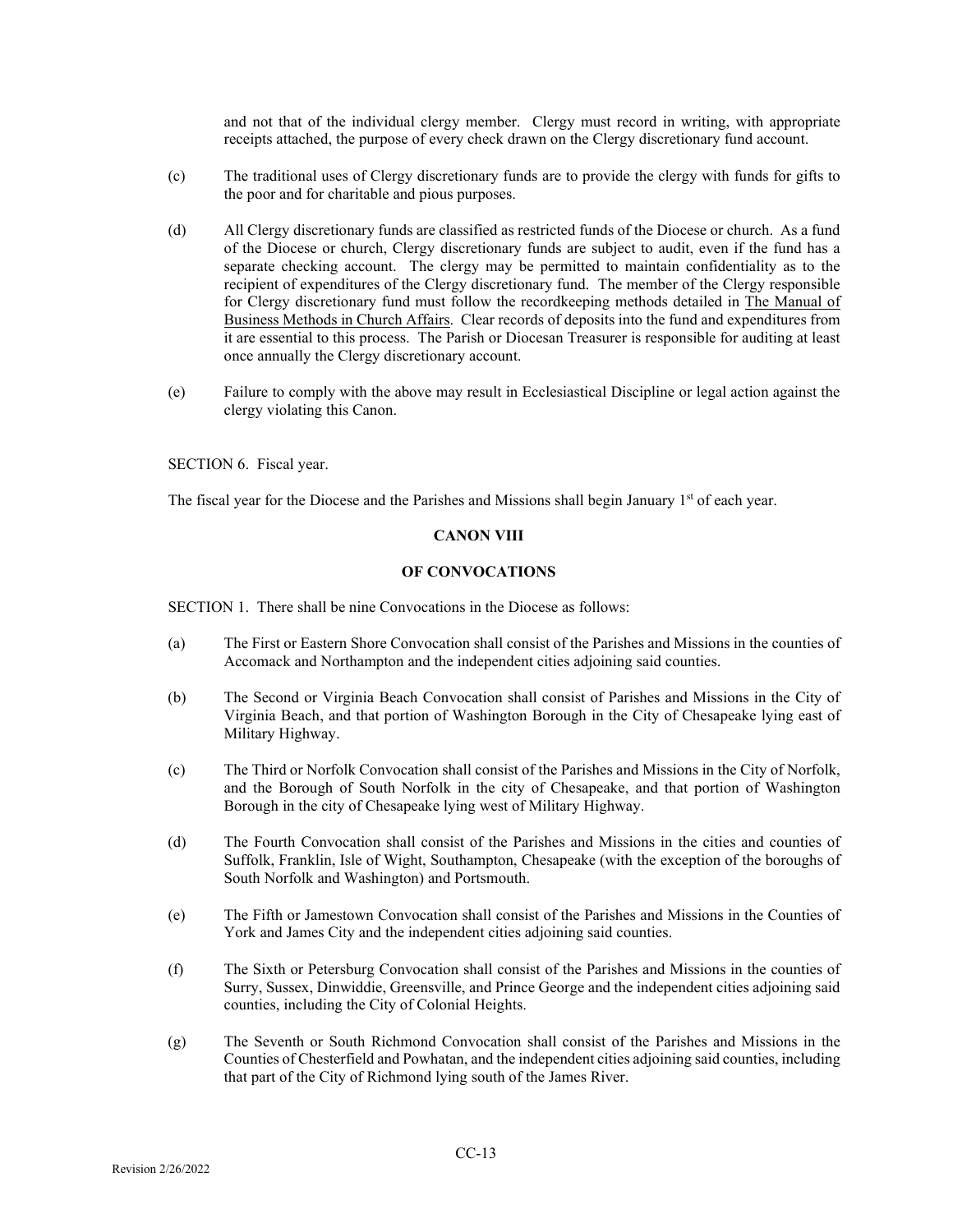- (h) The Eighth Convocation shall consist of the Parishes and Missions in the counties of Amelia, Nottoway, Lunenburg, Brunswick, Cumberland, Prince Edward, Buckingham, Appomattox and that part of Mecklenburg lying east of and including Union Level, and the independent cities adjoining said counties.
- (i) The Ninth or Danville Convocation shall consist of the Parishes and Missions in the counties of Charlotte, Halifax, Pittsylvania, and that part of Mecklenburg lying west of and including Baskerville and the independent cities adjoining said counties.

SECTION 2. In the event churches in a mission, parish, or collaborating partnership have multiple worship sites located in different geographical convocations, they may elect to affiliate with any one of the convocations in which the churches are located.

SECTION 3. The Bishop, at each Annual Council, shall appoint a Dean from the order of Priests resident in each convocation to serve for a one year term. Deans may be reappointed to successive terms. Deans shall not be members of the Executive Board. The Deans shall act as a council of advice to the Bishop, shall be responsible for the arrangements for all intra-diocesan meetings within the convocation and may be given such other directives and responsibilities that the Bishop deems appropriate.

# **CANON IX**

# **OF THE EXECUTIVE BOARD**

SECTION 1. The Executive Board shall be constituted as follows: the Bishop; the Bishop Coadjutor, if there be one; the Suffragan Bishop, if there be one; the Assistant Bishop, if there be one; one lay and one clergy representative from each Convocation to be elected by ballot by their respective delegates or alternates and clergy at their pre-council convocational meetings for a term of three years and not more than two members at-large Nominated by the Bishop and elected by the Executive Board to serve for one year. A majority of the members shall constitute a quorum. The Treasurer, Secretary and Chancellor shall have a seat and voice at table but no vote. A representative of the Department of Communications and the Presidents of the Episcopal Church Women and Episcopal Youth Community shall be invited to attend meetings of the Executive Board. The administrative staff of the Diocese shall attend meetings as requested by the Bishop.

# SECTION 2.

- (a) The Dean of each Convocation shall be responsible for the appointment of a nominating committee of three persons, one of whom shall be a member of the clergy, which shall nominate at least two persons for each vacancy on the Executive Board whose names shall be made known to that Convocation's Council delegates no less than two weeks before the Pre-Council Convocation meeting at which the election is to take place. Nominations from the floor may be received. All persons so nominated shall, if possible, be present at the meeting and introduced to Council delegates before the voting takes place.
- (b) Whenever a new Convocation is formed, an Executive Board member residing in the newly constituted Convocation shall represent the new Convocation until the term expires.
- (c) The Secretary of the Diocese shall inform the Deans of the Convocations sixty (60) days prior to Council of any vacancies which should be filled by election at Pre-Council Convocation meetings.
- (d) Any member who is absent without reasonable cause from three successive regular meetings shall be presumed to have resigned, and such resignation presumed to have been accepted unless otherwise determined by vote of a majority of the remaining members.
- (e) Upon the death, resignation or removal from the Diocese of any elected member, a successor from the same convocation shall be elected. The Dean of that Convocation shall call a special meeting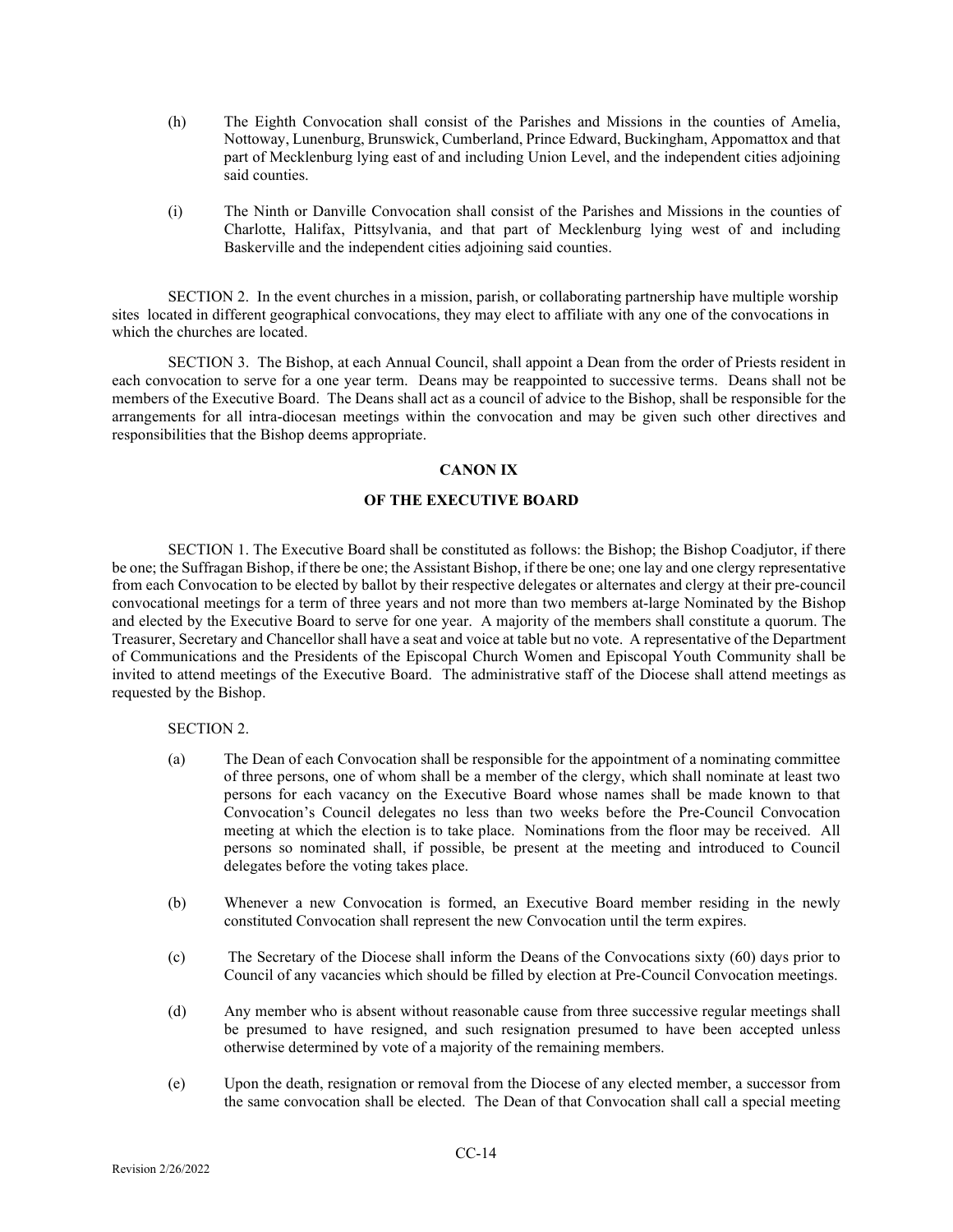or poll of the diocesan council delegates to elect a replacement, who shall serve for the remainder of the unexpired term.

(f) Any elected member who moves from one convocation to another convocation shall continue to serve until the next regular Council. A successor shall be elected from the original convocation by the convocation's delegates to Council for the remainder of the unexpired term.

SECTION 3. The Diocesan Bishop shall be the Chair of the Executive Board and shall preside at all meetings of the Board. Each year, at its initial meeting, the Executive Board shall elect a Vice-Chair from the lay members of the Board, who shall preside at meetings of the Board in the absence of the Bishop.

SECTION 4. The Executive Board shall foster and coordinate the Program of the Diocese and perform such work as shall be committed to it by Council or in these Canons. It shall have the power to expend all sums of money covered by the Diocesan Budget approved by Council. It shall also have power to undertake such work provided for in the Program approved by the Council, or other work under the jurisdiction of the Executive Board, the need for which may have arisen after the action of the Council, when in the judgment of the Executive Board the income and the available funds of the Diocese will warrant. The Board shall hold not less than three meetings in a conciliar year and shall make a report to the Annual Council.

SECTION 5. Members of the Standing Committee and Deans of Convocations shall not be eligible for membership on the Executive Board.

SECTION 6. The Executive Board shall determine the Departments of the Diocese and define the scope of their work. The heads of Departments shall be nominated by the Bishop with the advice and consent of the Executive Board and shall hold office for one year. The Bishop shall be an ex-officio member of each Department. Each Department shall submit a report to the Secretary of the Diocese by December 1st. The report shall include (1) a summary of the work done by the department; (2) a statement of the opportunities for future needs. Each Department shall submit a request for appropriations for the forthcoming year at a time recommended by the Treasurer.

SECTION 7. Upon recommendation of the Bishop, the Executive Board shall elect and determine the salaries of the Diocesan administrative staff. Such salaries shall be included in the detailed budget submitted to the Annual Council.

#### **CANON X**

#### **OF DEPUTIES TO THE PROVINCIAL SYNOD**

SECTION 1. At Annual Council, following General Convention, there shall be elected by ballot, one member of the clergy, canonically resident in the Diocese, and one lay person, who is an adult confirmed communicant in good standing of this church, domiciled in this Diocese, to serve three year terms as Deputies to Provincial Synod.

SECTION 2. In the year preceding General Convention, there shall be elected one lay person, who is an adult confirmed communicant in good standing of this Church, domiciled in this Diocese, to serve a three year term as Deputy to Provincial Synod.

SECTION 3. One of the elected deputies to Synod shall be appointed by the Bishop to serve a three year term on the Provincial Council.

SECTION 4. Deputies to Provincial Synod are responsible to the Bishop and the Executive Board, and shall report to the Board following Synod meetings, and shall make a written report to the Annual Journal of Council. The representative to Council shall report to the Bishop following meetings of the Provincial Council.

SECTION 5. Expenses of Deputies to Provincial Synod shall be paid from Diocesan funds.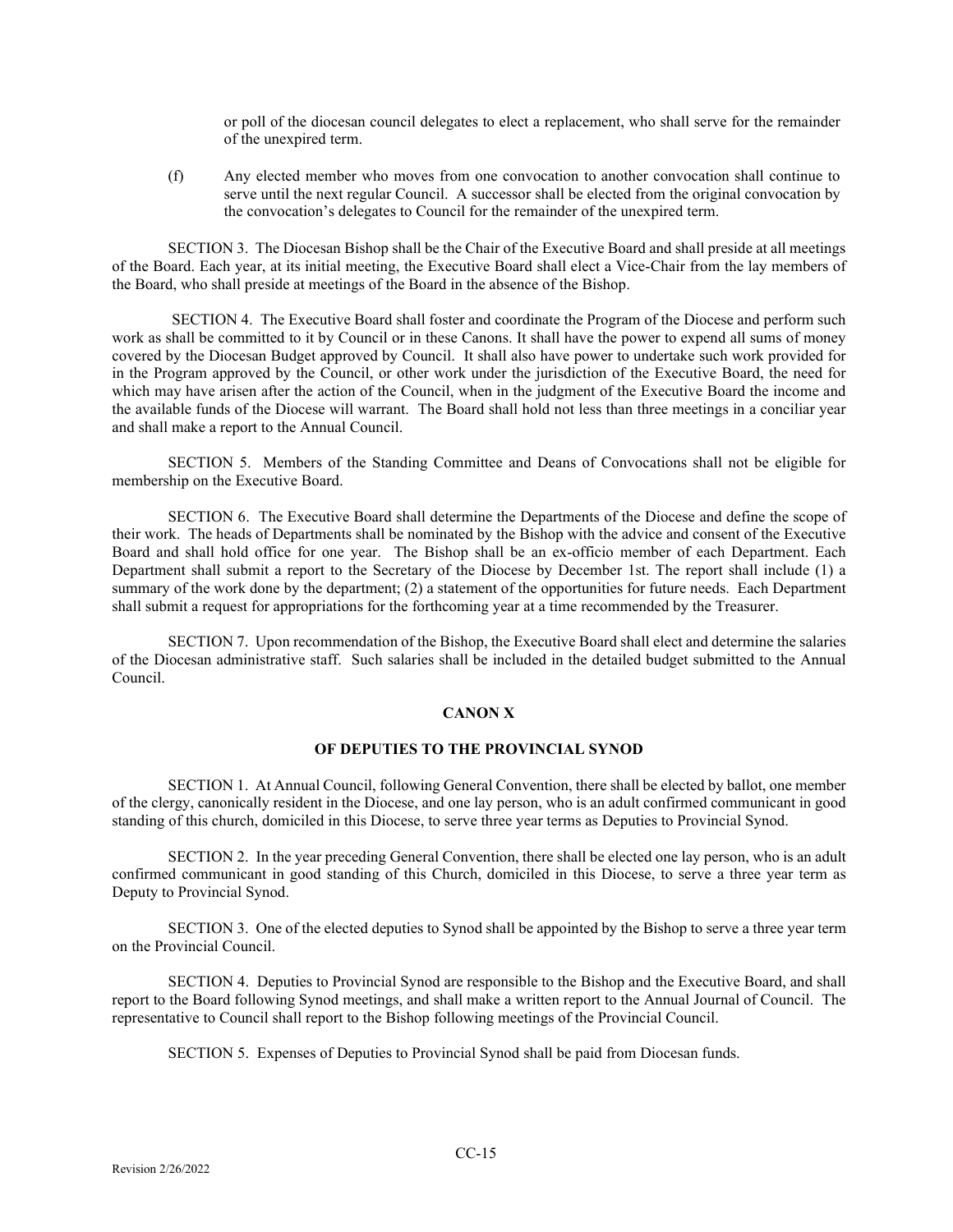# **CANON XI**

#### **OF DEPUTIES TO THE GENERAL CONVENTION**

#### SECTION 1.

The Council shall elect by secret ballot the full number of Clerical and Lay Deputies and Alternates to the General Convention to which the Diocese is entitled under the Constitution and Canons of The Episcopal Church as more fully set forth below, subject to the provisions of Section 1(c)(iii).

- (g) Deputies and Alternates to General Convention shall be elected in accordance with Article VI of the Constitution of the Diocese of Southern Virginia, using the method prescribed in part III, Section 8, of the Rules of Order, as follows:
	- (i) DEPUTIES At the Annual Council held in the second calendar year before the meeting of General Convention, the Annual Council shall elect by secret ballot the full number of Clerical and Lay Deputies to which this Diocese is entitled under the Constitution and Canons of the Episcopal Church.
	- (ii) ALTERNATES At the Annual Council in the calendar year prior to the meeting of General Convention, the Annual Council shall elect by secret ballot the full number of Clerical and Lay Alternates to which this Diocese is entitled under the Constitution and Canons of the Episcopal Church.
	- (iii) YOUTH DELEGATE At least one of the lay deputies or alternates to General Convention shall be a youth or young adult who is 16 years of age or older at the time of election and 26 years of age or younger on the opening day of the General Convention to which they have been elected. If no person in this age group is elected as a deputy or as a  $1<sup>st</sup>$  through  $3<sup>rd</sup>$  alternate, a separate election for 4<sup>th</sup> alternate shall take place at the next Diocesan Council, with at least 2 youth or young adult candidates for this position. Should a youth or young adult be elected as a lay deputy or  $1^{st}$  through  $3^{rd}$  alternate, the 4<sup>th</sup> lay alternate shall be the next leading vote receiver. The youth's or young adult's expenses shall be paid by the Diocese no matter what position to which they are elected.
- (h) In such election, each delegate to Council shall vote for no more than the full number of clerical and lay deputies to be elected. The results shall determine the deputies in each order.
- (i) The deputy receiving the highest number of votes, whether clerical or lay, shall be designated chairperson of the deputation, whose duties shall include: (1) Communicating to the other deputies any matters coming to the attention of the chairperson before, during or after the Convention; (2) Assuring proper voting procedures by the deputation on all matters requiring votes by ballot; (3) Holding such meetings of the deputation, together with the Bishop, as may be necessary or desirable during Convention; (4) Such additional duties as the Bishop may assign to enhance the deputation's effectiveness.

#### SECTION 2.

(a) The chairperson of the deputation shall report actions taken at General Convention to the Executive Board of the Diocese at the next meeting of the Board following General Convention. The chairperson shall also see that a written report is made for the next journal of Council of the Diocese.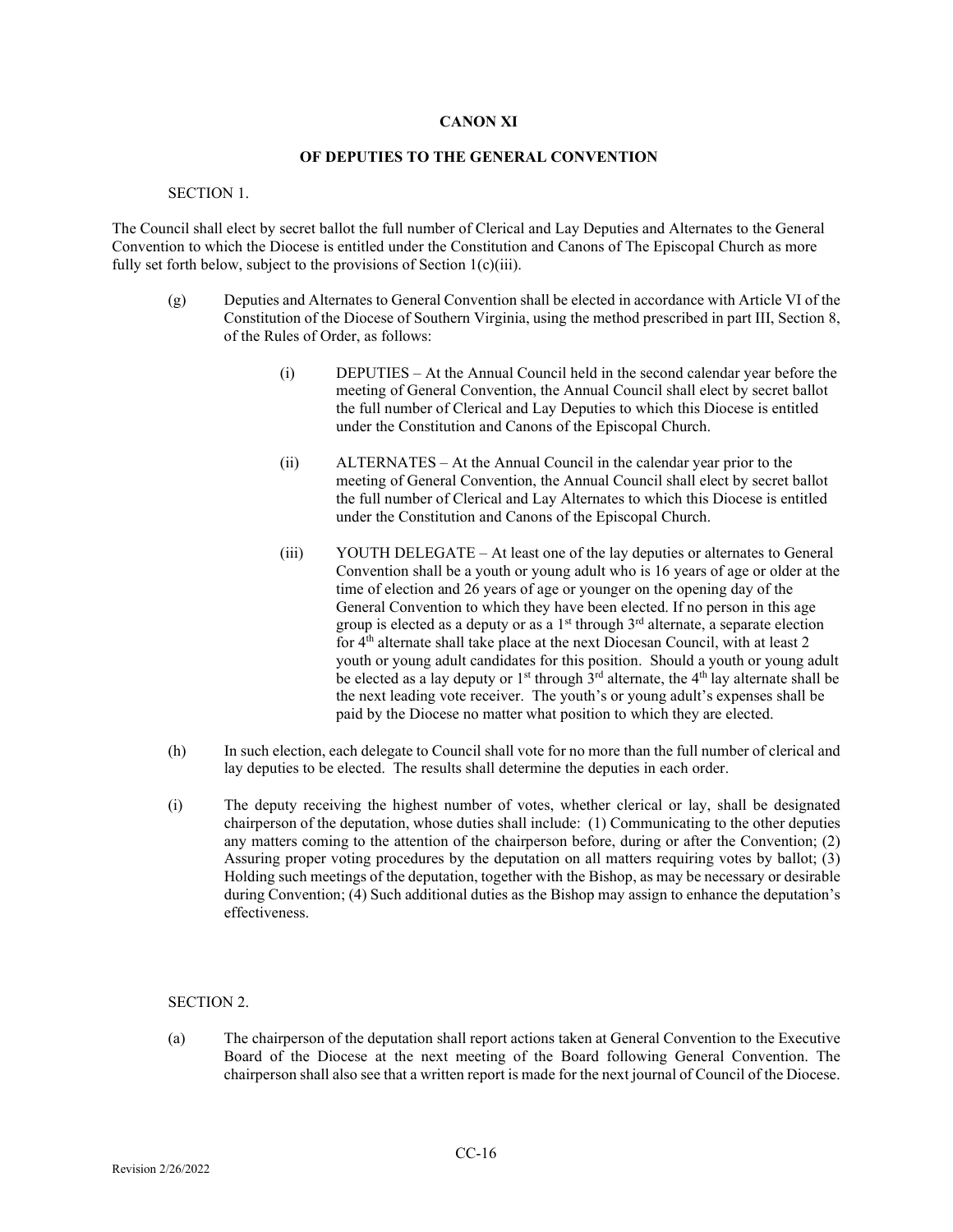(b) Deputies shall make themselves available to parishes, missions, and convocations to report on the actions of General Convention.

#### **CANON XII**

#### **OF THE COMMISSION ON MINISTRY**

SECTION 1. There shall be a Commission on Ministry, consisting of Priests, Deacons, and Lay Persons, constituted as follows:

(a) Persons nominated by the Bishop and approved by Council, sufficient to fill the Committees of the Commission. No person shall serve more than two (2) consecutive three (3) year terms. Terms of membership shall commence on July 1st in the year of election and terminate three years later on June 30.

(b) The Commission on Ministry shall consist of two committees, each having no more than twelve (12) members, constituted as follows:

1) Committee on Formation for the Ministry of the Baptized

2) Committee for Ordained Ministry.

- (c) The Bishop shall appoint the Chairperson of the commission and the Chairs of each Committee.
- (d) The Chair of the Standing Committee may designate a member of the Standing Committee to serve as a liaison between the Commission on Ministry and the Standing Committee and attend meetings of the Committee for Ordained Ministry.

SECTION 2. The Commission on Ministry shall perform those functions specified in the Canons of The Episcopal Church and may organize such additional committees as it deems necessary to implement its work. The Commission shall report annually to the Diocesan Council.

#### **CANON XIII**

#### **OF STATUS OF PARISHES AND MISSIONS**

SECTION 1. The categories of congregations recognized and published in the Diocesan Journal are as follows:

- 1. Parishes
- 2. Missions
- 3. Ecumenical Communities
- 4. Chapels
- 5. Shrines

SECTION 2. There shall be a Committee on Status of Parishes and Missions composed of a minimum of six people, at least two members of the clergy and at least two members of the laity, nominated by the Bishop and elected annually by the Council who shall serve from the adjournment of one Annual Council to the adjournment of the next, and who shall be eligible for re-election. The Committee, in consultation with the Bishop, shall declare any changes in the status of congregations which do not require Council action. The Chairperson of the Committee shall notify the Secretary of the Diocese immediately

of any change in the official status of congregations.

SECTION 3. Congregations may collaborate to share financial, leadership and other resources to provide for more vital ministry in a particular region, either without changing individual congregations' canonical status, or partnering to form a regional Parish or Mission. Such collaborative ministries shall develop a covenant between the congregations that will contain at least: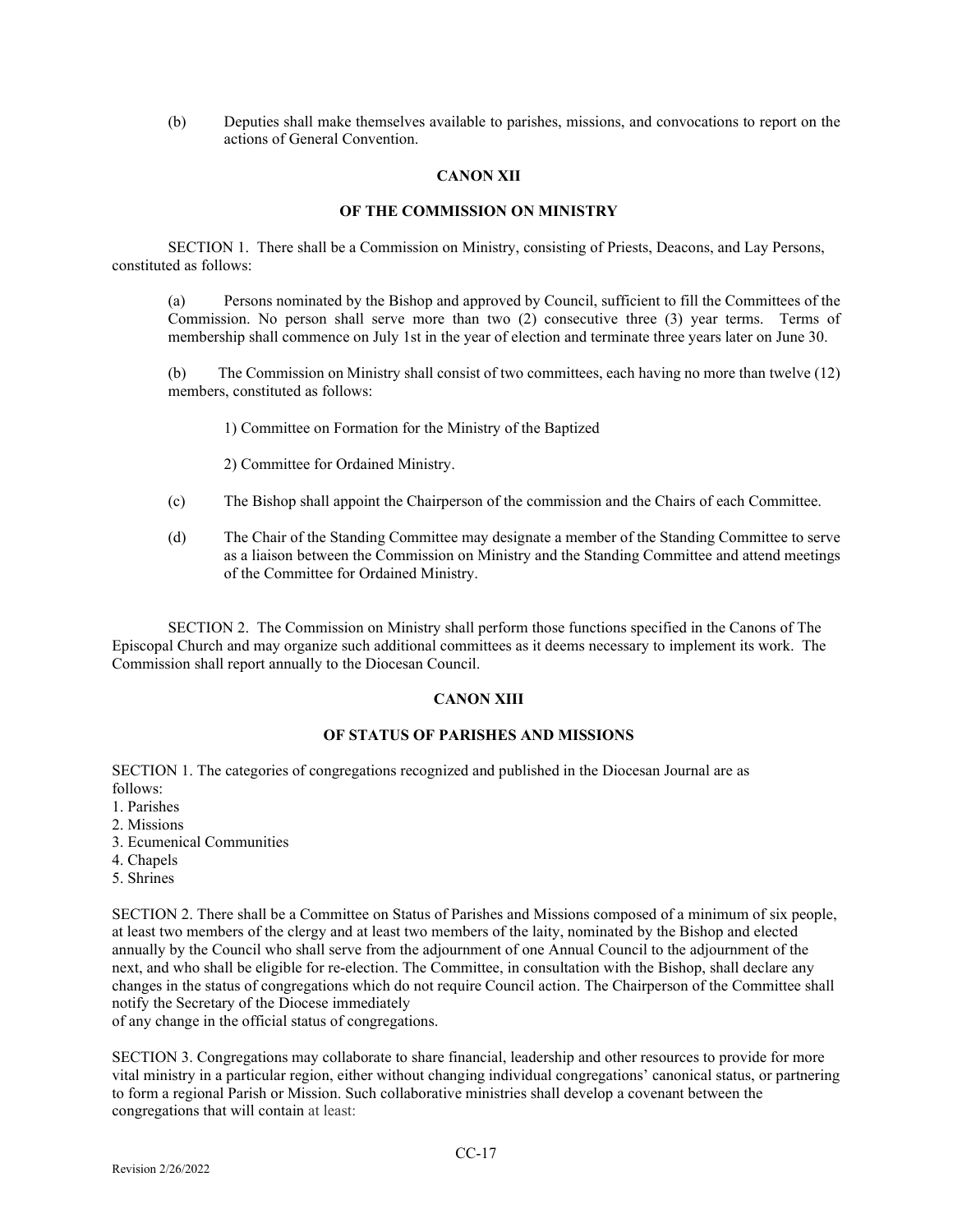(a) The method of financing the Collaborative Ministry including the shared lay and ordained leadership;

(b) How the Collaborative Ministry will be governed if there be a governing body different than a vestry for Parishes with multiple congregations as outlined in Canon XVII.

(c) The responsibilities of the Collaborative Ministry governing body and how governance is shared with the Wardens and Vestry of the member congregations, and;

(d) The method by which individual congregations may associate with or dissociate from the Collaborative Ministry.

The covenant shall be approved by a two-thirds majority vote by each Vestry of the individual congregations, and shall be subject to the approval of the Bishop with the recommendation of the Department of Mission.

#### **CANON XIV**

#### **OF PARISHES**

SECTION 1. A Parish in union with Council shall:

- (a) Consist of a group of people (1) which accede to the Constitution, Canons, Doctrine, Discipline, and Worship of the Episcopal Church, (2) acknowledge the jurisdiction of the Ecclesiastical Authority of the Diocese of Southern Virginia, (3) among whom there is a weekly program of identifiable Episcopal services (including a celebration of Holy Communion at least monthly) at a designated place or places of worship.
- (b) Contribute to the operating account of the Diocese as outlined in Canon VII, Section 3.

(c) Call a rector or priest-in-charge and any additional clergy by maintaining an annually-approved agreement between vestry and clergy which will:

- 1) Address the issues of clergy compensation and benefits as recommended annually by the Compensation Commission and approved by the Executive Board.
- 2) Provide a base salary figure not less than the annual Diocesan Minimum Standard as fixed by the Executive Board, which may be adjusted for part-time clergy.
- 3) Adhere to Canon XXXI, of the Denominational Health Plan.

(d) Execute a ministry program to include, at a minimum, Christian formation, pastoral administration to its members, and mission beyond the congregation.

(e) Elect a vestry in conformity to Canon XVII.

(f) (Provide for all its other operating expenses and obligations, including proper maintenance of any buildings or property held in trust by the congregation.

(g) Provide for Comprehensive Liability and Property insurance coverage as offered by the Church Insurance Company; or, if insured by another carrier, to certify to the Diocesan Treasurer and Canon for Administration yearly that policy provisions are at least equal to the coverage offered by the Church Insurance Company.

1) Provide that all Parish clergy, lay employees and appropriate volunteers have had background checks and training consonant with the guidelines of the Church Insurance Company and current policies and practices designated by the Ecclesiastical Authority for maintaining safe church environments.

2) It will be the responsibility of the Diocesan Treasurer and the Diocesan Administrator to ascertain that all congregations have complied with the requirements of this Canon.

(h) Elect and send delegates to Diocesan Council pursuant to Canon II, and Article IV, Section 3.

(i) Complete and submit a yearly audit.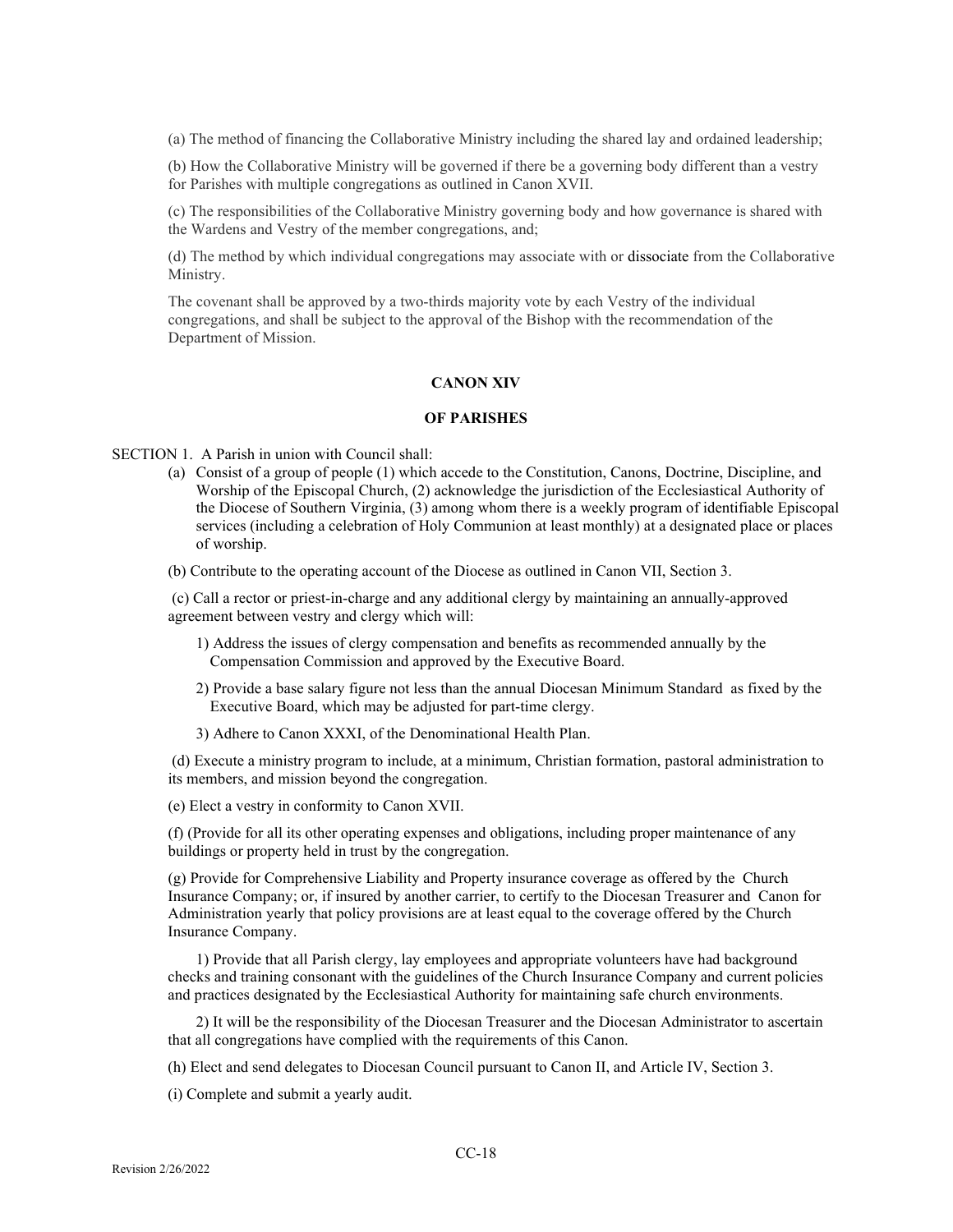(j) Complete and submit the reports required by Canon I.6.1 of the Episcopal Church

SECTION 2. Any Mission able to comply with the requirements for Parish status as defined in Section 1 of this canon may apply to Council for Parish status in union with the Council by the following procedure:

(a) At a duly called meeting of the congregation announced at least two weeks in advance, for the purpose of considering application for Parish status in union with the Council, a majority of the members present shall go on record as requesting that Parish status be granted at the next meeting of the Diocesan Council. A statement of the action taken at such meeting duly certified by the member of the clergy in charge, if there be one, and by the wardens or one warden and the register, shall be forwarded to the Ecclesiastical Authority with a petition requesting Parish status. In case two or more congregations are involved the separate approval of each shall be required and each shall file a separate petition and statement.

(b) The requested petition shall be in the following words:

We, the undersigned, being adult confirmed communicants in good standing of (Name) , a Mission, situated in the [City/County] of \_\_\_\_, Commonwealth of Virginia, desiring that this Mission be accepted as a Parish in union with the Council of the Diocese of Southern Virginia, do hereby request that such status be recognized by the Diocesan Council, to assemble in (Place) on (Date). WITNESS our hands this day of  $\qquad$ , in the year of our Lord  $\qquad$ .

Signed by: Member of clergy in charge, if any, and officers and majority of the Mission Committee.

Attached are:

1) Certification of action taken at a duly called congregational meeting as required by Canon XIV, Section 2(a).

2) Satisfactory evidence setting forth in detail the congregation's ability to comply with the requirements for Parish status as set forth in Canon XIV, Section 1.

(c) This petition with accompanying papers shall be forwarded to the Ecclesiastical Authority and the Diocesan Committee on Status of Parishes and Missions at least 30 days prior to the convening of the next Diocesan Council. The Committee on Status of Parishes and Missions will provide a written recommendation to the Ecclesiastical Authority at least 10 days prior to the convening of Council.

(d) As an early order of business the Diocesan Council shall act upon such petition, which shall be submitted by the Committee on Status of Parishes and Missions with its recommendation.

(e) If the application be approved by majority vote of the Council, such congregation or congregations shall be entitled to Parish status effective immediately. The Secretary of the Diocese shall notify in writing the wardens and the member of the clergy in charge of the action of the Council.

SECTION 3. If a Parish has not, in any given year, fulfilled all the requirements of Parish status as outlined in Section 1, the Ecclesiastical Authority may appoint a representative or a team to work with Parish leadership in order to achieve greater congregational vitality and bring the Parish back into canonical compliance.

# **CANON XV**

#### **OF MISSIONS**

SECTION. 1. The Establishment of Missions:

The Bishop, with the advice and consent of the Standing Committee, or the Standing Committee itself if it be the Ecclesiastical Authority, may give consent to or arrange for regular services or the establishment of Mission congregations led by a member of the clergy or lay leaders at any place under the jurisdiction of the Ecclesiastical Authority. Such Missions will be considered "in formation" until they are able to meet the criteria of Section 4 of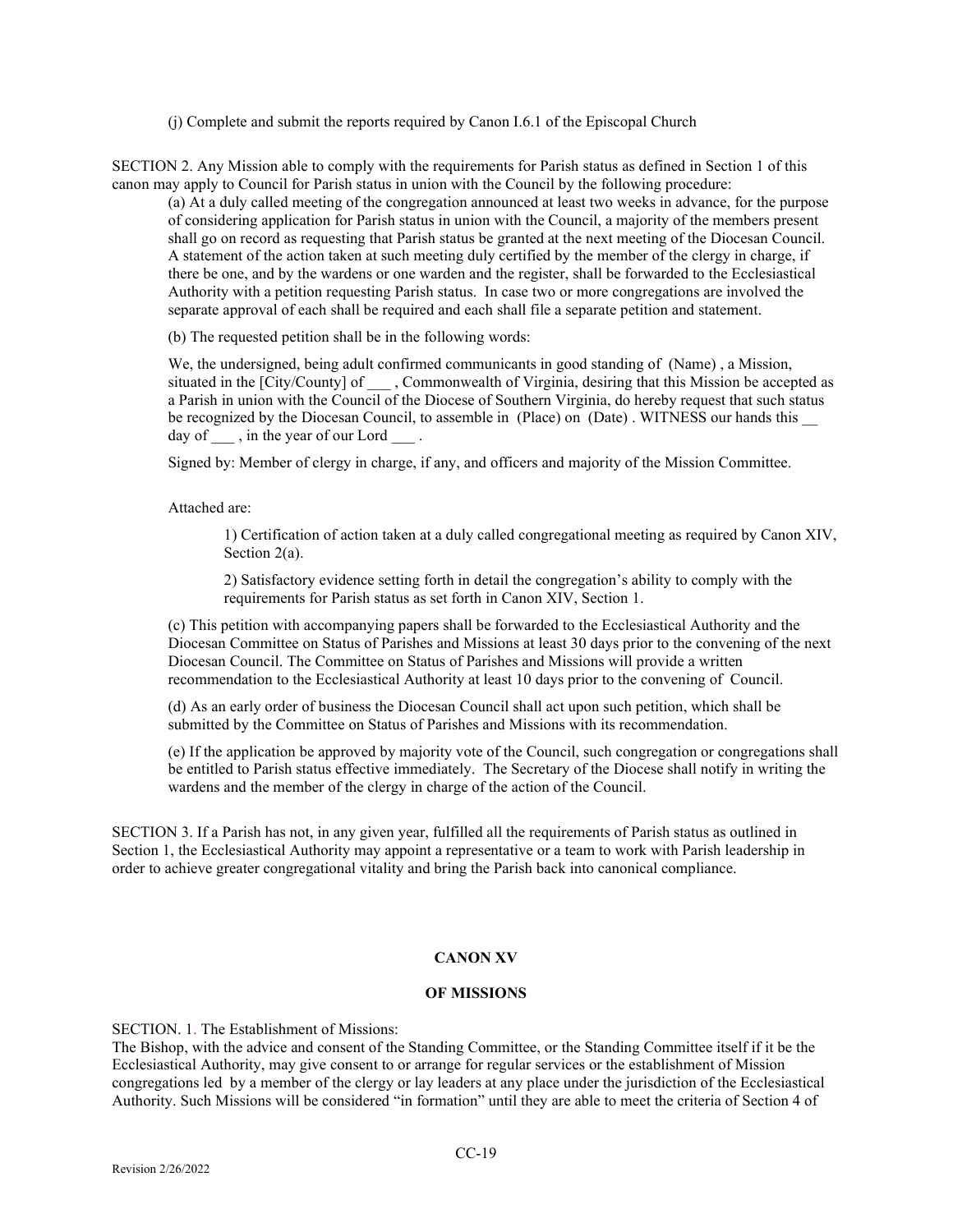this canon, and have been approved as "Organized Missions" by the Bishop and Standing Committee. Missions in Formation are entitled to seat and voice at Diocesan Council. Organized Missions have seat, voice and vote

- (a) Establishment of Missions shall be made after consultation with the ordained and lay leadership of other congregations in the Convocation in which the Mission will be located.
- (b) Prior to the adoption of an official name for such a congregation the approval of the Ecclesiastical Authority shall be obtained.
- (c) The Ecclesiastical Authority shall give notice of the establishment of any congregations, together with the approved names, and the names of the members of the clergy in charge (and/or the names of the lay leaders), to both the Secretary of the Diocese and the secretary of the Committee on the Status of Parishes and Missions, and shall also report to the next Council.

#### SECTION 2.

- (a) Any Parish may, with the consent of the Ecclesiastical Authority and in consultation with the ordained and lay leadership of the other congregations in the Convocation in which the Mission is to be located, establish within the boundaries of such Convocation one or more Missions of a Founding Church. The minister in charge of such Mission shall be appointed by the Rector of the Founding Church with the concurrence of the Ecclesiastical Authority. The Vestry of the Founding Church shall appoint or shall allow to be elected a Mission Committee which shall be composed as provided in Canon XVII. It shall be charged with transacting the temporal business of the Mission, except that the Founding Church may retain to itself such temporal functions as it deems proper and in any event shall be ultimately responsible for the temporal obligations of the Mission, which shall include maintaining property and liability insurance coverage.
- (b) The Rector and Vestry of the Founding Church may at any time agree with the Bishop to designate such "Mission of a Founding Church" as a "Mission," and upon such designation becoming effective, the provisions of this section shall no longer apply to such a Mission. Any Mission functioning under this section shall be so marked in the annual list of Missions.
- (c) A Mission of a Founding Congregation is entitled to representation to Diocesan Council if it complies with minimum standard of Organized Missions as outlined in Section 4.

#### SECTION 3.

The Ecclesiastical Authority with the advice and consent of the Committee on Status of Parishes and Missions, may change the status of a Parish to that of a Mission for any of the following reasons:

- a. upon the request of any Parish, or
- b. upon request by a Parish for direct financial aid from the Diocesan Budget for its operating budget, or
- c. the failure of any Parish to meet all the requirements of Section 1 of Canon XIV, if such requirements have not been met within two years after the Ecclesiastical Authority has appointed a representative or team to work with the leadership of such Parish toward meeting the requirements.

Any action taken under this section shall be reported in the Journal of the next succeeding Council as one of the official acts of the official taking the action.

# SECTION 4.

- (a) All Missions in union with council shall, at a minimum
	- 1) Hold regular worship services.
	- 2) Execute a ministry program to include, at a minimum, Christian formation, pastoral administration to its members, and mission beyond the congregation.
	- 3) Have a functioning Mission Committee, pursuant to Canon XVII, Section 2.
	- 4) Contribute to the operating account of the Diocese
	- 5) Make the reports required by Canon I.6.1 of the Episcopal Church
	- 6) Provide for Comprehensive Liability and Property insurance coverage, as outlined in Canon XIV.1.g.
	- 7) Provide that all clergy, lay employees and appropriate volunteers have had background checks and training consonant with the guidelines of the Church Insurance Company and current policies and practices designated by the Ecclesiastical Authority for maintaining safe church environments*.*
	- 8) Elect and send delegates to Diocesan Council pursuant to Canon II, and Article IV, Section 3, and Canon II.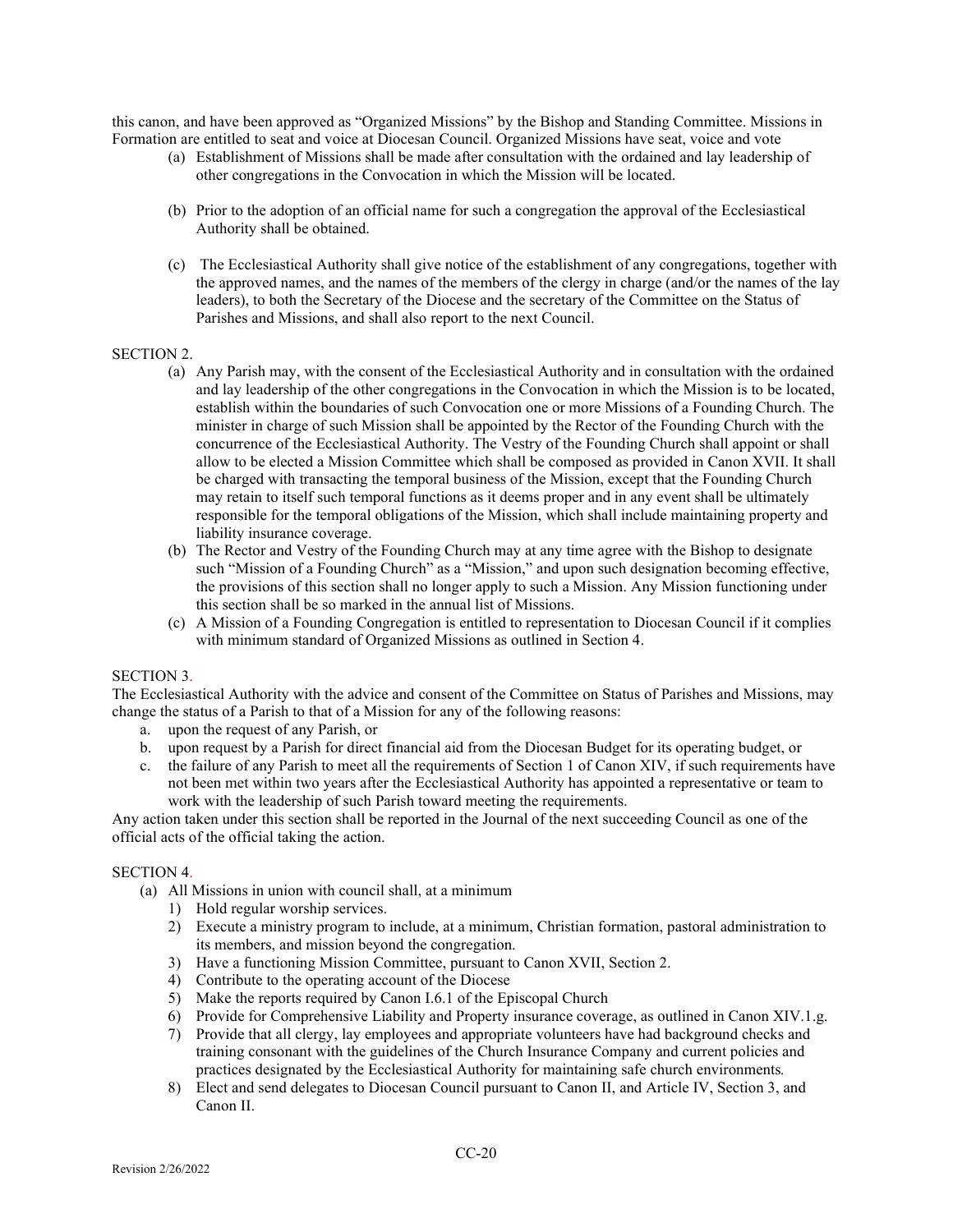- 9) Complete and submit a yearly audit.
- (b) All Missions shall be under the direct jurisdiction of the Ecclesiastical Authority, except Missions of a Founding Parish, as outlined in Section 2.
	- 1) The Ecclesiastical Authority may appoint a representative or team to work with a Mission which demonstrates difficulty in meeting the requirements of Section 4, or which needs support to work toward greater congregational vitality.
	- 2) Appointment and removal of a Vicar from any Mission, shall be vested in the Ecclesiastical Authority. With the approval of the Ecclesiastical Authority, a Mission may recommend clergy to be appointed as vicar.
	- 3) If for any reason, the Ecclesiastical Authority deem it necessary to close a Mission, and the recommendation for such closure does not come from the congregation itself, then such closure must be approved by a two-thirds vote of the Standing Committee and the Executive Board.

# SECTION 5. Ecumenical Communities

(a) An ecumenical community in union with Council may be established by the Department of Mission for the purpose of sharing congregational life and ministry with other denominations.

(b) A covenant approved by the Department of Mission and the Ecclesiastical Authority shall establish the procedure by which the ecumenical community shall be formed and the structure by which it will operate.

(c) The Mission Committee (as defined in Canon XVII, Section 1, 2b) may meet in common session with the governing bodies of the non-Episcopal components. The canonical responsibilities and authority of the Mission Committee may be waived or modified by the Ecclesiastical Authority for the purposes of shared and practical leadership.

(d) The ecumenical community shall:

- 1. Contribute to the operating account of the diocese, as outlined in Canon VII Section 3.
- 2. Provide for Comprehensive Liability and Property insurance coverage, as outlined in Canon XIV.1.g, as needed.
- 3. Provide that any clergy, lay employees and appropriate volunteers have had background checks and training consonant with the guidelines of the Church Insurance Company and the current policies and practices designated by the Ecclesiastical Authority for maintaining safe church environments.

(e) The Episcopal member of the Clergy shall be appointed by the Ecclesiastical Authority.

SECTION 6. Chapels and Shrines:

(a) A Chapel is a place of regular worship without any members. Chapels serve a seasonal or occasional congregation where all the persons to which it ministers remain members of other congregations. Such Chapels may be sponsored by the Diocese, by a Parish, or, with the approval of the Ecclesiastical Authority, a Mission.

(b) Shrines are preserved church buildings in which at least an annual service will be held. Trustees nominated by the Ecclesiastical Authority and appointed by the courts are responsible for the maintenance of the buildings, grounds, and cemeteries.

# **CANON XVI**

# **OF THE CONSOLIDATION OF CONGREGATIONS**

SECTION 1. If two or more congregations of this Diocese shall desire to consolidate, or if any existing congregation shall desire to come under the direction of the Rector or Vestry of another congregation, the following procedure shall be followed:

(a) At a meeting of each separate congregation announced at least two weeks in advance, a two-thirds majority of the qualified members (Canon XVII, Sect. 3) present, and voting shall request the consolidation and shall approve the Plan of Consolidation. This Plan of Consolidation shall be binding upon the new congregation and the Vestry thereof.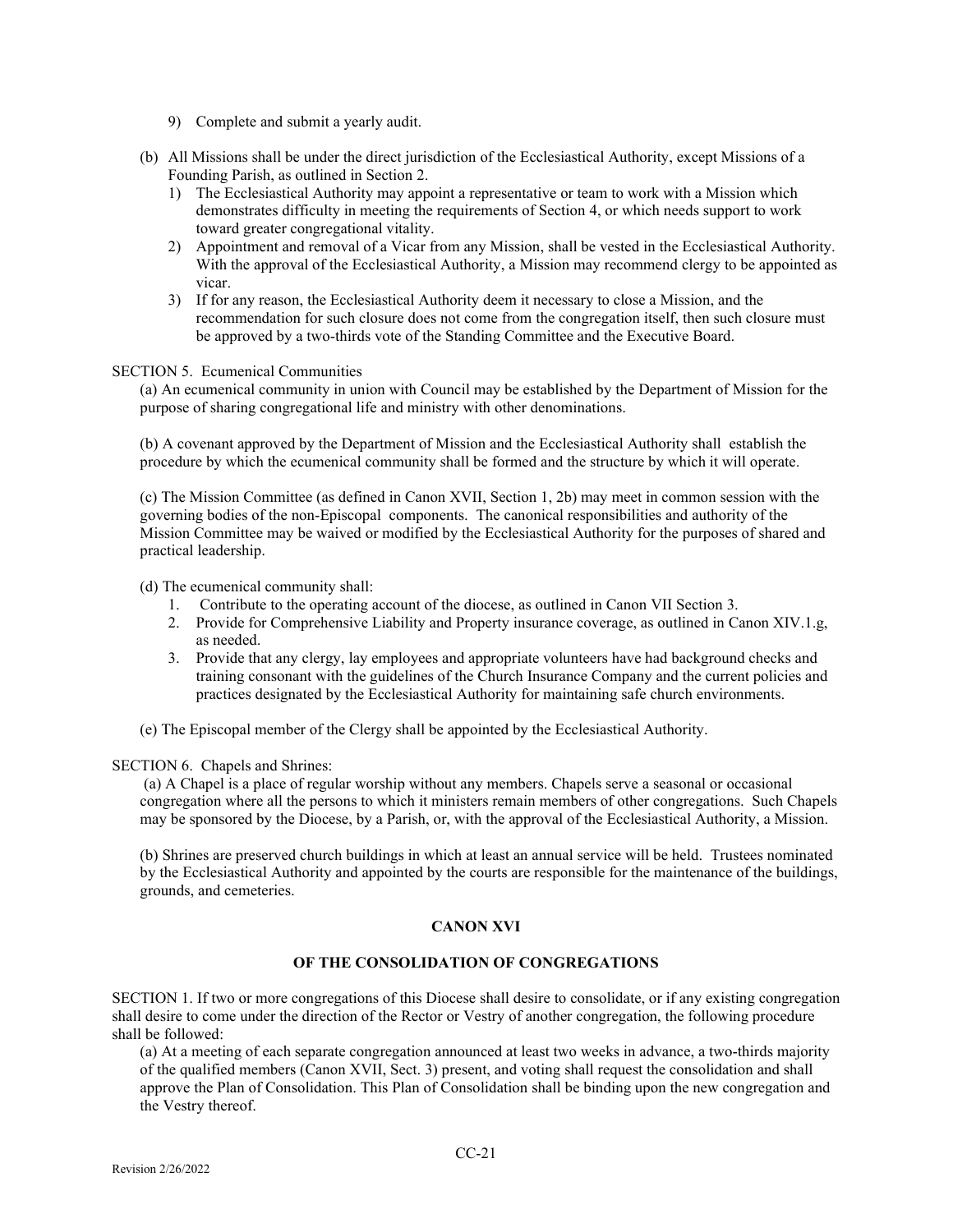(b) The Plan of Consolidation shall include:

1) The name and location of the new congregation.

2) The effective date of the consolidation.

3) A statement of the disposition to be made of the properties and resources of the congregations.

4) A proposed budget for the new congregation.

5) Details of agreements concerning the future status of clergy, vestries or mission committees, and other personnel involved.

6) A statement indicating whether the new congregation will be a Parish or Mission and documentation to support that status under Canon XIV or XV

(c) The minutes of such meetings, including the Plan of Consolidation, duly certified by the member of the clergy in charge if there be one, and by the wardens or one warden and the Register of each congregation, shall be forwarded to the Department of Mission and the Committee on the Status of Parishes and Missions who will recommend action to the Bishop and Standing Committee, or the Standing Committee alone if it be the Ecclesiastical Authority, with a petition requesting that permission for the consolidation be granted. Each congregation shall give separate approval and each shall file a separate petition and statement.

(d) The petitions shall also include the following information:

1) The reasons for the proposed consolidation.

2) An accurate description of the number of adult confirmed communicants in good standing and of the properties and resources involved.

SECTION 2. If the petitions are approved by the Bishop and the Standing Committee, or the Standing Committee itself if it is the Ecclesiastical Authority, the Secretary of the Diocese shall notify in writing, the wardens and the members of the clergy in charge of the congregations of the action of the Ecclesiastical Authority and the effective date of Consolidation.

# **CANON XVII**

# **OF THE ELECTION AND MEETINGS OF VESTRIES**

SECTION 1 . In this Canon, the term "Rector" implies "Rector, Vicar or Clergy-in-Charge," and the term "Vestry" denotes "Vestry or Mission Committee," unless specifically noted to the contrary.

SECTION 2. Election of Vestry Members.

- (a) Each Parish shall have an annual congregational meeting at which the election by secret ballot of Vestry members shall take place. A Vestry shall include the member of the clergy in charge and not fewer than three nor more than eighteen adult confirmed communicants in good standing qualified to vote as defined in Section 3. Those elected to the Vestry shall remain in office until their successors are chosen and qualified.
- (b) In each Mission, the Ecclesiastical Authority of the Diocese shall appoint, or else allow a Mission which is not a Mission of a Founding Church to elect for appointment, a Mission Committee of not fewer than three nor more than twelve Lay persons, who are confirmed adult communicants in good standing of that Mission, as defined in Section 3.
- (c) The rotating Vestry system is prescribed for each congregation. In establishing the rotating Vestry system the electors shall elect one-third of the total number to serve a term of three years, one third to serve a term of two years, one-third to serve a term of one year; and thereafter, shall elect annually one-third of the total number of the Vestry to serve a term of three years; after serving a term of three years, persons are ineligible for election for at least one year.
- (d) Before balloting begins, a congregation may adopt a two-year system of rotation. At the time of election, one half the number of persons shall be elected for a term of two years and the remainder for a term of one year. Thereafter, one-half the number of the Vestry shall be elected for a term of two years. After serving a term of two years, persons are ineligible for election for at least one year.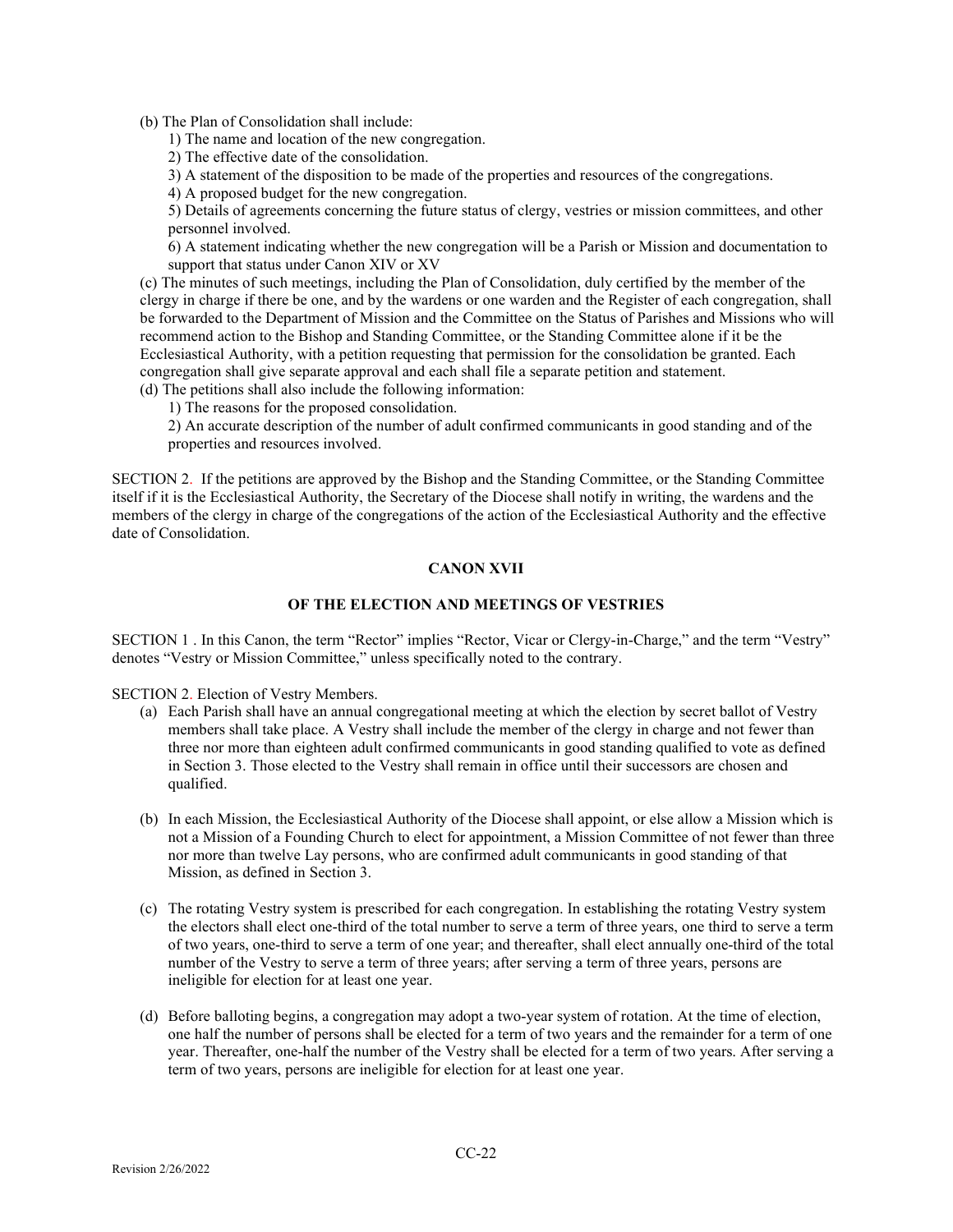- (e) (The Vestry members so elected shall take office the first of January following; or, if the election be subsequent to that date, immediately upon election. The number elected shall be the same as for the preceding year, unless changed by a majority vote of the electors before balloting begins.
- (f) When three persons, eligible as Vestry members cannot be found to serve, the electors assembled, may make such provisions as they deem proper for the management of the temporal affairs of the Parish or Mission, until such time as a Vestry may be elected, and qualified.

# SECTION 3. Qualifications of Electors.

All adult communicants in good standing as prescribed by Title I, Canon 17, Section as 1 and 2 of the Constitution of the National Episcopal Church, who are enrolled confirmed communicants of the congregation and regular participants in its corporate worship, unless prevented by sickness or other sufficient cause, shall be entitled to vote. Votes may be cast only by electors present in person at a meeting of the congregation, with the following exception: upon the authorization of the Vestry, absentee first ballots may be used by members who are identified by the rector or other clergy-in-charge, or in the case of a vacant congregation, by the senior warden, as unable to attend the annual congregational meeting because of illness or other physical infirmity.

# SECTION 4. Place and Time of Election.

The election shall take place in the usual place of worship, or at some other convenient place. The time and place of the election shall be fixed by the Vestry. If the Vestry fails to act at least two weeks before the second Monday in Advent, the member of the clergy in charge, or if there be none, the wardens may fix the time and place. In case no provision for an election is made, as provided herein prior to the 20th day of December, any three electors may bring the matter to the Bishop, who may order an election at a certain time and place.

# SECTION 5. Notice of the Election.

Due notice of the time and place of the election shall be given at least two weeks prior to the election: at all corporate worship on the two Sundays preceding; and/or by mail to all electors as far as practicable; and/or by posting at the front door of the place of worship.

# SECTION 6. Judges of the Election.

The Vestry shall appoint three persons, not more than two of whom shall be Vestry members, to serve as judges of the election. If no such judges be appointed, the Chairperson of the meeting shall appoint three electors to act as judges. The judges shall decide the qualifications of electors, and of those elected to the Vestry. The Secretary of the meeting, if there be one, otherwise the judges of the election, shall certify to the Register of the Vestry the result of the election, and such certification shall be recorded in the minutes of the Vestry.

#### SECTION 7. Vestries in Multi-Congregation Missions and Parishes

(a) Any Parish or Mission having two or more congregations in different communities may apportion to each congregation the number of Vestry members to be chosen as its representation upon the Vestry. A separate election shall be held by and for each congregation, at which the number of Vestry members allotted to that congregation shall be chosen in accordance with the procedure presented in the preceding provisions of this Canon. The Vestry members so chosen, together with the Rector, if there be one, shall constitute the Rector and Vestry of the Church.

(b) The Vestry members chosen by each congregation, together with the Rector, shall be a Committee of the Church Vestry to have the care and control of the property and to transact the local business of the congregation from which elected.

- (c) Each Vestry Committee may appoint one Warden for its congregation, a Treasurer and a Register.
	- (1) If Wardens have been chosen for particular congregations by Committees of the Vestry, the Senior and Junior Wardens of the whole Parish or Mission shall be chosen from among such Wardens.
	- (2) If Treasurers and Registers have been chosen for particular congregations, the Treasurer and Register for the Vestry of the whole church may be selected from those officers, or from some other qualified members of the Mission or Parish, as deemed best by the Vestry.

(d) The Church Vestry shall meet as a whole at least quarterly. Any matter concurred in by a majority of the Committees of the Vestry, recorded by the Register of the Vestry, shall be the act of the Vestry of the Church unless the Rector, or if there be none, the Senior Warden, deem it proper that such matter should be acted upon in a meeting of the Church Vestry as a whole.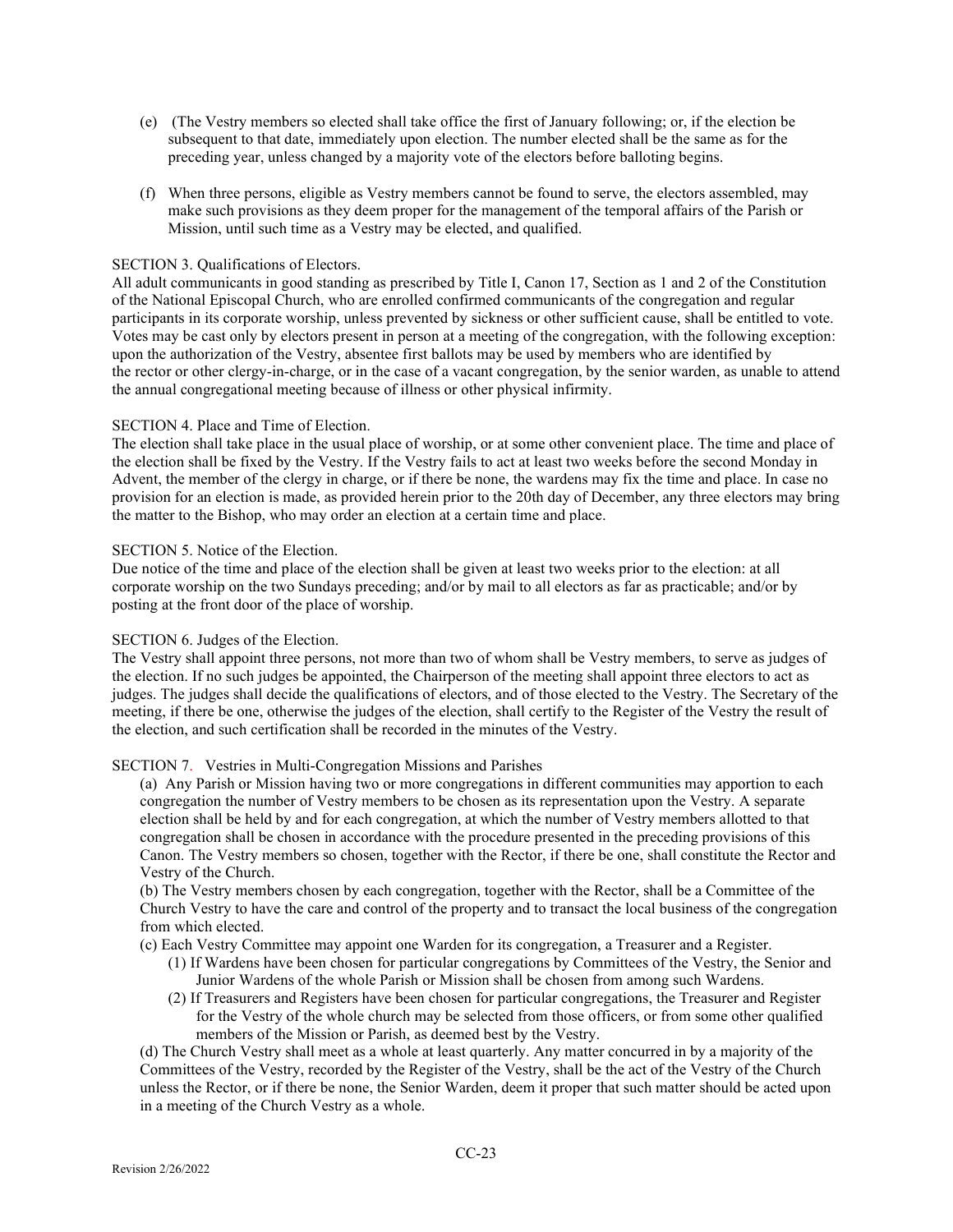SECTION 8. Vestry Meetings.

(a) As soon as practicable after January 1st following the election; or, if not elected until after January 1st, as soon as practicable after their election, the Vestry shall assemble at such time and place as the member of the clergy in charge shall appoint, and shall organize the Vestry. The Register and Treasurer of the former Vestry shall attend.

(b) Other meetings of the Vestry shall be held at such times as the Vestry may prescribe, and may be held at any time upon the call of the member of the clergy-in-charge or of any two Vestry members.

(c) All members of the Vestry, including the member of the clergy in charge, shall be given

reasonable notice of each vestry meeting other than regularly prescribed meetings.

(d) The member of the clergy in charge shall be entitled to vote as a member of the Vestry, and shall preside at all meetings unless having appointed one of the Wardens to preside.

(e) At all meetings of the Vestry a majority of the qualified members shall constitute a quorum.

#### SECTION 9. Qualifying Declaration.

Before assuming office every person chosen as a member of the Vestry, shall qualify by subscribing to the following declaration:

I do believe Holy Scripture to contain all things necessary to salvation; and I do solemnly engage to conform to the doctrine, discipline, and worship of the Episcopal Church; and I promise that I will faithfully serve as a member of the Vestry of Parish (or Mission) in County (or City), according to my best knowledge and skill.

#### SECTION 10. Officers of the Vestry.

The Vestry shall elect two Wardens, a Register and a Treasurer, who shall continue in office until their successors are elected. The Warden shall be members of the Vestry, and the Register and Treasurer shall fill the qualifications of electors in Section 3

#### SECTION 11. Filling Vacancies.

Vacancies in the Vestry may be filled at any meeting by the remaining members. No one shall be elected without receiving the votes of a majority of the members of the vestry.

#### SECTION 12. Removal of Members of the Vestry.

Any member who is absent without reasonable cause from three successive regular meetings shall be presumed to have resigned, and that such resignation presumed to have been accepted, unless otherwise determined by vote of a majority of the remaining members.

#### **CANON XVIII**

#### **OF THE DUTIES OF VESTRIES**

SECTION 1. It shall be the duty of a Parish Vestry to elect a Rector. All Vestries shall cooperate with the member of the clergy in charge for the promotion of the spiritual welfare of the cure; shall see that the member of the clergy in charge is properly supported, and that salaries and pension fund premiums be paid with regularity and punctuality; and shall inform the Diocese on or before December 31st each year of the amount pledged toward the operating account of the Diocese and to see that the pledged sum is remitted to the Treasurer in regular installments. Further, it shall be the duty of all vestries to make and execute all contracts for the erection, furnishing and preservation of the church edifice and other church property; to regulate the use of the Parish graveyard; to make proper provision for sacred music, subject to the control of the Rector; to provide for the appointment of trustees under the code of Virginia to hold the legal title to the Church property; and generally to act as agents of the Parish or Mission in its temporal business.

SECTION 2. It shall be the joint duty of the Rector and Vestry of a Parish, or the member of the clergy in charge and Vestry of a mission, to submit to the Bishop by the 1st of March the Annual Parochial Report for the preceding year and additional Parish data as required for the Journal of Council. Failure to do so shall result in the Parish being denied vote, but not seat and voice, for their delegates at the subsequent council until such Parochial Report has been submitted to the Bishop.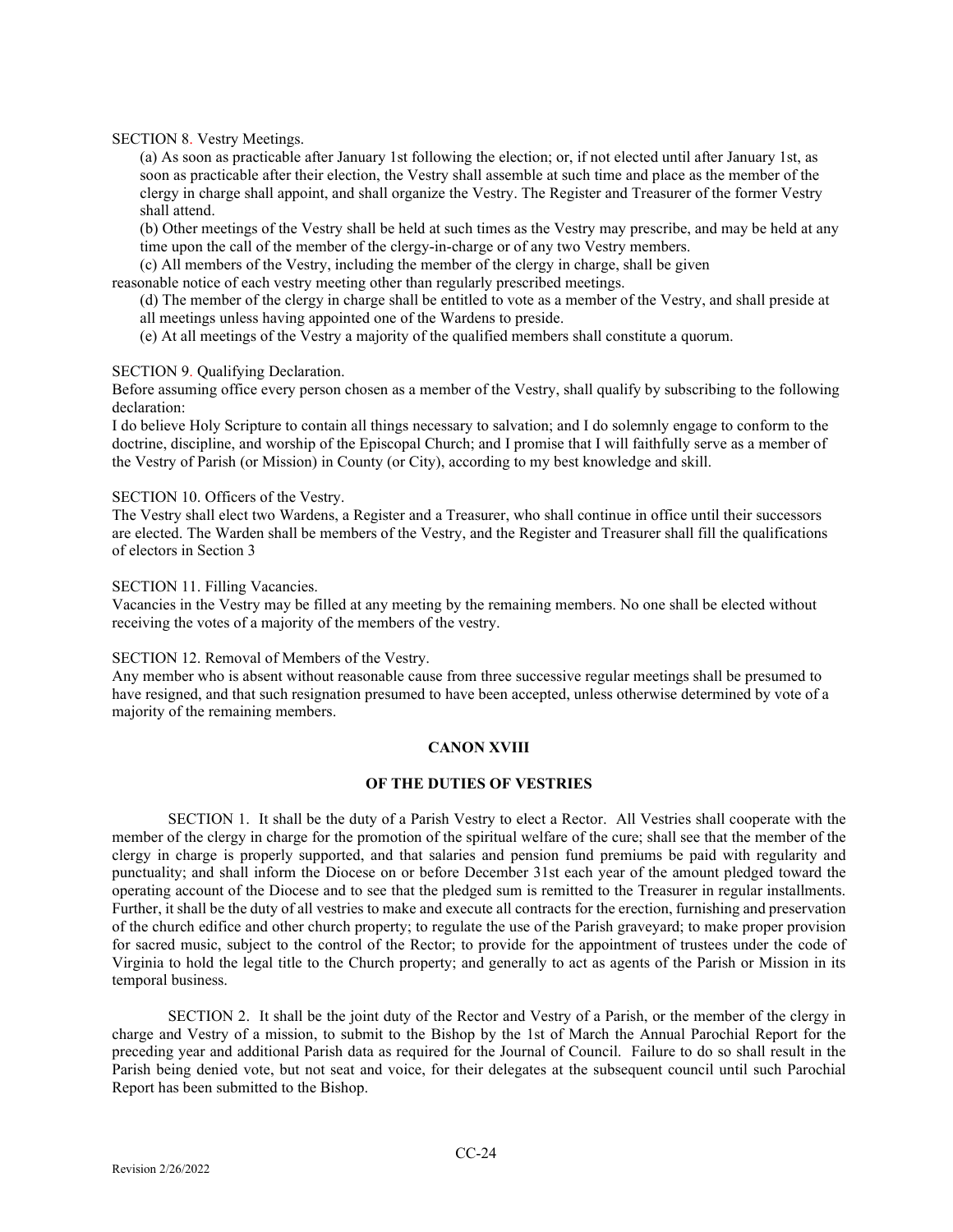SECTION 3. It shall be the duty of the Vestry, when the position of Rector of a parish becomes vacant to give notice to the Bishop, or if there be no Bishop, to the President of the Standing Committee.

SECTION 4. It shall be the duty of the Vestry to provide all eligible lay employees as defined in Canon XXXI health benefits through the Denominational Health Plan.

## **CANON XIX**

# **OF THE DUTIES OF WARDENS AND OTHER PARISH OFFICERS**

SECTION 1. It is the duty of the Wardens to oversee church property and its use: to see that it is prepared for all occasions of public worship; to see that it is properly maintained and cleaned; to see that offerings are collected; to see that sacred vessels are cared for and safely kept; to see that, under Vestry direction, Parish Funds are used to provide the Eucharistic elements as well as an adequate supply of books and vestments for public worship; to assist in the seating of the congregation; and to maintain order and decorum during worship.

SECTION 2. It is the duty of the Register to care for the Parish Records, and to keep minutes of all Vestry proceedings. Where there is no Rector, it is the Register's duty to maintain the Church Register, recording all baptisms, confirmations, marriages, deaths and funerals, and to keep all necessary membership records and the annual parochial report.

SECTION 3. It is the duty of the Treasurer to take charge of all offerings and other income, whether for operating expenses or designated for special purposes, except communion alms as outlined in the National Canons, and to disburse these funds under the Vestry's direction. The Treasurer shall make a report thereof to the Vestry.

#### **CANON XX**

# **OF THE CARE TO BE EXERCISED IN THE ENROLLMENT OF COMMUNICANTS**

All clergy shall be careful in the enrollment of communicants, and shall require, as far as practicable, that communicants removing from one Parish or Mission to another shall conform to the National Canons.

#### **CANON XXI**

#### **OF THE DUTIES OF MEMBERS OF THE CHURCH**

The members of this Church shall conform to its teachings and to the creed upon which it is founded. They shall, as far as in them lies, live in the exercise of those Christian principles and duties prescribed in the Holy Scriptures and illustrated in the Book of Common Prayer. They shall instruct their families and those dependent on them in the like duties and principles, both by example and precept. Further, they shall use all sober and godly conversation, shall daily exercise family worship, be charitable in act and word, and shall celebrate and keep holy the Lord's day, giving all due attention to corporate worship.

# **CANON XXII OF ECCLESIASTICAL DISCIPLINE**

SECTION 1 Title IV of General Canons. Those provisions of Title IV of the Canons of The Episcopal Church adopted at the 76<sup>th</sup> General Convention, effective July 1, 2011, which are applicable to the Diocese are hereby incorporated as part of this Canon. To the extent, if any, that the provisions of this Canon are in conflict or inconsistent with the provisions of Title IV, the provisions of Title IV shall govern.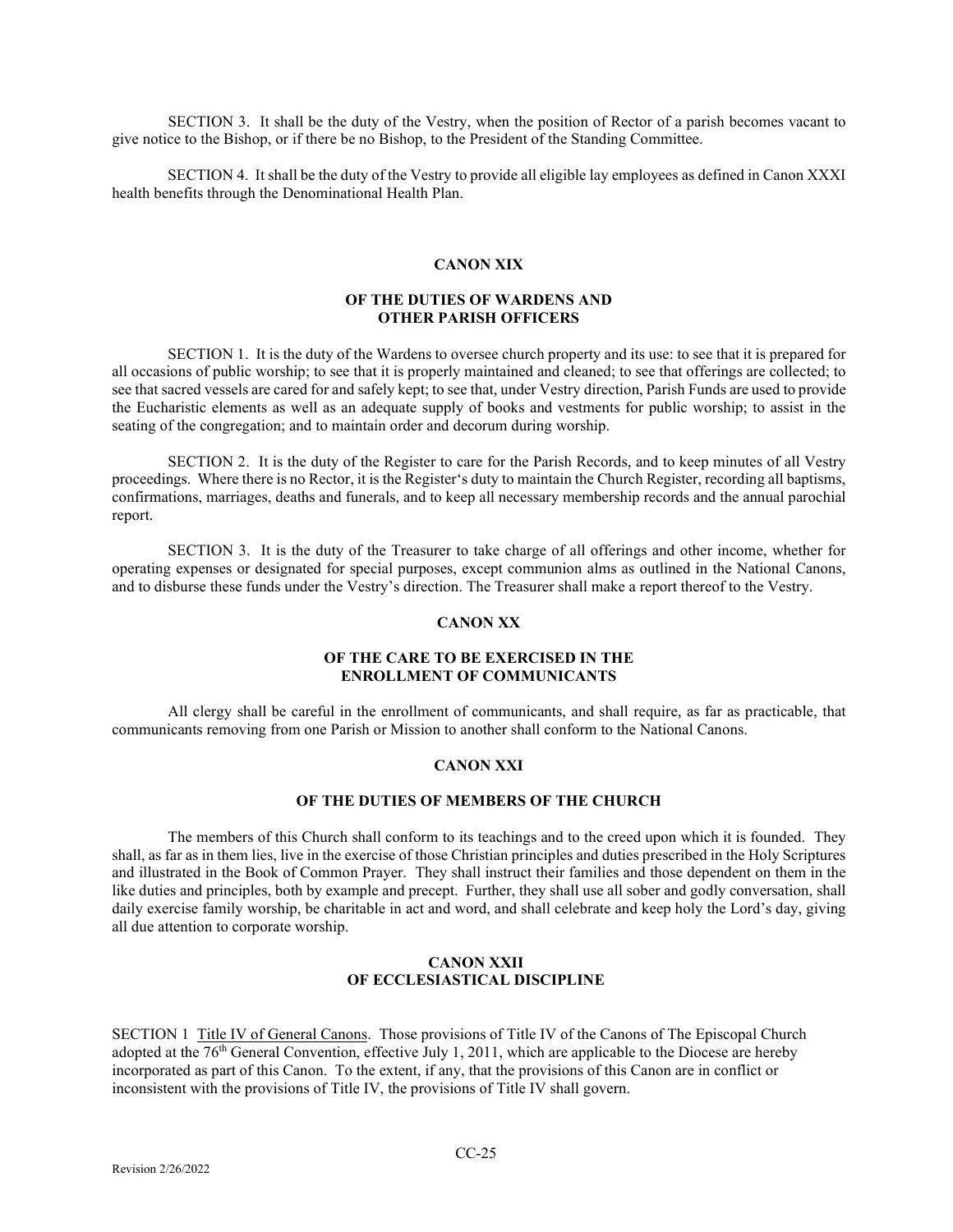# SECTION 2 Discipline Structure.

(a) Disciplinary Board. The Disciplinary Board (hereinafter "Board") shall consist of nine persons, five (5) of whom are members of the clergy and four (4) of whom are lay persons. The clergy members of the Board must be canonically resident within the Diocese. The lay members of the Board shall be adult communicants in good standing in the Diocese. No Chancellor, Vice-Chancellor, Advisor, Conciliator, Church Attorney, Intake Officer, or Investigator, or any member of the Standing Committee shall be eligible for election to the Disciplinary Board. Except as otherwise provided in other subsections of this section, members of the Board may only be removed by a majority vote of a quorum of the Executive Board.

(b) Election. At the meeting of each Annual Diocesan Council, three persons shall be elected to serve on the Disciplinary Board for a term of three years. Persons elected shall be from each order as needed to maintain the required make-up of the Board. The Board's term of office ("Term") shall run from July 1 of the conciliar year through June 30 of the following conciliar year. On July 1, 2011, those members of the Ecclesiastical Court under the predecessor Canon XXII shall continue as members of the Disciplinary Board with the same terms as when they were elected to the Ecclesiastical Court.

(c) Vacancies. Vacancies on the Board occasioned by any occurrence other than term expiration shall be filled as follows:

- (1) Upon the determination that a vacancy exists, the President of the Board shall notify the Bishop Diocesan of the vacancy and request appointment of a replacement member of the same order as the member to be replaced.
- (2) The Bishop Diocesan shall appoint a replacement Board member with the advice and consent of the Executive Board of the Diocese.
- (3) Persons appointed to fill vacancies on the Board shall meet the same eligibility requirements as apply to elected Board members.
- (4) With respect to a vacancy created for any reason other than pursuant to a challenge as provided in subsection (d), below, the terms of any person appointed as a replacement Board member shall be for the remainder of the unexpired term. With respect to a vacancy resulting from a challenge, the replacement Board member shall serve only for the proceedings for which the elected Board member is not serving as a result of the challenge.

(d) Preserving Impartiality**.** In any proceeding under this Canon, if any member of a Conference Panel or Hearing Panel of the Board shall become aware of a personal conflict of interest or undue bias, that member shall immediately notify the President of the Board and request a replacement member of the Panel. Respondent's Counsel and the Church Attorney shall have the right to challenge any member of a Conference Panel or Hearing Panel for conflict of interest or undue bias by motion to the Panel for disqualification of the challenged member. The members of the Panel not the subjects of the challenge shall promptly consider the motion and determine whether the challenged Panel member shall be disqualified from participating in that proceeding.

(e) President. Sometime after Annual Council and prior to the beginning of each Term, the new Board (newly elected members and incumbents) shall meet to elect a President, who shall serve for that Term. At that time, the Board shall also undertake training and education regarding Title IV of the Canons of The Episcopal Church and this Canon XXII.

(f) Intake Officer. Intake Officer(s) shall be appointed from time to time by the Bishop Diocesan and approved by the Board. The Bishop Diocesan may appoint one or more Intake Officers according to the needs of the Diocese. The Bishop Diocesan shall publish the name(s) and contact information of the Intake Officer(s) throughout the Diocese. An Intake Officer may be removed by the Bishop Diocesan in consultation with the Board.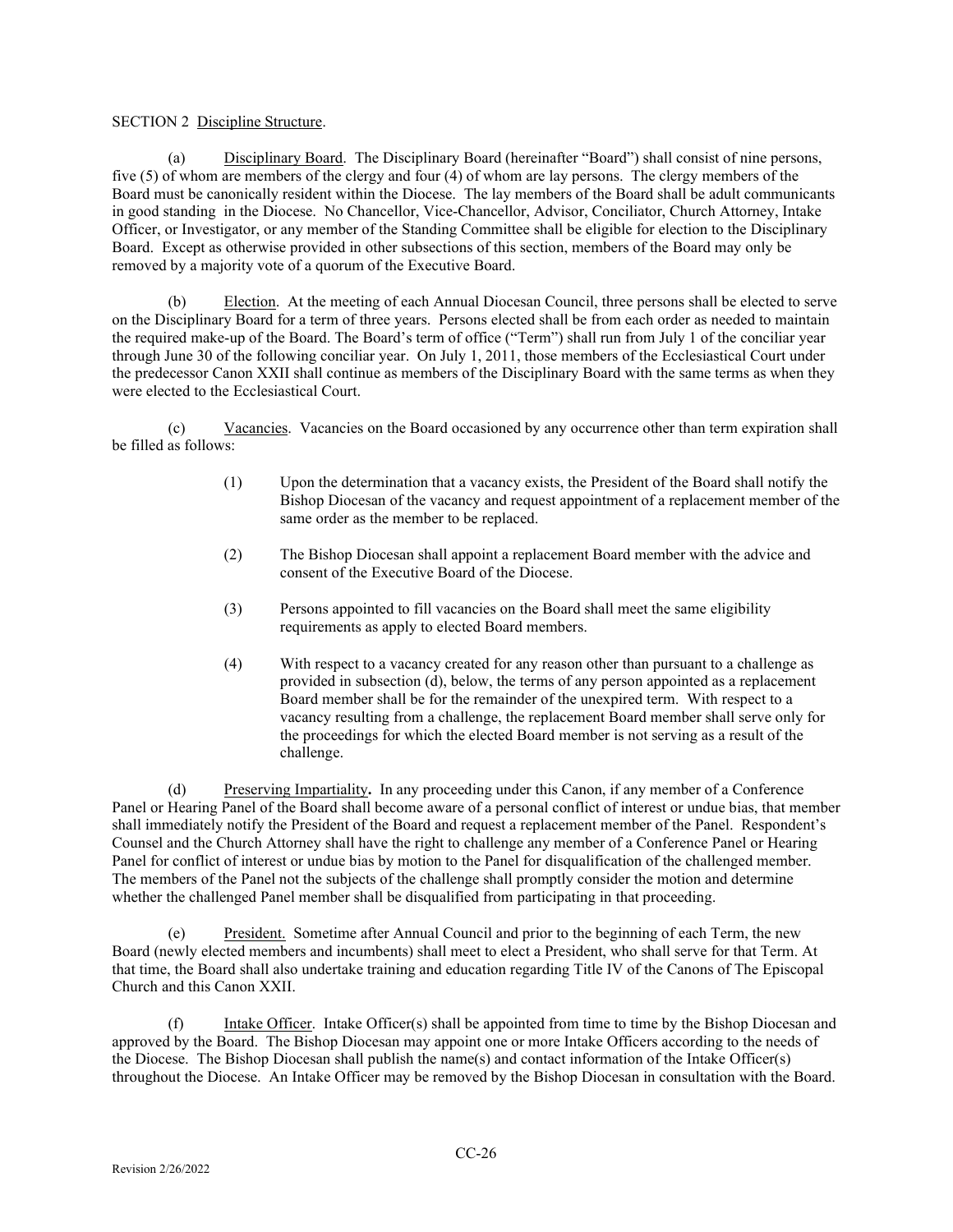(g) Investigator. An Investigator shall mean a person having (a) sufficient knowledge, skill, experience and training to conduct investigations under this canon and Title IV of the Canons of The Episcopal Church and (b) familiarity with the provisions and objectives of this Canon and Title IV of the Canons of The Episcopal Church. The Bishop Diocesan shall appoint an Investigator in consultation with the President of the Board. The Investigator may, but need not, be an adult communicant in good standing, and need not reside in the Diocese. An Investigator may be removed by the Bishop Diocesan in consultation with the President of the Board.

(h) Church Attorney. Within sixty (60) days following each Annual Council, the Bishop Diocesan shall nominate and the Executive Board of the Diocese shall appoint an attorney to serve as Church Attorney until the next Annual Council. The person so selected must be an adult communicant in good standing and a duly licensed attorney, but need not reside within the Diocese. The Church Attorney may be removed by the Executive Board.

(i) Pastoral Response Coordinator**.** The Bishop Diocesan may appoint a Pastoral Response Coordinator to serve at the will of the Bishop Diocesan in coordinating the delivery of appropriate pastoral responses provided for in Title IV.8 of the Canons of The Episcopal Church and this Canon. The Pastoral Response Coordinator may be the Intake Officer, but shall not be a person serving in any other appointed or elected capacity under Title IV or this Canon.

(j) Advisors. In each proceeding under this Canon, the Bishop Diocesan shall appoint an Advisor for the Complainant and an Advisor for the Respondent. Persons serving as Advisors shall hold no other appointed or elected position provided for under Title IV or this Canon, and shall not include any person likely to be called as a witness in the proceeding.

(k) Clerk. The Board shall appoint a Board Clerk to assist the Board with records management and administrative support. The Clerk may be a member of the Board.

(l) Conciliator. A Conciliator shall be appointed by the Bishop Diocesan and shall be a person skilled in dispute resolution techniques and without a conflict of interest in the specific matter.

(m) The composition of any Conference Panel or Hearing Panel shall always consist of one more clergy member than lay members.

(n) The President of the Disciplinary Board shall appoint Board members to Conference Panels and Hearing Panels as and when the need arises. The President of the Disciplinary Board shall be ineligible to serve on either a Conference Panel or a Hearing Panel.

(o) No Chancellor or Vice-Chancellor shall serve in any of the enumerated positions involved in this Canon or Title IV of the Canons of The Episcopal Church.

# SECTION 3 Costs and Expenses.

(a) Costs Incurred by the Church. The reasonable costs and expenses of the Board, the Intake Officer, the Investigator, the Church Attorney, any appointed Advisor accepted by either the Complainant or the Respondent, the Board Clerk, and the Pastoral Response Coordinator shall be the obligation of the Diocese, subject to the budgetary constraints as may be established by the Executive Board of the Diocese.

(b) Costs Incurred by the Respondent. In the event of a final Order dismissing the complaint, or by provisions of a Covenant approved by the Bishop Diocesan, the reasonable defense fees and costs incurred by the Respondent may be paid or reimbursed by the Diocese, subject to budgetary constraints as may be established by Executive Board of the Diocese.

SECTION 4 Records.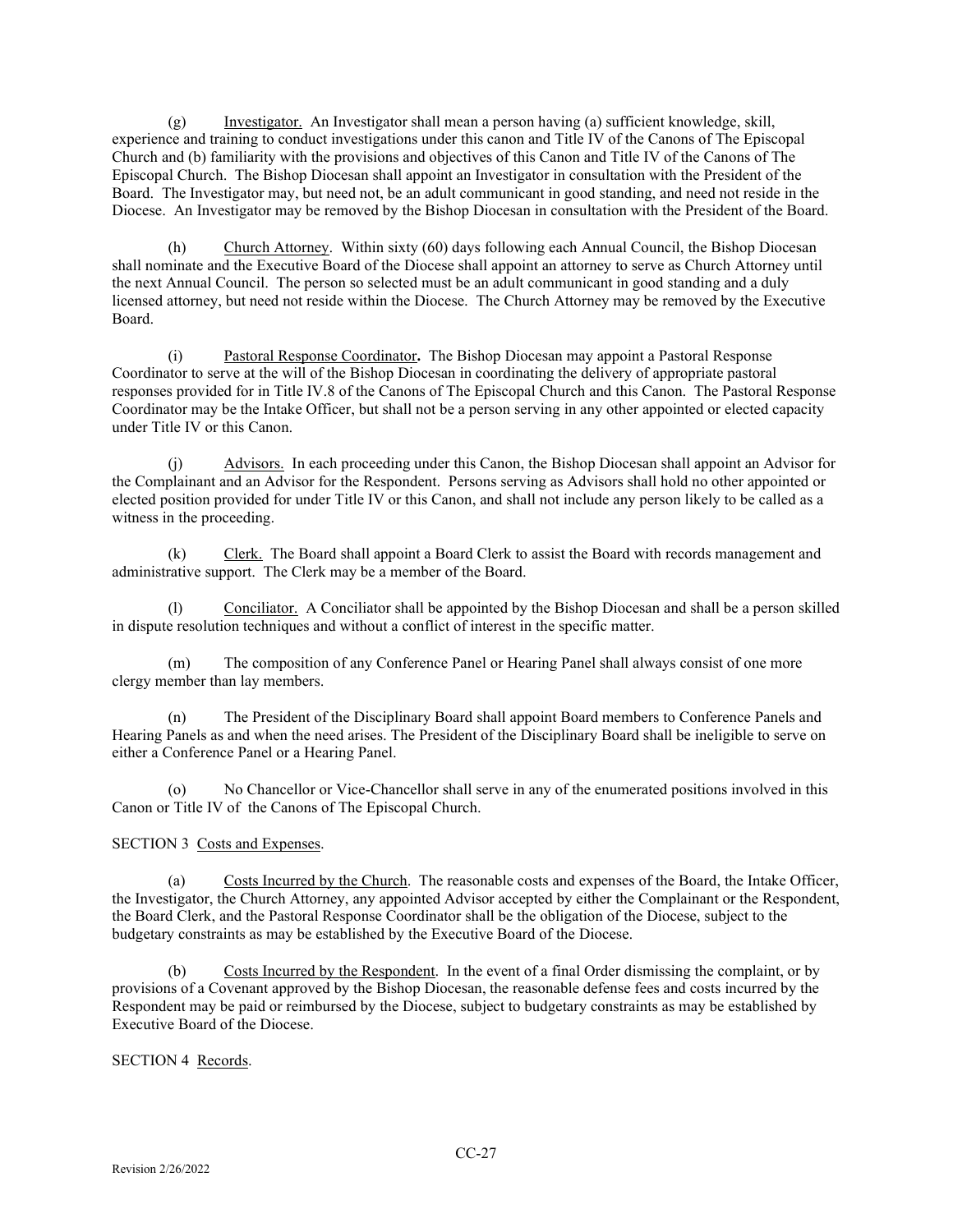(a) Records of Proceedings**.** Records of active proceedings before the Board, including the period of any pending appeal, shall be preserved and maintained in the custody of the Clerk, if there be one, otherwise by the Diocesan offices.

(b) Permanent Records**.** The Bishop Diocesan shall make provision for the permanent storage of records of all proceedings under Title IV of the Canons of The Episcopal Church and this Canon at the Diocese and the Archives of The Episcopal Church, as prescribed in Title IV of the Canons of the Episcopal Church.

# SECTION 5 Right to Counsel.

(a) At all times, a Respondent has the right to employ and seek the advice of counsel.

(b) In all proceedings under this Canon and under Title IV of the Canons of The Episcopal Church, Complainant's and Respondent's right to counsel shall be governed by Title IV.19.12

SECTION 6 Transition.This Canon shall become effective on July 1, 2011. Until that date, the current Canon, Of The Ecclesiastical Court, shall remain in effect, subject to the transition provisions in Title IV.

# **CANON XXIII**

# **OF THE TRIAL OF A MEMBER OF THE LAITY AFTER BEING REFUSED COMMUNION**

SECTION 1. If any person who has been refused Communion shall allege to the Bishop

(a) that injustice has been done; or

(b) that the refusal has continued in spite of the professed willingness of the person to comply with the requirements set forth in the Rubric regarding restoration to Communion; a complaint may be presented in writing to the Bishop requesting restoration to Communion.

SECTION 2. The Bishop may restore the communicant due to the insufficiency to the cause assigned by the member of the clergy; or the Bishop may nominate two members of the clergy and two members of the laity; the member of the clergy refusing Communion shall select one of the clergy so nominated, and the communicant one of the laity so nominated, whose duty it shall be to take evidence in the case. The evidence of such witnesses as may be called by either of the parties shall be taken without delay, under oath and in writing, and shall then be certified to the Bishop.

SECTION 3. The Bishop shall judge the case unless further evidence is deemed necessary by the Bishop. Such further evidence shall be obtained and certified either by the same commission or by another appointed in the same manner, as the Bishop may direct, and having obtained such evidence, the Bishop shall judge the case.

SECTION 4. The Bishop shall communicate the judgment to both the member of the clergy refusing Communion and to the communicant so refused. The judgment shall be final if the communicant is restored. If a further continuance of the refusal is ordered, it shall be subject to all the conditions and provisions of the Rubric.

# **CANON XXIV**

# **OF THE CHURCH PENSION FUND**

*Effective January 1, 2013*

SECTION 1. In conformity with the resolutions adopted by the General Convention of 1913, setting forth the principles upon which a pension system for the clergy of the Church and their dependents should be construed, and pursuant to which the corporation entitled the Church Pension Fund was created to effect these principles, the Diocese of Southern Virginia hereby participates in the Church Pension Fund.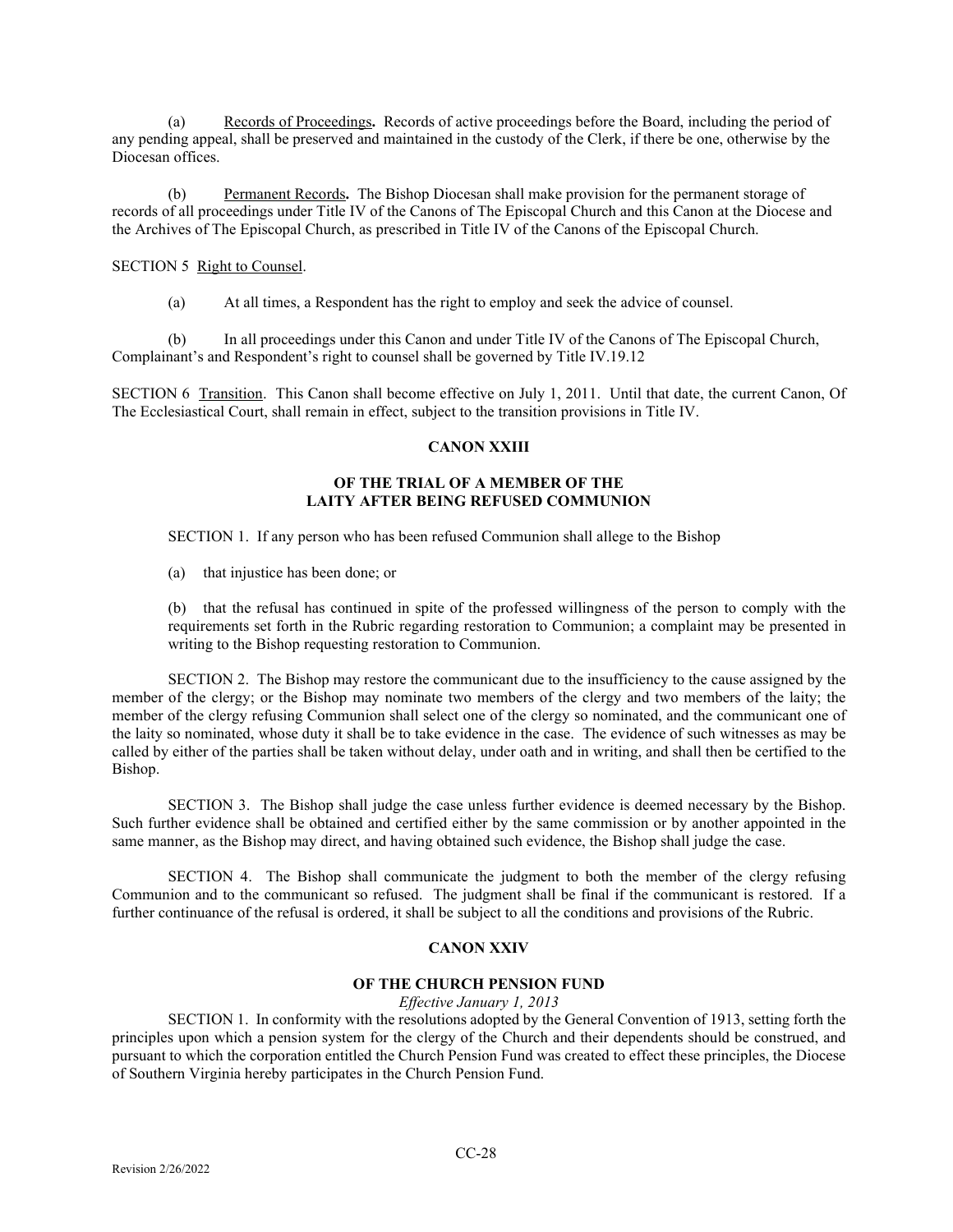SECTION 2. The Ecclesiastical Authority of the Diocese shall appoint annually, a Church Pension Commission, consisting of one member of the clergy, two lay members, and the Diocesan Bishop, who shall be an "exofficio" member. The duties of this Commission shall be as follows:

- (a) Through the Treasurer of the Diocese, to receive from the Trustees of the Southern Virginia Diocesan Foundation the income designated as The Diocesan Pension Fund (formerly Church Pension Fund), derived from the Disabled Clergy Fund, the Widows and Orphans Fund, and remittances from other sources.
- (b) Through the Treasurer of the Diocese, receive and safely keep such other funds as shall be received from the Trustees of the Southern Virginia Diocesan Foundation, or from others.
- (c) Through the Treasurer of the Diocese, to disburse funds, in the form of grants, to such beneficiaries as the Commission shall deem to be in need of the same, priority being given to disabled clergy, clergy widows and orphans of clergy.
- (d) Through its chairperson, to file a written report with Council on the activities of the Commission, including a financial report of its income and expenses, and any pertinent information received from the Diocesan Pension Fund.
- (e) Through the Diocesan offices, to inform the clergy and laity of the Diocese of the pension system created by the General Convention and committed by it to the operation of the Church Pension Fund.

SECTION 3. The Treasurer of the Diocese shall make regular payments to the Church Pension Fund of the premiums payable on behalf of the Bishop of the Diocese, and also of the Bishop Coadjutor and the Suffragan Bishops if there be such, and on behalf of all clergy and eligible lay employees whose stipends are paid directly by the Diocese.

SECTION 4. The Department of Mission shall provide for the payment of the premiums payable on all stipends of clergy paid by it.

SECTION 5. After December 1st of each year the Bishop, or with the consent of the Bishop, the Treasurer of the Diocese, shall arrange for payment from any available funds all or any part of the current Church Pension Fund premiums due on behalf of any member of the clergy; where such payment may be deemed necessary to protect the interests, actual or provisional, of other clergy of this Diocese or their families; such payment shall be accounted for under Canon XIII as Diocesan aid to the Cure of which the member of the clergy has charge.

SECTION 6. The Diocese of Southern Virginia hereby ratifies and confirms its adoption and participation in the Lay Employee Pension System provided by the Church Pension Fund. Any and all lay employee pension or retirement benefits provided or paid for by the Diocese, Parishes, Diocesan Missions, Mission Stations, or other ecclesiastical organizations or bodies subject to the authority of the Diocese, shall be provided through Church Pension Fund.

SECTION 7. The Treasurer of the Diocese shall report to the Executive Board and Annual Council which Parishes, Missions or other ecclesiastical organizations or bodies subject to the authority of the Diocese have failed to pay for both clergy and eligible lay employees, in full, their assessments by the Church Pension Fund, and such other matters in regard to the operation of the Church Pension Fund as may be appropriate.

# **CANON XXV**

#### **OF ABANDONED PROPERTY**

SECTION 1. Whenever any real property, formerly owned or used by any congregation of the Episcopal Church in the Diocese of Southern Virginia, for any purpose for which religious congregations are authorized to hold property under the provisions of the Code of Virginia, has ceased to be used by such congregation, the Executive Board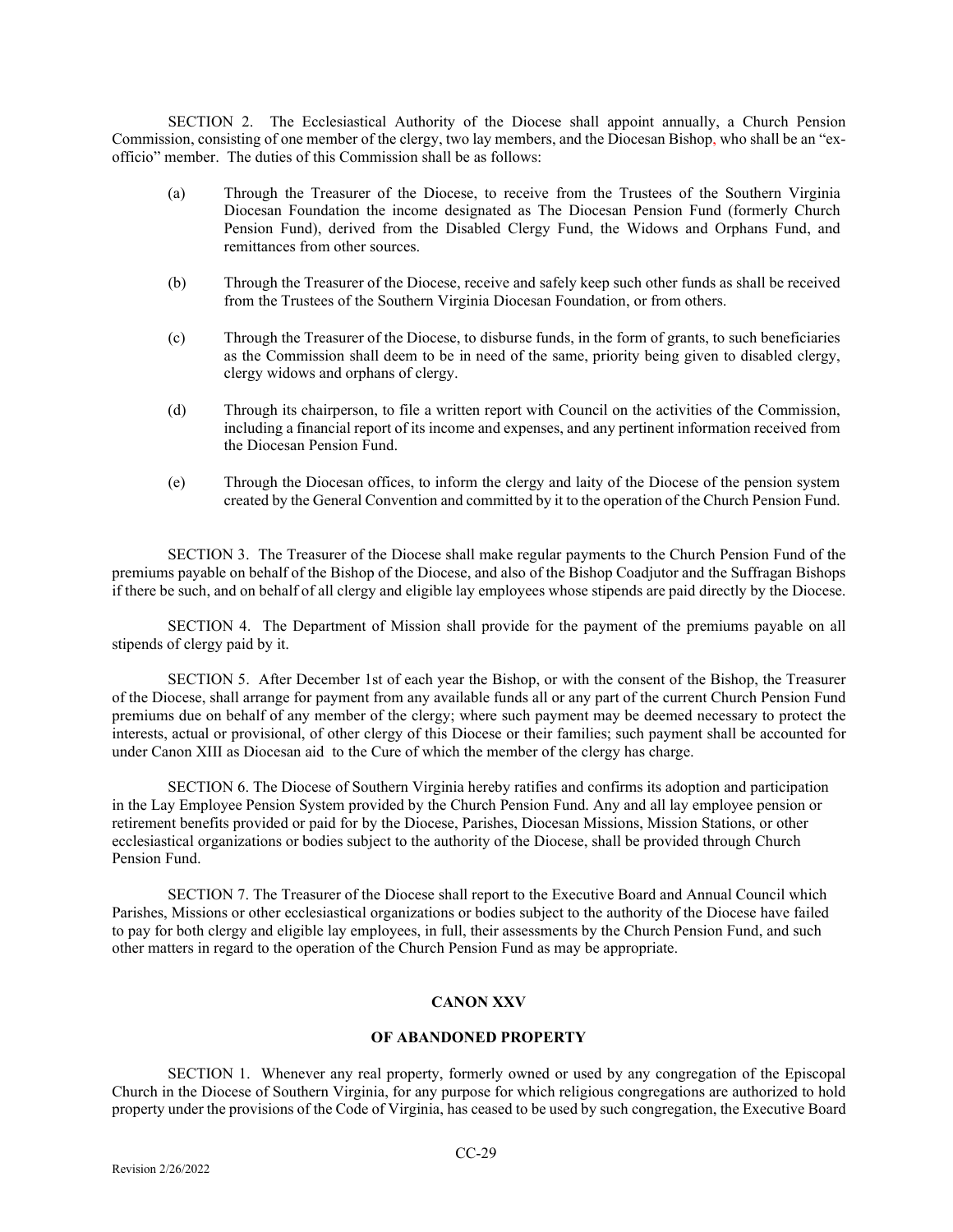of the Diocese, after receiving a recommendation from the Committee on Status of Parishes and Missions, shall have the authority to declare any such property abandoned and be entitled to take charge and custody on behalf of the Diocese. Title thereafter shall vest in the Trustees of the Diocese.

SECTION 2. It shall be the duty of the Executive Board of the Diocese to make an early disposition of all abandoned property. When the Executive Board deems it desirable to sell any such property, it shall cause to be instituted such proceedings as required by the laws of the Commonwealth of Virginia. The proceeds of any such sale shall be turned over to the Treasurer of the Diocese to be used in such manner as the Executive Board may prescribe.

SECTION 3. Any church building which has been three years abandoned, without prospect of immediate rental or sale to another congregation, and without reason to be declared a Shrine under Diocesan responsibility, shall be razed.

SECTION 4. Whenever any Parish, Diocesan Mission or Chapel shall have been declared abandoned, the communion vessels, church records, and other personal property and contents shall be placed under the custody of the Ecclesiastical Authority. Any cash or any proceeds of the sale of such personal propertied over to the Treasurer of the Diocese to be used in such a manner as the Executive Board may prescribe.

#### **CANON XXVI**

# **OF CHURCH AND DIOCESAN PROPERTY**

SECTION 1. No church building, or any improvement on or to property owned by the church, costing more than \$50,000, shall be constructed in this Diocese on any property owned by the Diocese until title to such property has been approved by the Chancellor or the Vice Chancellor of the Diocese.

SECTION 2. The Executive Board of the Diocese may alienate or encumber, any real property owned by the Diocese and may donate such property for Diocesan, parochial or other religious work.

SECTION 3. In accordance with the laws of Virginia, the Executive Board of the Diocese shall have the authority to appoint Trustees to hold title to any Diocesan property.

SECTION 4. In the event of a vacancy in the Episcopal Office, the Standing Committee shall have authority, after obtaining the written advice of the Chancellor, to give the written consent to alienate or encumber real property as prescribed by National Canons.

#### **CANON XXVII**

# **OF CHURCH INDEBTEDNESS AND ALIENATION OR ENCUMBRANCE OF PROPERTY**

SECTION 1. The Council shall elect annually, from nominations made by the Bishop, a Commission of six persons, two members of the clergy and three lay members experienced in finance, who, along with the Treasurer of the Diocese, shall constitute the Commission on Church Indebtedness.

SECTION 2. All grants sought by a parish or mission, and all indebtedness to be incurred by them, shall require the approval of the Bishop and the Standing Committee, acting on the advice of the Committee on Church Indebtedness, except:

- (a) Indebtedness for permanent improvements, replacements or additions to real estate or equipment, where the total indebtedness of the parish or mission, shall not exceed one hundred and fifty percent of its average annual receipts during the past three years.
- (b) Indebtedness for current expenses where the total of such indebtedness shall not exceed twenty percent of the total current revenues of such parish or mission during the preceding fiscal year.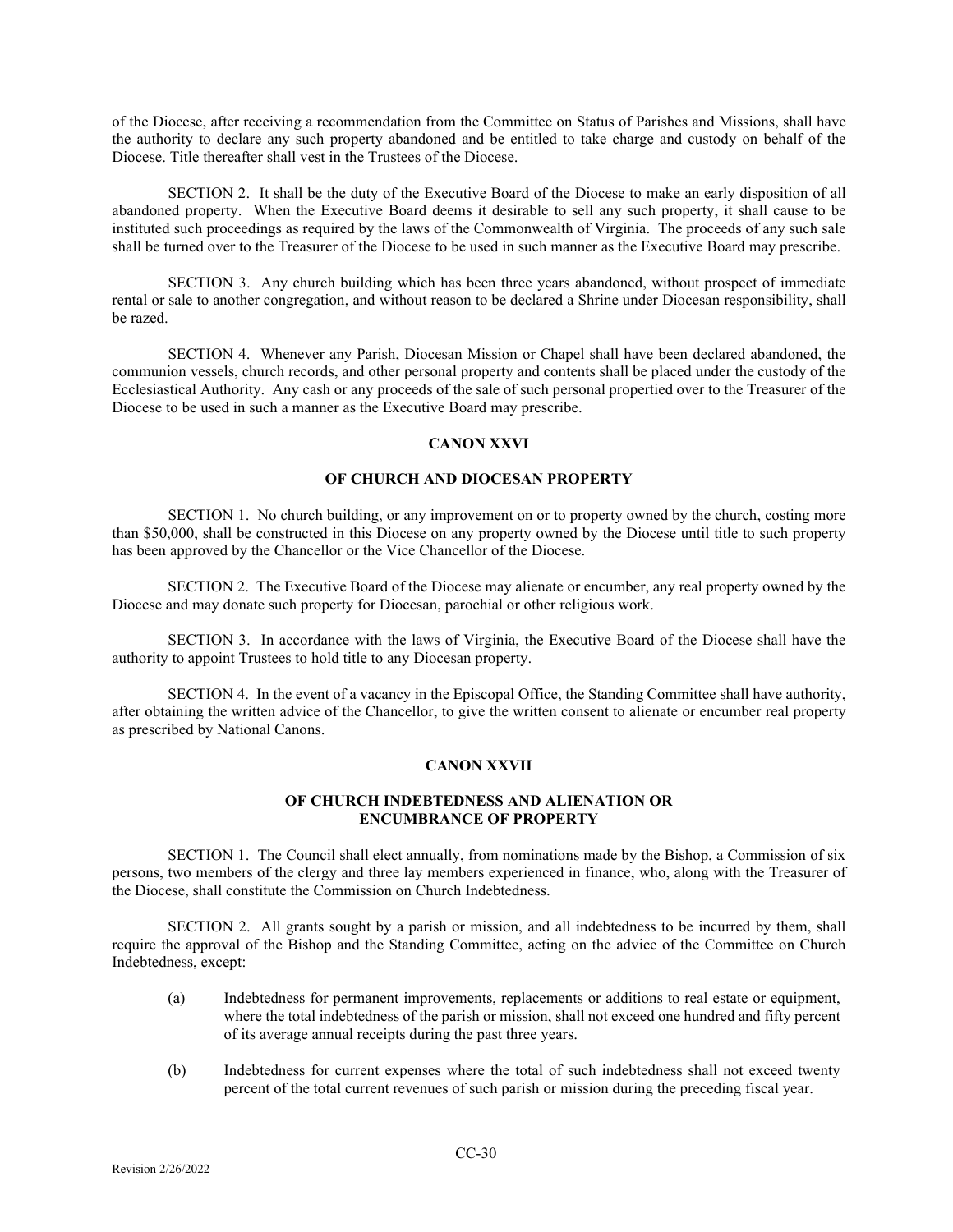(c) In computing receipts under paragraphs (a) and (b) of this section, receipts from or for endowments or from bequests shall not be included.

SECTION 3. Under circumstances requiring approval of debt, such approval shall not be granted unless the payment of all such indebtedness shall be specified in a plan of amortization or other method of payment submitted with the application and approved by the lender.

SECTION 4. When the Vestry or Mission Committee shall deem it expedient to alienate or encumber real property belonging to the parish or mission, the consent of the Bishop and Standing Committee, acting on the advice of the Commission on Church Indebtedness if an encumbrance is proposed, shall be obtained in the following manner:

- (a) The resolution to alienate or encumber shall be adopted by a majority of the Vestry or Mission Committee.
- (b) Copies of a resolution to alienate shall be forwarded separately to the Bishop and Standing Committee by the Register together with a statement containing the reasons for alienation, the price to be obtained, and the proposed disposition of the proceeds.
- (c) Copies of a resolution to encumber shall be forwarded separately to the Bishop and the Standing Committee and the Commission on Church Indebtedness by the Register together with a statement of the current financial condition of the parish or mission, the amount of the proposed encumbrance, the rate of interest to be paid, the necessity for the encumbrance, the proposed use of the proceeds, and the method of repayment.
- (d) When the Bishop and the Standing Committee have approved the alienation of the real estate and the proposed disposition of the proceeds, and the Vestry or Mission Committee shall thereafter desire to use such proceeds in some other manner, a resolution setting forth the proposed new disposition shall be forwarded separately to the Bishop and Standing Committee for their approval.
- (e) The status of the funds from the disposition of alienated property, as approved in writing by the Bishop and the Standing Committee, shall be reported to the Bishop under "Report of Other Parish Funds" in the Annual Parochial Report.

SECTION 5. The Commission on Church Indebtedness shall recommend approval of grants to, or indebtedness or encumbrances by, parishes or missions only if it believes that the overall financial circumstances justify such approval. The Commission also shall make known the availability of Diocesan funds for any such requested grants or indebtedness.

SECTION 6. This Canon shall not apply to the refinancing of existing loans.

# **CANON XXVIII**

# **OF CHURCH ARCHITECTURE AND CONSTRUCTION**

SECTION 1. The Council shall elect annually, from nominations made by the Bishop, a Commission of five persons, two members of the clergy, two registered architects and one registered contractor. The elected members shall constitute the Commission on Church Architecture and Construction and a quorum of its may conduct the duties set forth in SECTION 3, below.

SECTION 2. Any parish, before entering into a contract for the construction of any Church, Parish House, or Rectory, may present to the Commission, Site Plans, Preliminary Plans, Working Drawings and Specifications, in the above order, for its recommendations and suggestions.

# SECTION 3.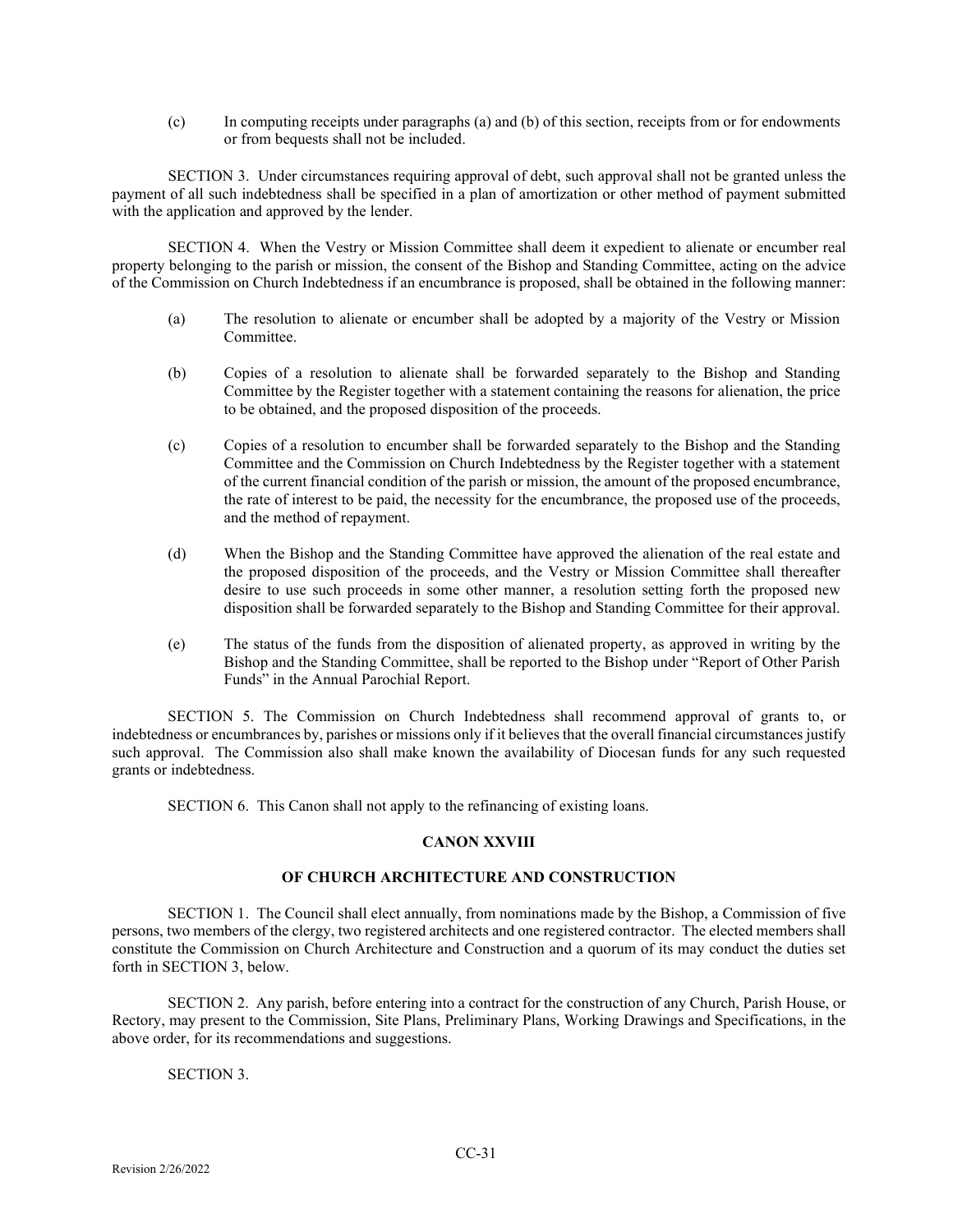- (a) All Parishes and Missions receiving construction funds from the Diocese or any of its agencies or foundations, and all Diocesan authorities, agencies and departments shall submit the documents described in Section 2 to the Commission for approval.
- (b) Such documents shall be prepared, and construction shall be supervised, by an architect or engineer licensed to practice in Virginia.
- (c) In addition, all such parishes and missions and all Diocesan authorities, agencies and departments shall submit to the Commission a written construction contract approved by the Chancellor or Vice Chancellor. In the event the amount of contract is in excess of \$25,000, a performance bond shall be required of the contractor.
- (d) The requirements of this Section, except for the requirement of a written contract, may be modified or waived by the Commission.

SECTION 4. The Commission shall report in writing its suggestions and recommendations to the parish, mission, Diocesan agency, authority or department within thirty days of receipt of the proposed plans.

# **CANON XXIX**

# **OF PLACING A BISHOP TEMPORARILY IN CHARGE OF THE DIOCESE**

SECTION 1. Upon the death of the Bishop, there being no Bishop Coadjutor, the Standing Committee may, by resolution, designate a Suffragan Bishop, if there be any, the Ecclesiastical Authority, until a new Bishop is elected and consecrated.

SECTION 2. During the absence of the Bishop from the Diocese, if there be no Bishop Coadjutor, the Bishop may designate in writing a Suffragan Bishop, as the Ecclesiastical Authority until the Bishop returns or revokes such designation in writing.

SECTION 3. In the event of the disability of the Bishop, the Bishop Coadjutor or a Suffragan Bishop may be declared the Ecclesiastical Authority of the Diocese by the Presiding Bishop.

# **CANON XXX**

#### **OF AMENDMENTS TO THE CANONS**

These Canons shall be amended as follows:

- (a) The proposed amendment shall be submitted by resolution at least sixty days before the Session of Council at which it will be introduced and must be shared with delegates prior to that Session of Council.
- (b) The proposed amendment shall be referred to, and reported upon by, a committee consisting of six persons, three clergy and three lay, to be appointed by the President of the Council.
- (c) The proposed amendment shall be adopted during the same Council in which it is proposed only upon a 2/3 majority vote of the members of Council.
- (d) If the proposed amendment receives a majority, but less than 2/3, of the votes of the members of Council, it shall lie over for consideration until the next Annual Council, at which time the vote of a simple majority shall be required for adoption.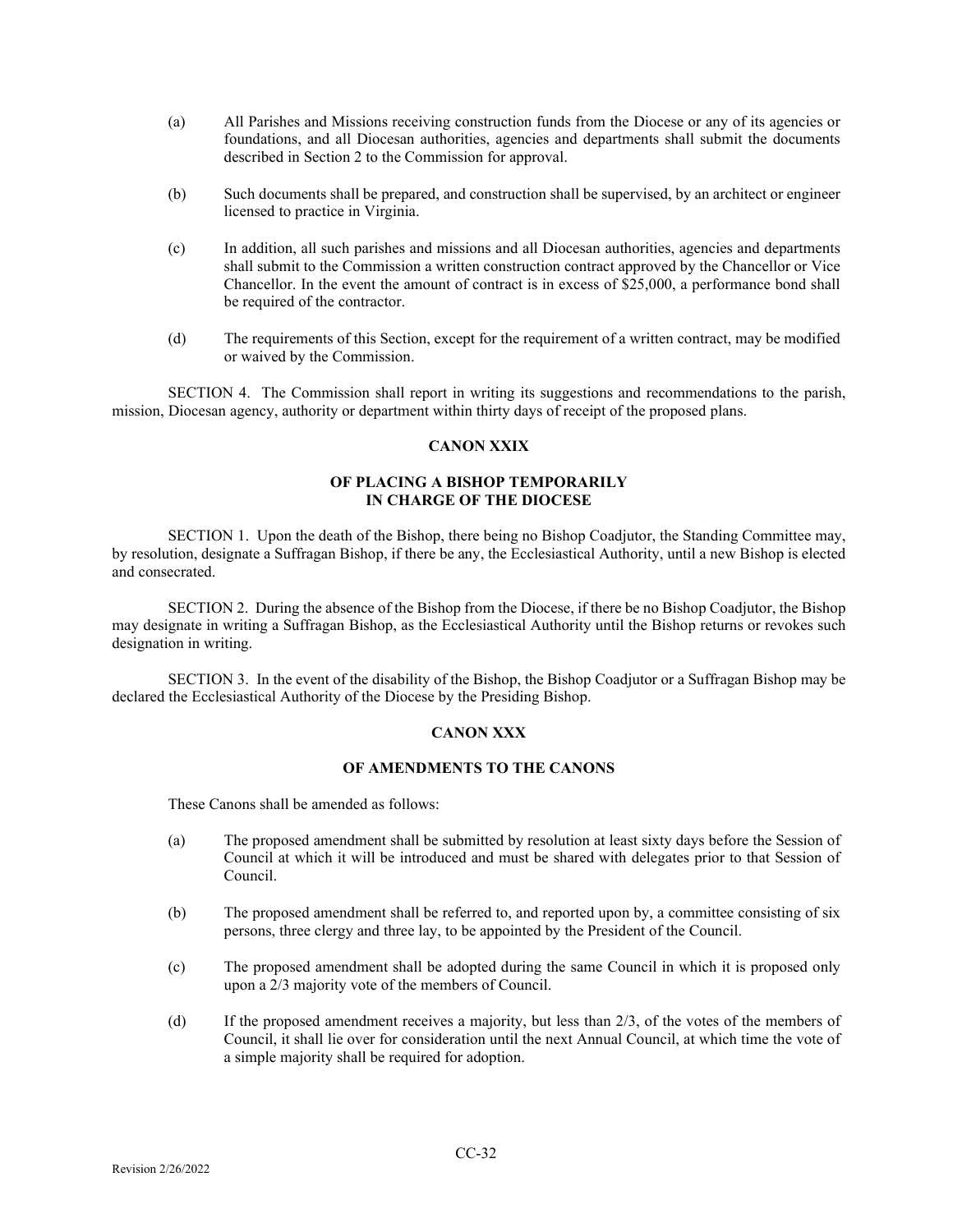# **CANON XXXI OF THE DENOMINATIONAL HEALTH PLAN**

*Effective January 1, 2013*

SECTION 1. Any and all health insurance coverage provided or paid for by the Diocese, Parishes, Diocesan Missions, or other ecclesiastical organizations or bodies subject to the authority of the Diocese, for active and retired ordained persons or lay employees, shall be provided through The Denominational Health Plan (DHP).

SECTION 2. Health insurance coverage shall be offered on an equal basis to clergy and lay employees who are scheduled to work a minimum of 1,500 hours annually, regardless of age or Diocesan organization. At a minimum, employers shall offer to eligible employees a percentage of the least-expensive individual healthcare plan through the DHP, the percentage being equal to or greater than 50 percent.

SECTION 3. Clergy and lay employees may opt-out or decline offered coverage based on criteria developed by the DHP. Clergy and lay employees may purchase additional healthcare coverage through the DHP with their own funds.

SECTION 4. Schools, Camps, Conference Centers and any other organizations subject to the authority of the Diocese or affiliated with the Diocese, but not explicitly considered parishes or missions, are invited and encouraged, but not required to comply with Section 2 of this canon.

# **CANON XXXII OF PARISHES AT RISK**

SECTION 1. Parish at Risk. A parish at risk is the exceptional case of a parish whose continued viability as a self-sustaining entity appears to be in jeopardy such that a degree of Diocesan intervention or oversight is needed as a means to restore health to the parish.

SECTION 2. Conditions Leading to Designation of a Parish at Risk. No parish may be declared at risk unless it is determined that one or more of the following conditions exists, following an inquiry as described below in Section 3:

- 1. The failure of a parish for two years or more to be financially self-supporting, so that it has reached insolvency or has invaded endowment principle by more than 5% without substantial justification. A decision about the long-term financial viability of the parish will be made by the Bishop and the Standing Committee in accordance with the policies and procedures of the Episcopal Church. Receiving funding from the Diocese shall not constitute a failure to be financially self-supporting, so long as the parish is self-supporting with such funding.
- 2. The failure for two years or more to elect a vestry or to search diligently for and elect a rector, priest-in-charge, or rector time certain or to accept the Bishop's appointment of a priest or, in the case of a recognized Area and Cooperative Ministry, to diligently implement a cooperative plan.
- 3. The persistent failure for two years or more a) to provide adequate clergy compensation; b) to provide such compensation from funds other than those provided by the Diocese for assistance; c) to make timely payments for premiums under the Church Pension Fund system; d) to make timely payments of the premiums for any other obligatory insurance for parish employees.
- 4. The refusal or willful failure for two years to arrange for representation of the parish at the Annual Council of the Diocese.
- 5. The failure or neglect for two years to make the following reports required by diocesan canons: Canon VII (Of Finances), Section 3 (Pledge to the Diocese); Section 4 (Audit); Canon XIV (Of Parishes), Section 1(j) (Parochial Reports).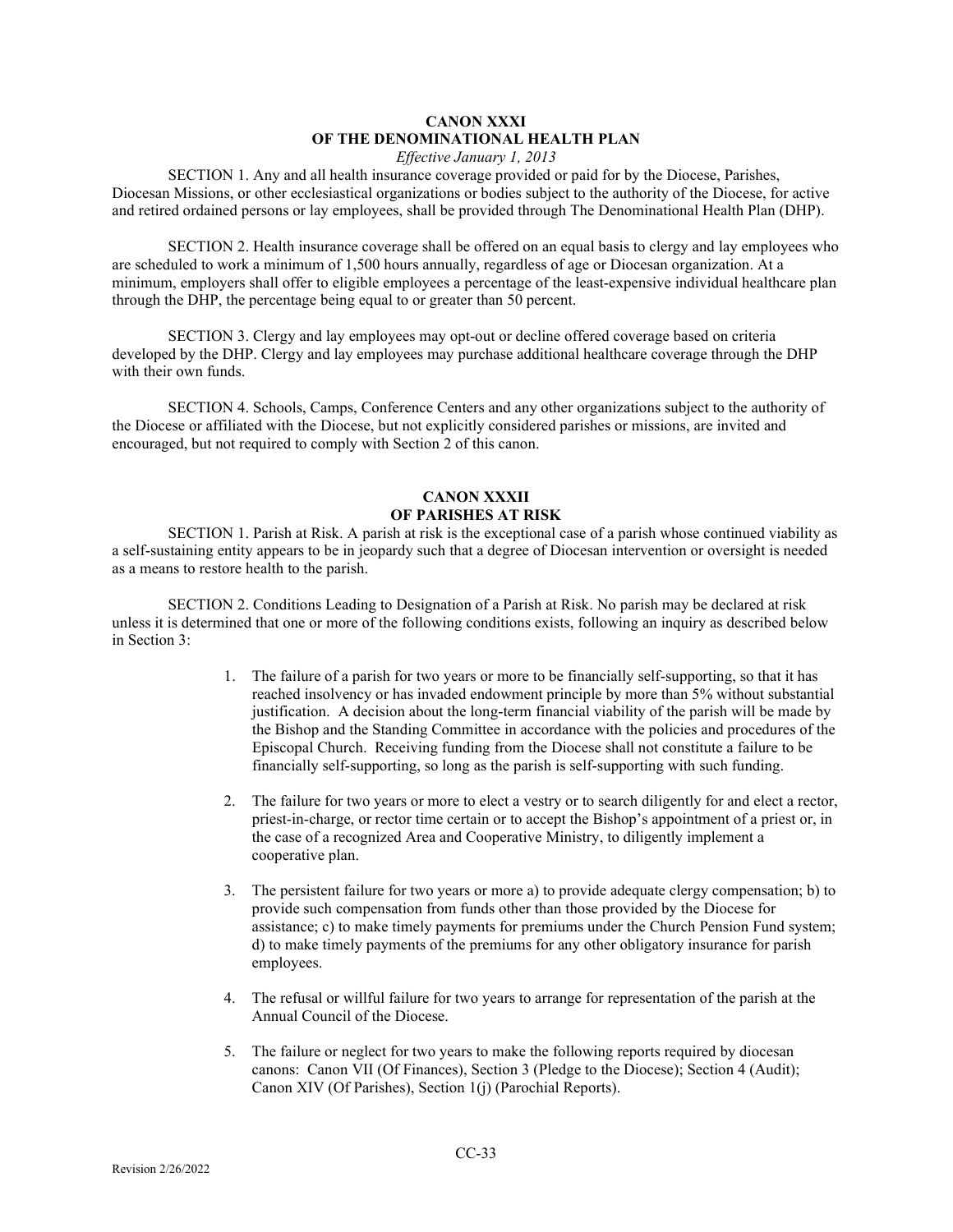- 6. The persistent failure or neglect to conform to the Constitution and Canons of The Episcopal Church and of the Diocese with respect to the following business methods: bonding of treasurers or other custodians of funds, proper record keeping, proper maintenance of books of account, an annual audit, and the maintenance of adequate insurance.
- 7. The purchase, use, or conveyance of parish property, or the incurring of debt, other than in conformity with the Constitution and Canons of The Episcopal Church and of the Diocese, except where such non-conformity was inadvertent and resulted in no substantial prejudice to the property or the temporal interests of the parish.
- 8. The failure to cooperate in an inquiry under this Canon or with any other canonical inquiry by the Ecclesiastical Authority or its designee, including the failure or refusal to provide full and accurate information on the state of the parish and its affairs.
- 9. The failure to make a good faith effort to implement any plan or arrangement agreed to by the parish under this Canon.
- 10. The use of the parish property in such a way that would jeopardize the parish's non-profit tax status.
- 11. In addition to the foregoing, the deliberate and manifest breach of any canonical obligation of the parish, if the following conditions are met:

(a) The Bishop, with the advice and consent of the Standing Committee, shall have transmitted to the parish a written warning summarizing the conduct or failure to act by the parish which constitutes a deliberate and manifest breach under this section. The warning shall indicate the reasons why such conduct or failure to act constitutes such a breach and shall explicitly direct the parish to cease and desist from the conduct which constitutes the breach or to conform to canonical obligations; act affirmatively as canonical obligations require; and

(b) Within 30 days following transmittal of the warning and direction, the parish shall have failed or refused to conform to the directive so provided, or shall have failed or refused to provide to the Bishop and the Standing Committee a written plan and agreement satisfactory to them to bring its conduct into prompt conformity with its canonical obligation.

SECTION 3. Inquiry for Purposes of Restoration of Parish Health.

- A. An inquiry by the Ecclesiastical Authority leading to a declaration of a parish at risk under this Canon may be initiated by one of the following ways:
	- 1. The Bishop, believing that one or more of the conditions in Section 2 of this Canon may exist, with the advice and consent of the Standing Committee, may initiate such inquiry;
	- 2. The Standing Committee, believing that one or more of the conditions in Section 2 of this Canon may exist, may petition the Bishop to initiate such inquiry; or if the Standing Committee is the Ecclesiastical Authority, it may initiate such inquiry by majority vote;
	- 3. The Rector, Priest-in-Charge, or Rector Time Certain serving, or both Wardens, or a majority of the Vestry, believing that one or more of the conditions in Section 2 of this Canon may exist, may petition the Ecclesiastical Authority to initiate such inquiry.
- B. Upon proper initiation as provided in A. above, the Ecclesiastical Authority shall itself, or acting through persons it may designate, conduct such inquiry into the condition of the parish. Such inquiry